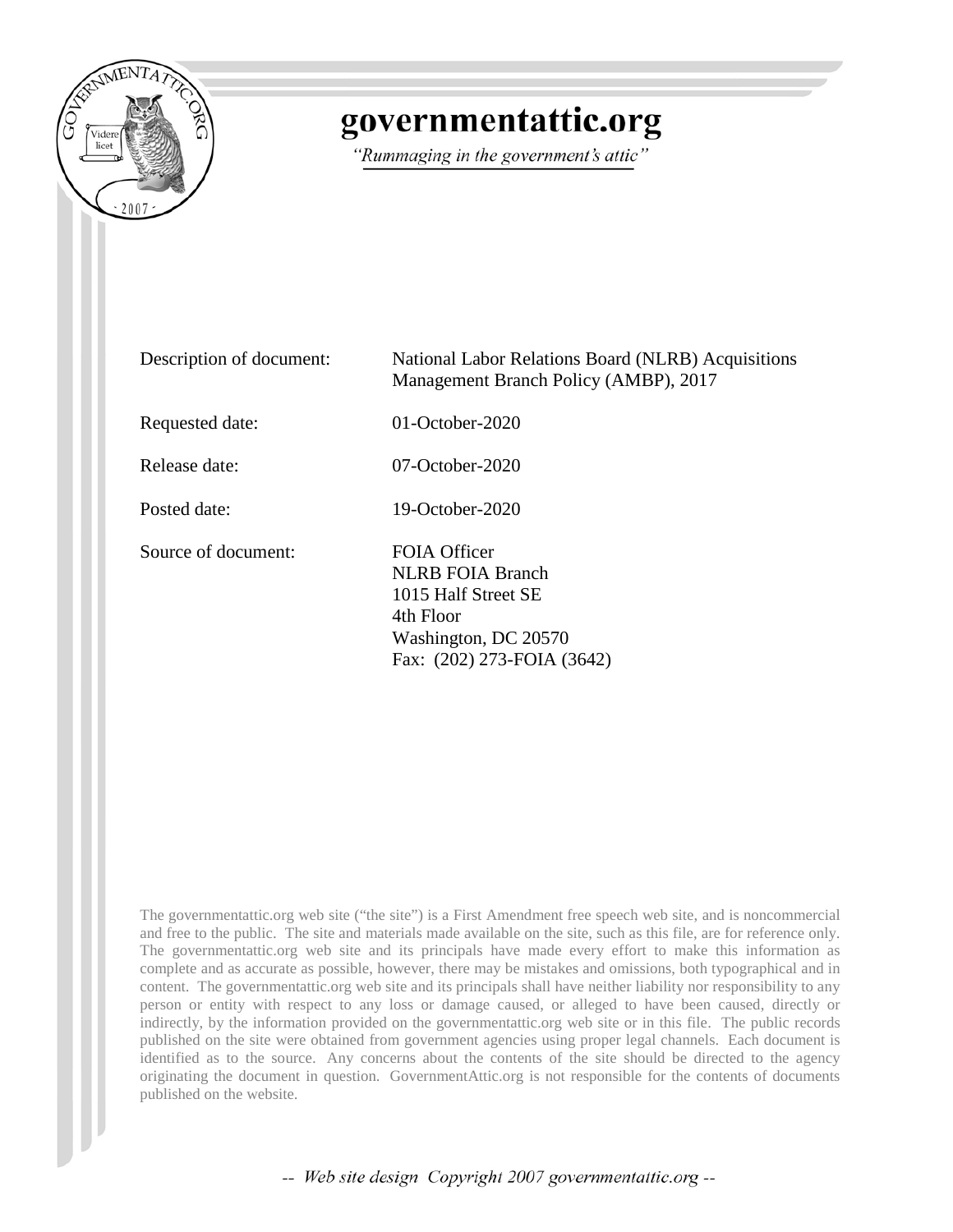

**UNITED STATES GOVERNMENT NATIONAL LABOR RELATIONS BOARD FREEDOM OF INFORMATION ACT BRANCH**  Washington, D.C. 20570

Via email

October 7, 2020

Re: FOIA Case No. NLRB-2021-000001

This is in response to your request, under the Freedom of Information Act (FOIA), 5 U.S.C. § 552, received in this Office on October 1, 2020, in which you request "a copy of the NLRB's Acquisition Handbook, which is maintained by the Acquisition Management Branch of the NLRB." You assumed fees in the amount of \$37.00 for the processing of your request.

We acknowledged your request on October 1, 2020.

Pursuant to the FOIA, a search inquiry was directed to the Agency's Office of the Chief Financial Officer, Acquisition Management Branch. A search conducted by that office located a document titled, "National Labor Relations Board Acquistion Management Branch Policy," which is attached.

For the purpose of assessing fees, we have placed you in Category D, the "all other requesters" category, because you do not fall within any of the other fee categories. Consistent with this fee category, you will be assessed charges to recover the reasonable direct costs for searching for the requested records, except that you will not be charged for the first two hours of search. NLRB Rules and Regulations, 29 C.F.R. § 102.117(d)(2)(ii)(D). Charges for all categories of requesters are \$9.25 per quarter hour of professional time. 29 C.F.R. § 102.117(d)(2)(i).

Less than two hours of professional time was expended in searching for the requested material. Accordingly, there is no charge assessed for this request.

You may contact Ed Hughes, the FOIA Attorney who processed your request, at (202) 273-1773 as well as the Agency's FOIA Public Liaison, Patricia A. Weth, for any further assistance and/or to discuss any aspect of your request. The FOIA Public Liaison, in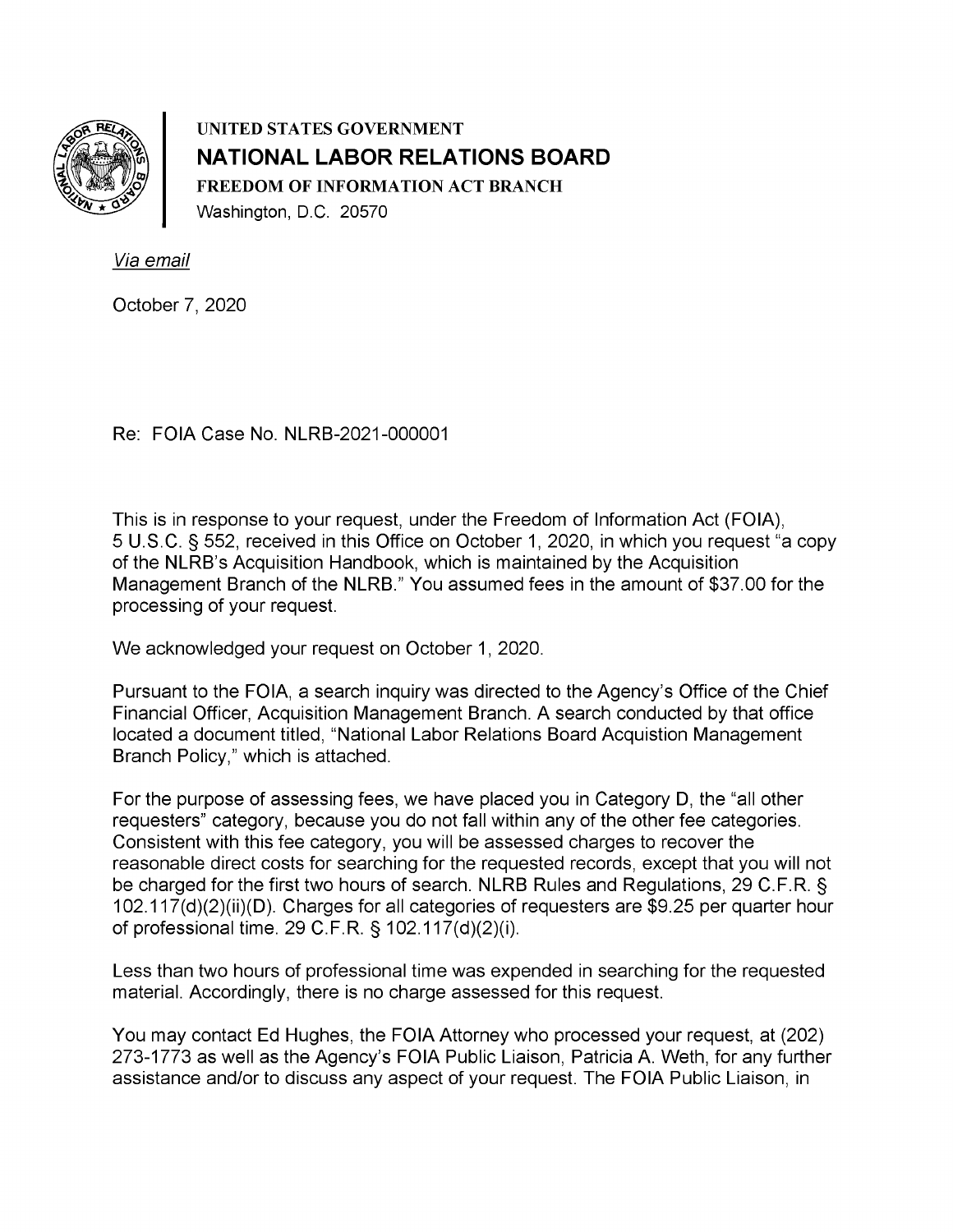October 7, 2020 Page 2

addition to the FOIA Attorney, can further explain responsive and releasable agency records. The contact information for the Agency's FOIA Public Liaison is:

Patricia A. Weth FOIA Public Liaison National Labor Relations Board 1015 Half Street, S.E., 4<sup>th</sup> Floor Washington, D.C. 20570 Email: FOIAPublicLiaison@nlrb.gov Telephone: (202) 273-0902 Fax: (202) 273-FOIA (3642)

After first contacting the Agency, you may additionally contact the Office of Government Information Services (OGIS) at the National Archives and Records Administration to inquire about the FOIA dispute resolution services it offers. The contact information for OGIS is:

Office of Government Information Services National Archives and Records Administration 8601 Adelphi Road-OGIS College Park, Maryland 207 40-6001 Email: ogis@nara.gov Telephone: (202) 7 41-5770 Toll free: (877) 684-6448 Fax: (202) 741-5769

You may obtain a review of this determination under the NLRB Rules and Regulations, 29 C.F.R. § 102.117(c)(2)(v), by filing an administrative appeal with the Division of Legal Counsel (DLC) through FOIAonline at: https://foiaonline.gov/foiaonline/action/public/home or by mail or email at:

Nancy E. Kessler Platt Chief FOIA Officer National Labor Relations Board 1015 Half Street, S.E., 4th Floor Washington, D.C. 20570 Email: DLCFOIAAppeal@nlrb.gov

Any appeal must be postmarked or electronically submitted within 90 days of the date of this letter, such period beginning to run on the calendar day after the date of this letter. Any appeal should contain a complete statement of the reasons upon which it is based.

Please be advised that contacting any Agency official (including the FOIA Attorney, FOIA Officer, or the FOIA Public Liaison) and/or OGIS does not stop the 90-day appeal clock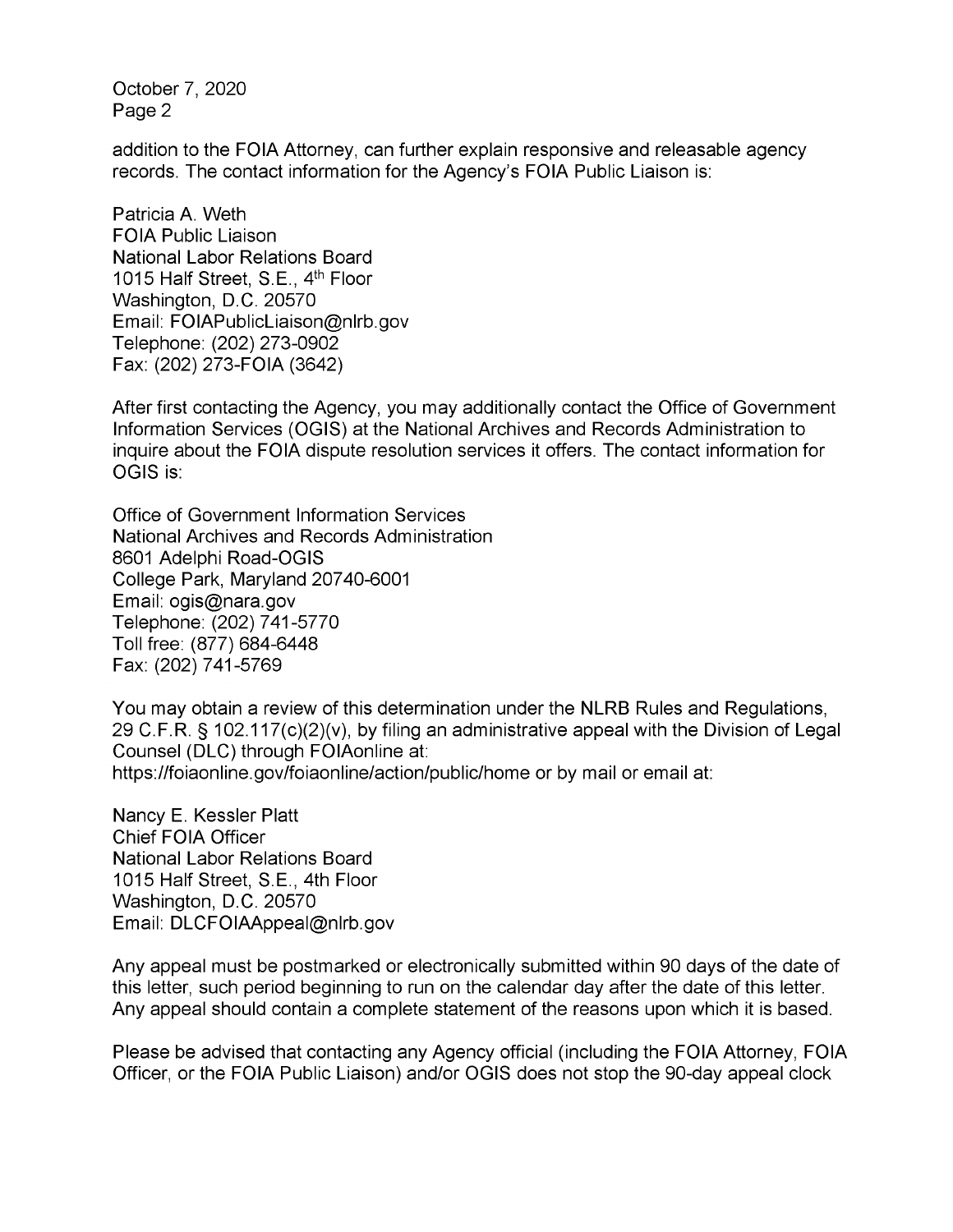October 7, 2020 Page 3

and is not an alternative or substitute for filing an administrative appeal.

Sincerely,

Patricia A. Weth

Patricia A. Weth Acting FOIA Officer

Attachment: (44 pages)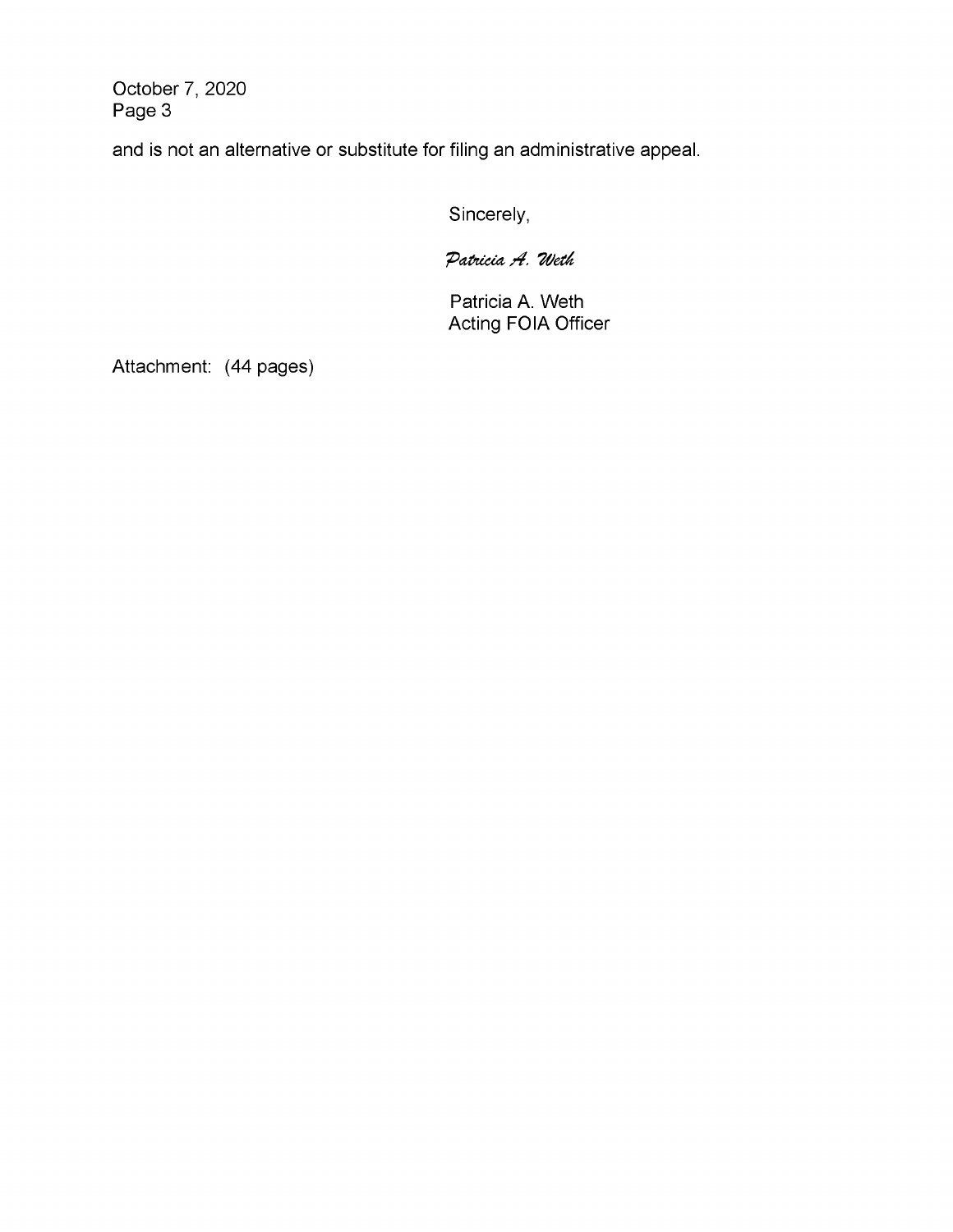

# **National Labor Relations Board Acquisition Management Branch Policy**

April 28, 2017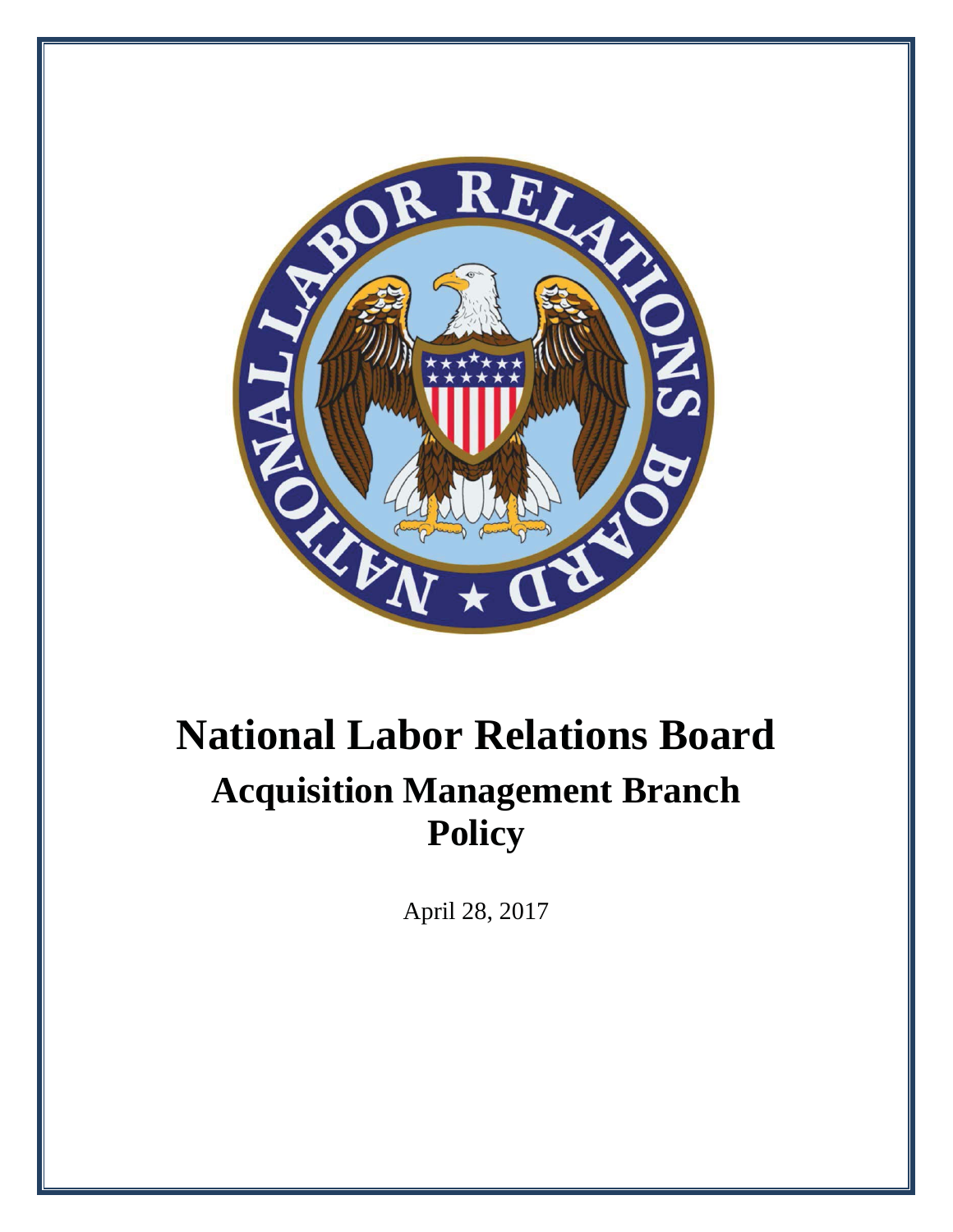

|         | <b>TABLE OF CONTENTS</b>                                                 |  |
|---------|--------------------------------------------------------------------------|--|
|         |                                                                          |  |
|         |                                                                          |  |
| 1.101   |                                                                          |  |
| 1.102   |                                                                          |  |
| 1.103   |                                                                          |  |
| 1.104   |                                                                          |  |
| 1.105   |                                                                          |  |
|         |                                                                          |  |
| 1.201   |                                                                          |  |
|         |                                                                          |  |
| 1.301   |                                                                          |  |
| 1.302   |                                                                          |  |
| 1.303   |                                                                          |  |
| 1.304   |                                                                          |  |
| 1.305   |                                                                          |  |
| 1.306   | OMB Circular A-123, Management's Responsibility for Internal Control  12 |  |
|         |                                                                          |  |
| 1.401   |                                                                          |  |
| 1.402   |                                                                          |  |
| 1.403   |                                                                          |  |
| 1.404   |                                                                          |  |
|         |                                                                          |  |
| 1.501   |                                                                          |  |
|         | SUBPART 1.6 -CAREER DEVELOPMENT, CONTRACTING AUTHORITY, AND              |  |
| 1.601   |                                                                          |  |
| 1.602   |                                                                          |  |
| 1.603   |                                                                          |  |
| 1.603-2 |                                                                          |  |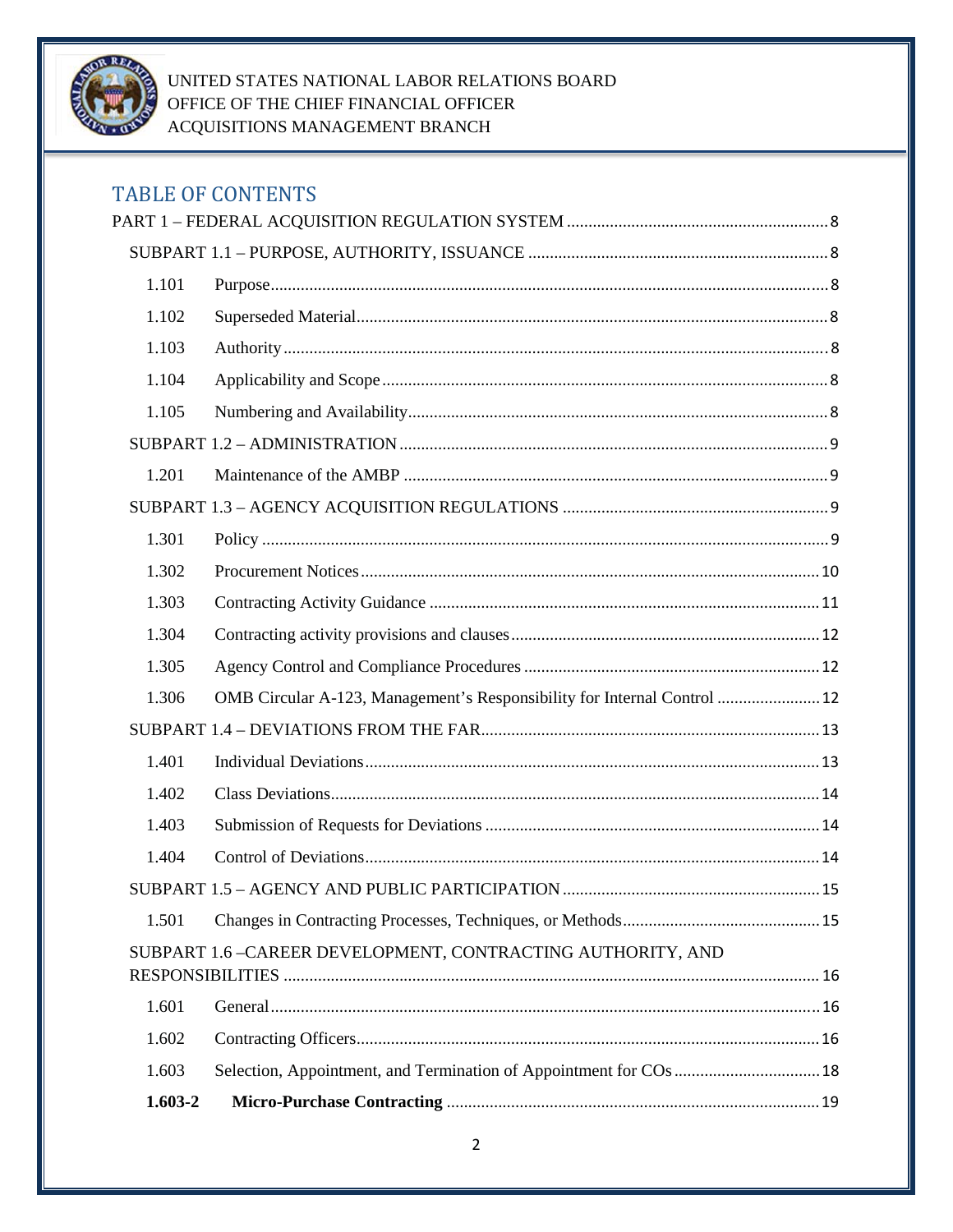

| 1.604  |                                                                             |  |
|--------|-----------------------------------------------------------------------------|--|
| 1.605  |                                                                             |  |
|        |                                                                             |  |
|        |                                                                             |  |
|        |                                                                             |  |
| 2.101  |                                                                             |  |
|        | PART 3 - IMPROPER BUSINESS PRACTICES AND PERSONAL CONFLICTS OF INTEREST  25 |  |
|        |                                                                             |  |
| 3.101  |                                                                             |  |
|        | SUBPART 3.2 - CONTRACTOR GRATUITIES TO GOVERNMENT PERSONNEL 25              |  |
|        |                                                                             |  |
|        |                                                                             |  |
|        |                                                                             |  |
| 3.105  |                                                                             |  |
|        | SUBPART 3.6 - CONTRACTS WITH GOVERNMENT EMPLOYEES OR ORGANIZATIONS          |  |
|        |                                                                             |  |
| 3.106  |                                                                             |  |
|        |                                                                             |  |
| 3.107  |                                                                             |  |
|        |                                                                             |  |
|        |                                                                             |  |
| 4.101  |                                                                             |  |
|        |                                                                             |  |
|        |                                                                             |  |
| 4.1601 |                                                                             |  |
|        |                                                                             |  |
|        |                                                                             |  |
|        |                                                                             |  |
|        |                                                                             |  |
|        |                                                                             |  |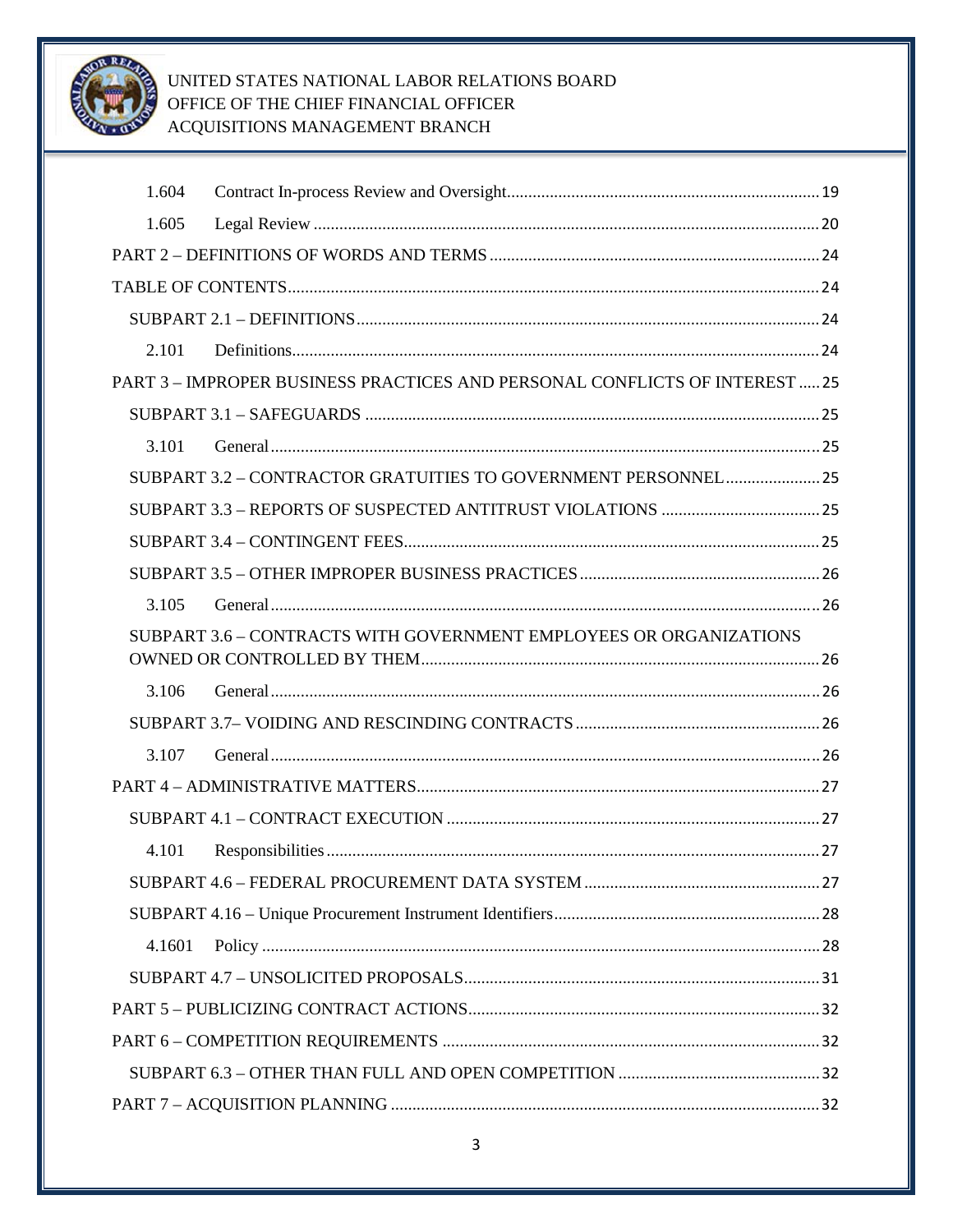

| SUBPART 13.5 - SIMPLIFIED PROCEDURES FOR CERTAIN COMMERCIAL ITEMS34 |
|---------------------------------------------------------------------|
|                                                                     |
|                                                                     |
|                                                                     |
|                                                                     |
|                                                                     |
|                                                                     |
|                                                                     |
|                                                                     |
|                                                                     |
|                                                                     |
|                                                                     |
|                                                                     |
|                                                                     |
| LOCAL CLAUSE: 52.201-9000 CONTRACTING OFFICER'S REPRESENTATIVE37    |
|                                                                     |
|                                                                     |
|                                                                     |
|                                                                     |
|                                                                     |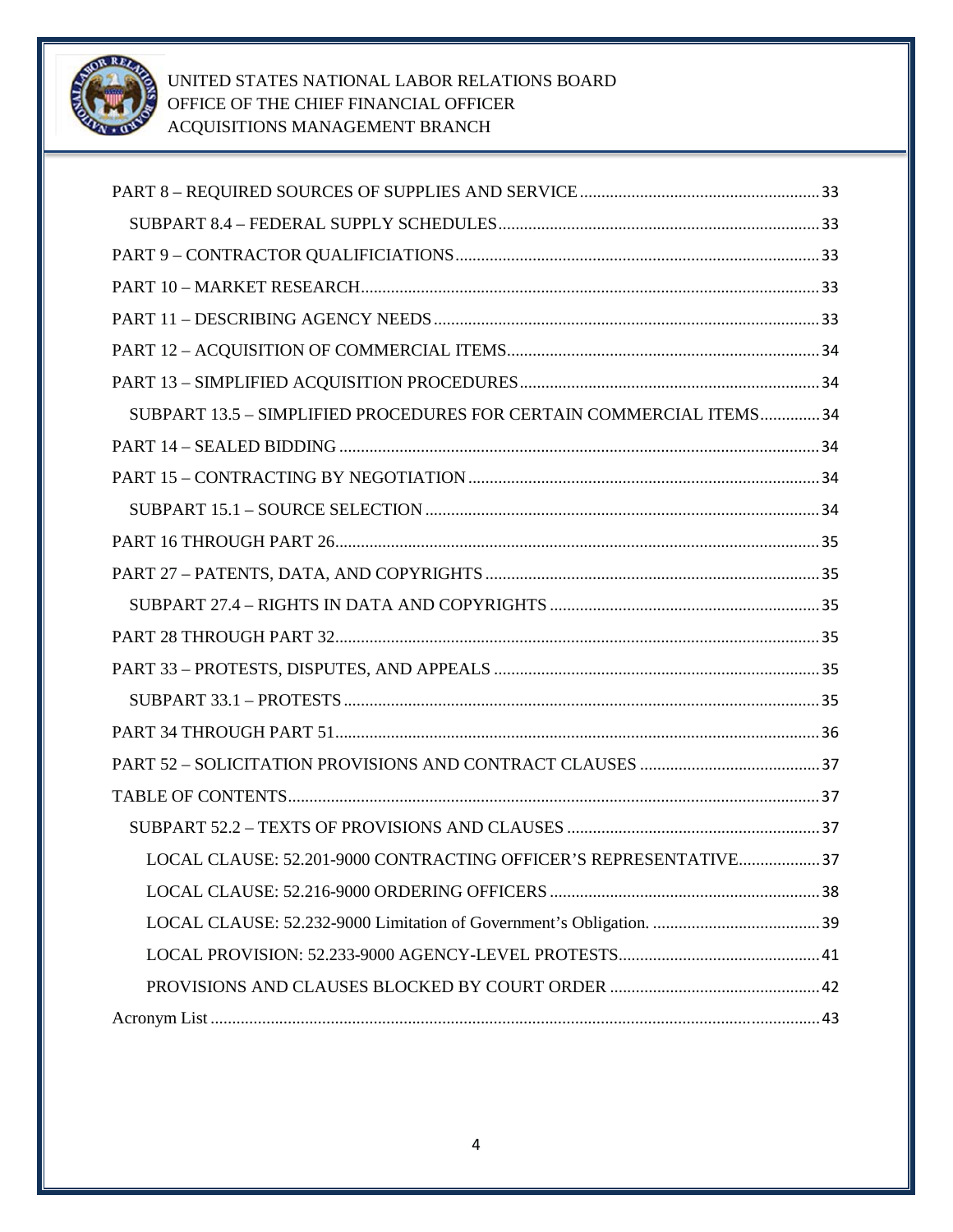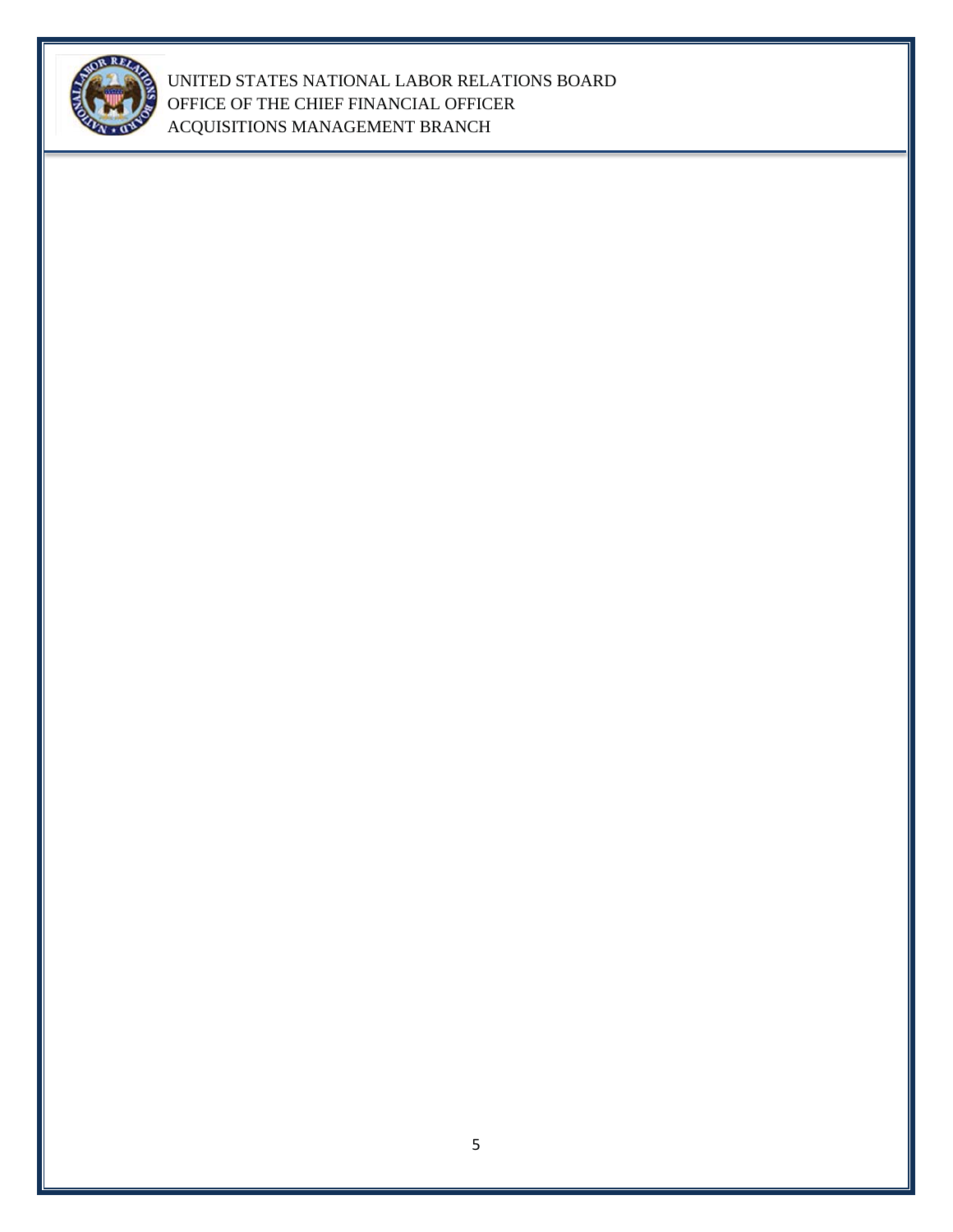

# **FOREWORD**

The Acquisition Management Branch (AMB) at the National Labor Relations Board (NLRB) exists to provide the necessary regulatory and policy based guidance to permit the issuance of contracts and interagency agreements, allowing the NLRB to acquire supplies and services in an effort to support the Agency's mission. The AMB Policy shall be used as a reference source supporting the acquisition professionals in their daily operations and management responsibilities. Each "Part" is designed to improve and/or map portions of the acquisition process and Federal Acquisition Regulation (FAR) as it applies to the NLRB. This Policy does not circumvent the FAR, albeit provides Agency specific direction that shall be followed in all applicable stages of the acquisition process. It is envisioned that this AMB Policy is to be a living document and accessible on both the local shared drives as well as AMB's SharePoint site. All comments and recommendations to improve the Policy, as well as lessons learned shall be provided to Tashiana Carter at Tashiana.Carter@nlrb.gov.

email=christopher.henshaw@nlrb.gov, c=US<br>Adobe Acrobat version: 11.0.8 Digitally signed by Christopher V. Henshaw DN: cn=Christopher V. Henshaw, o, ou=National Labor Relations Board,

Christopher Henshaw Director of the Acquisition Management Branch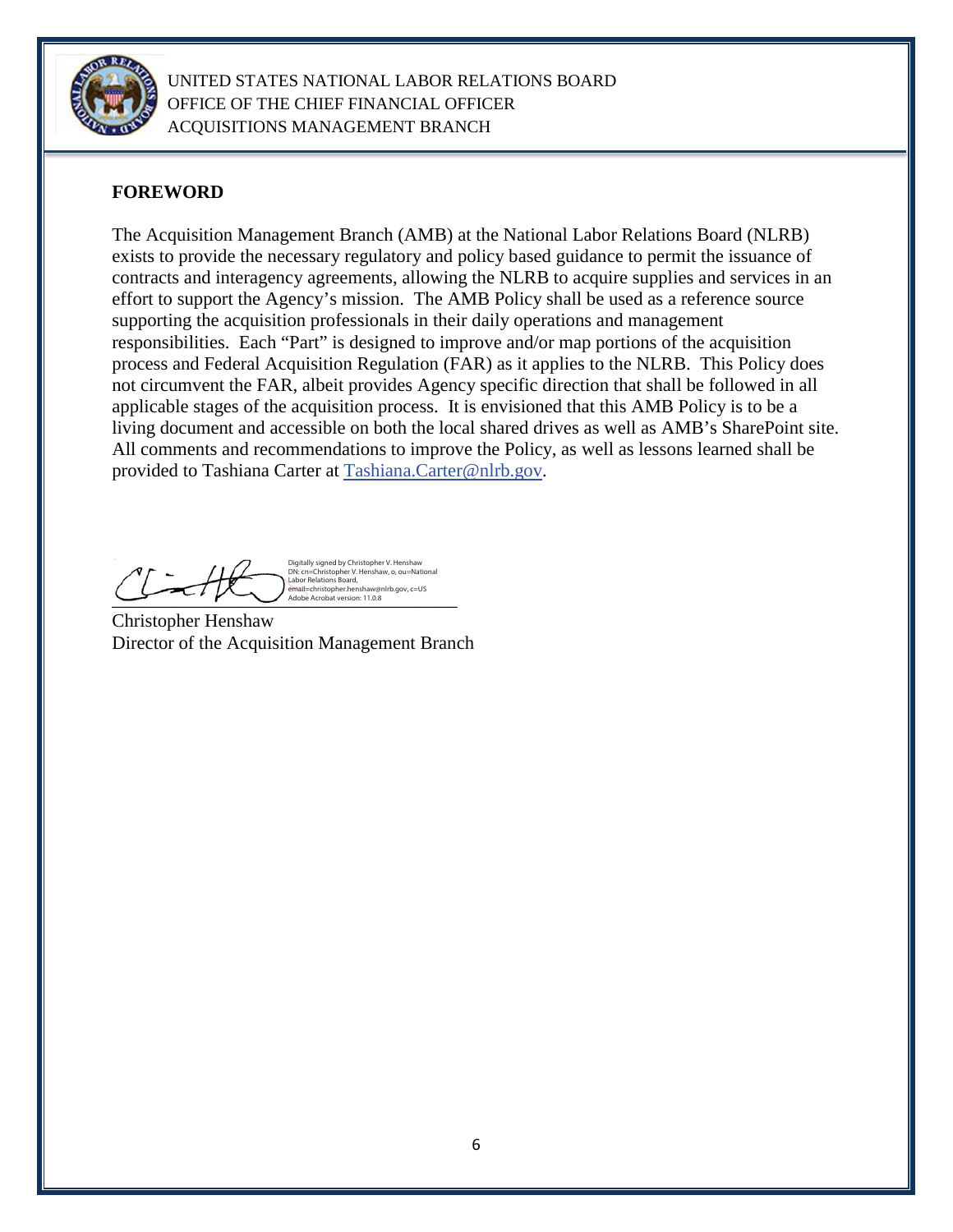

| $ -$                  | <b>Effective</b>     | <b>Changes</b> |
|-----------------------|----------------------|----------------|
| <b>Version Number</b> | Date                 | Summary of C   |
| 1.0                   | 2017<br>28.<br>April | <b>Null</b>    |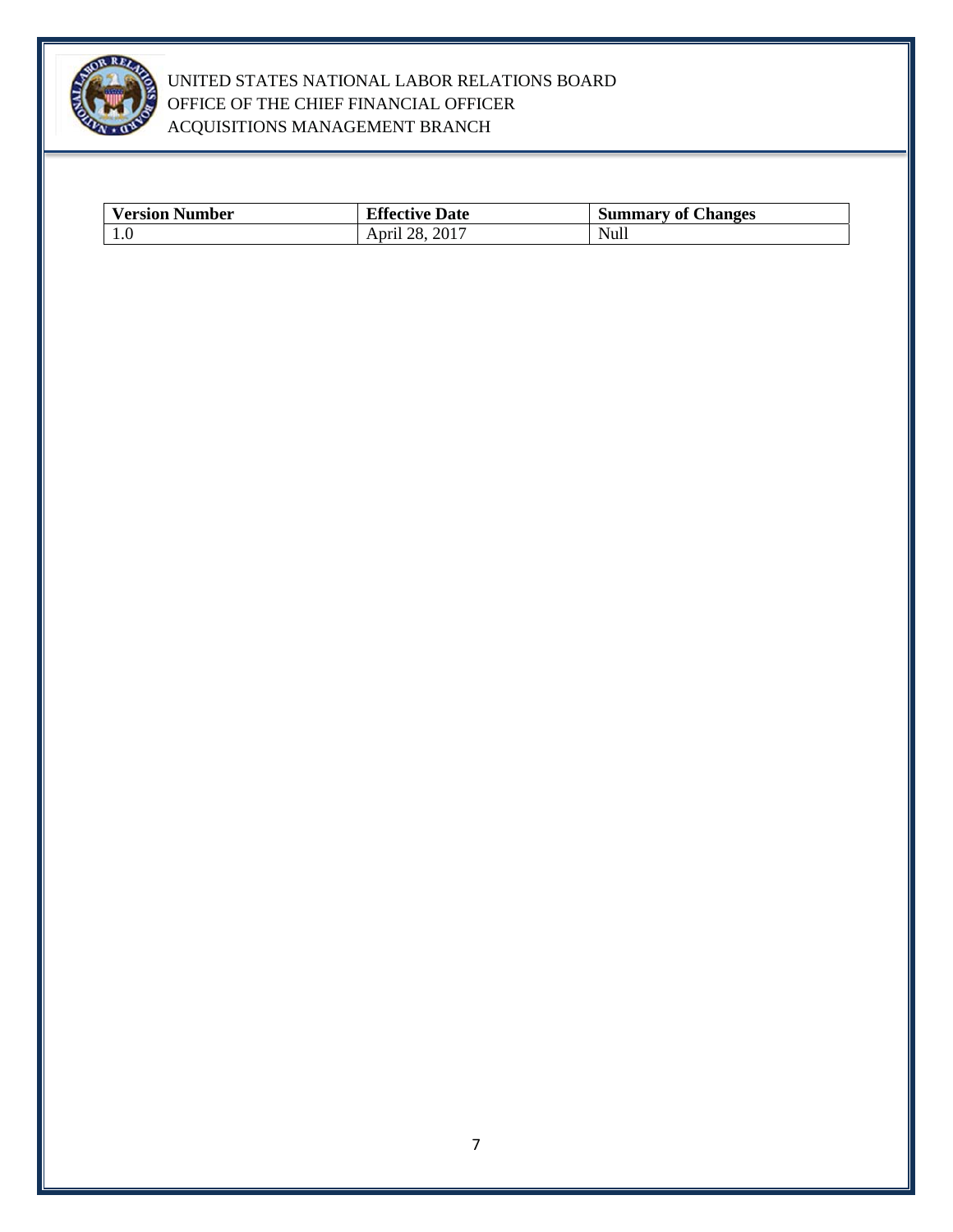

# **PART 1 – FEDERAL ACQUISITION REGULATION SYSTEM**

# **SUBPART 1.1 – PURPOSE, AUTHORITY, ISSUANCE**

# **1.101 Purpose**

The Acquisition Management Branch Policy (AMBP) is issued by the National Labor Relations Board's (NLRB) Director of Acquisitions, who is also the Head of the Contracting Activity (HCA). The AMBP implements and supplements the Federal Acquisition Regulation (FAR), pursuant to FAR 1.304, and establishes local NLRB procedures relating to the acquisition of supplies and services under the authority of Title 41 of the United States Code (U.S.C.) and other statutory authority. The AMBP is not a stand-alone document and shall be read in conjunction with the FAR, NLRB Operations Management Memoranda, NLRB General Counsel Memoranda, NLRB Administrative Bulletins, NLRB Administrative Policies/Procedures, Directives and Issuances from the Office of the Chief Financial Officer (OCFO), and the NLRB Financial Manual.

# **1.102 Superseded Material**

This issuance replaces Chapter CON-1, "Contract and Procurement" of the Administrative Policies and Procedures Manual, dated August 12, 2004, in its entirety.

# **1.103 Authority**

The Director of Acquisitions, as HCA, issues the AMBP per the Code of Federal Regulations (CFR), Title 41, Chapter 101; Title 48, Chapter 1, Federal Acquisition Regulations as local policy and guidance to provide the procedures used in the administration of an Agency-wide Contract and Procurement Program, and to direct the performance of NLRB Contracting Officers (CO) and other acquisition staff.

# **1.104 Applicability and Scope**

This directive is applicable to all acquisitions and contracting functions performed by NLRB personnel, except where expressly excluded.

# **1.105 Numbering and Availability**

AMBP numbering generally parallels the FAR numbering. Supplemental numbering for clauses is the same as the FAR, with the addition of a number of 9000.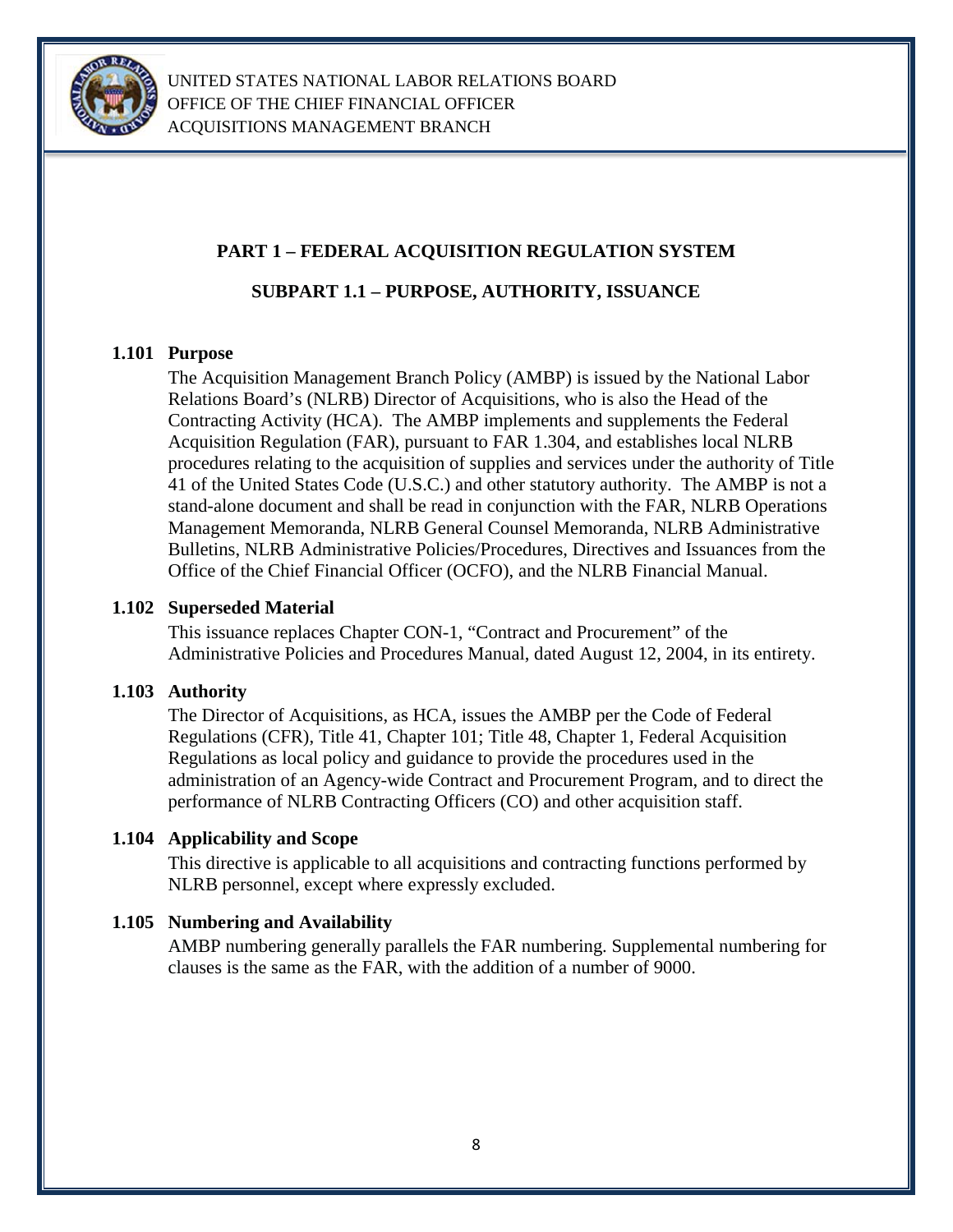

# **SUBPART 1.2 – ADMINISTRATION**

# **1.201 Maintenance of the AMBP**

- (a) The HCA shall issue revisions to the NLRB Acquisition Management Branch Policy (AMBP) as necessary. Revisions are generally coordinated through the Office of the Chief Financial Officer. Recommendations for amending the AMBP shall be submitted by e-mail to the HCA (via the originator's chain of command) using the following format:
	- (1) Facts (the current rule, as applied);
	- (2) Issue;
	- (3) Recommendation;
	- (4) Discussion, fully justifying the need to supplement or implement higher-level acquisition regulations in local policy.
- (b) To the maximum extent practicable, revisions to the AMBP should be coordinated by the HCA with the Budget Director and Finance Director.
- (c) COs shall ensure that the FAR, AMBP, and other guidance included in the Acquisition Management Section of the OCFO Financial Manual are available to NLRB staff and customers.
- (d) Compliance with the AMBP, including any revision to the AMBP, shall be permissive on the date of the revision and shall be mandatory 30 days after issuance, unless otherwise provided in the revision's Procurement Notice.
- (e) The HCA shall ensure the AMBP and any other local acquisition policies are periodically reviewed at intervals not to exceed 12 months and shall take action to cancel any policy not reviewed and revised after two years.

# **SUBPART 1.3 – AGENCY ACQUISITION REGULATIONS**

# **1.301 Policy**

- (a) NLRB implements and supplements the FAR with the AMBP under the authorization of and subject to the authority of the HCA. The AMBP contains the following:
	- (1) Clear requirements and procedures required by law
	- (2) Mandatory NLRB-wide acquisition policy
	- (3) Deviations from higher level regulations
	- (4) Designations or delegations of authority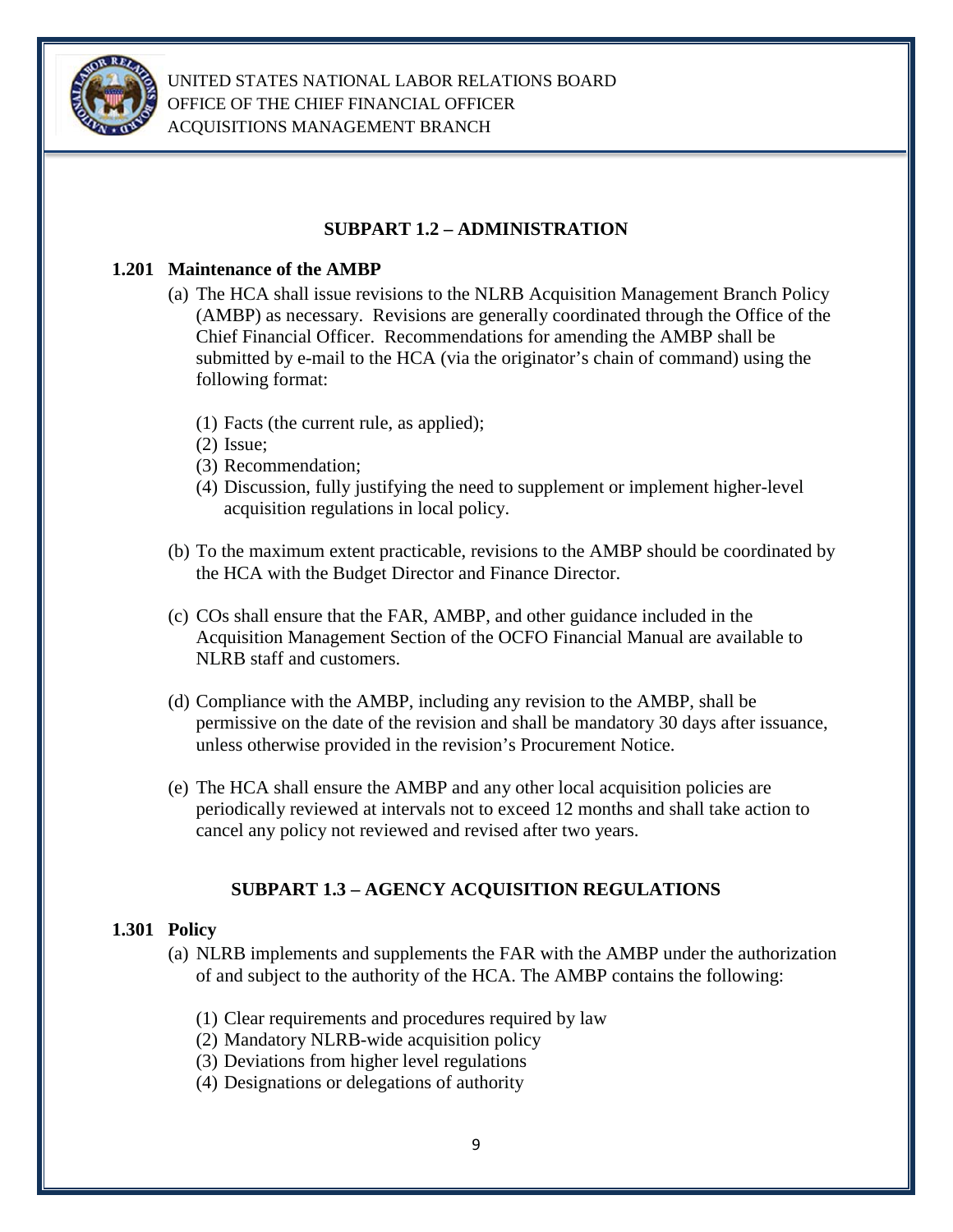

(b) The AMBP contains enterprise-wide policies and procedures relating to the acquisition of supplies and services by NLRB personnel, except those that may otherwise reside in other NLRB-issued or higher-level directives.

# **1.302 Procurement Notices**

- (a) Procurement Notices are issued, numbered, and managed by the HCA to provide agency-specific information and procedural guidance to NLRB contracting personnel and customers, to emphasize existing policy, to transmit new or changed policy promulgated by NLRB senior authorities, or to make editorial or administrative revisions. Procurement Notices revising the AMBP shall expire upon incorporation into the AMBP unless otherwise specified.
- (b) There are three general types of Procurement Notices:
	- (1) Standard. Revises the AMBP or otherwise provides new acquisition policy due to new or revised policy promulgated by OCFO or other authority. This Procurement Notice type includes revisions that alter the substantive meaning of any coverage in the AMBP. Procurement Notices are not used to approve deviations to the FAR or AMBP. Procurement Notices with AMBP coverage are not used to restate or repeat statutes, executive orders, or higher-level acquisition regulations. Instead, these Procurement Notices provide NLRB-unique supplements or NLRB-specific implementation to such policy or regulation. A standard Procurement Notice is signed by the HCA.
	- (2) Advisory. Reminds the acquisition workforce of an existing policy requirement and provides no AMBP supplementation. An advisory Procurement Notice does not establish new policies or procedures. The document is signed by the HCA.
	- (3) Technical. Provides editorial, stylistic, administrative or other revisions that have no impact on the basic meaning, scope, or applicability of the AMBP coverage being revised. A technical Procurement Notice is signed by the HCA.
- (c) Unnumbered memoranda addressed to the Acquisition Branch or to NLRB's requiring activities (to include directive-type memoranda) may be issued for one-time requests for comments, reports, announcements of procurement events, and other announcements. These memoranda shall not be used to make or revise local acquisition policy or procedures. These memos of short-term impact are not considered Procurement Notices and no implementation beyond the immediate action requested is required.
- (d) Numbering. Procurement Notices will be assigned sequential Procurement Notice numbers for each fiscal year (FY) (e.g., PROCNOTE 2016-001) and tracked in the Procurement Notice Index located in the "Acquisition Policy" SharePoint folder.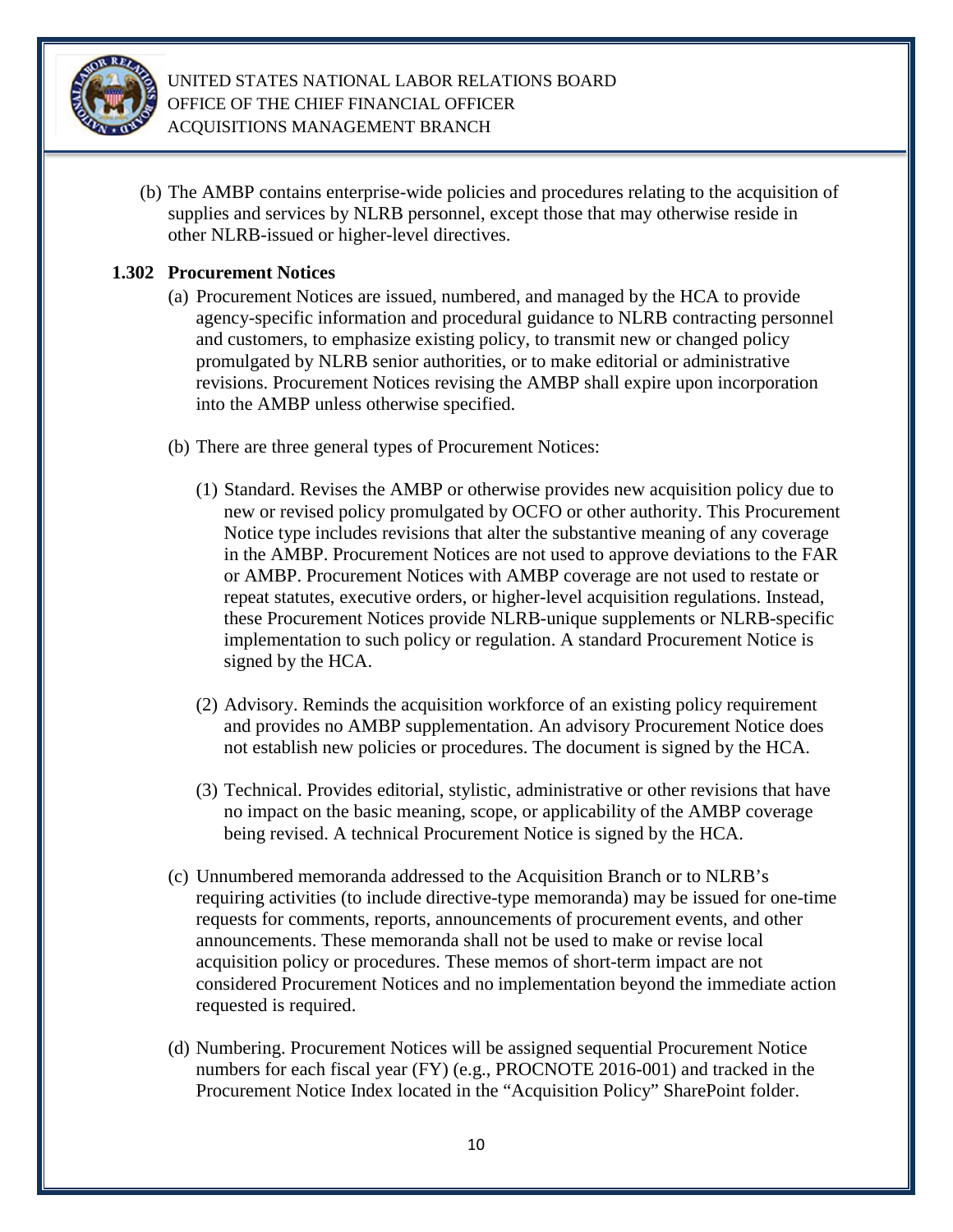

Once a Procurement Notice number has been assigned, it cannot be reissued or reassigned if that Procurement Notice is withdrawn or otherwise no longer required before it has been completed, signed and issued. In this situation, the HCA will note the disposition of the affected Procurement Notice in the Procurement Notice Index.

- (e) Responsibilities.
	- 1) Acquisition Policy Officer. The Deputy Director of Acquisitions reviews the need for a Procurement Notice, drafts the Procurement Notice (or assigns an Action Officer), and coordinates the Procurement Notice with the appropriate areas of the Agency for review, impact on NLRB (including policy, operations, and systems), comments, draft revisions, concurrences, and signature. If an NLRB local clause/provision is impacted, the Acquisition Policy Officer shall coordinate with the HCA, and the Office of Special Counsel. In addition, the Acquisition Policy Officer ensures that a Procurement Notice number is issued and distributes the Procurement Notice, and updates the AMBP as appropriate, as well as updates the Procurement Notice Index.
	- 2) Subject matter experts and NLRB leadership includes NLRB Directors, and Special Counsel. Subject matter experts and leaders internal and external to the Acquisition Management Branch may review, provide comments, and coordinate on Procurement Notices.
- (f) Drafting guidelines. Procurement Notices will follow the Procurement Notice template. Procurement Notices will include the follow sections where applicable:
	- (1) Subject
	- (2) References
	- (3) Purpose
	- (4) Background
	- (5) Acquisitions Affected by the Change
	- (6) Policy
	- (7) Procedures
	- (8) AMBP Subparts Changed
	- (9) Effective Date and Expiration

#### **1.303 Contracting Activity Guidance**

The HCA, consistent with FAR 1.304, may issue procedural guidance relative to the FAR and/or AMBP. This authority is delegated to the HCA without power of re-delegation. Requests for approval of any class deviation (as defined in FAR Subpart 1.4) from the FAR, before its inclusion into the AMBP, shall be approved by the Senior Procurement Executive (SPE).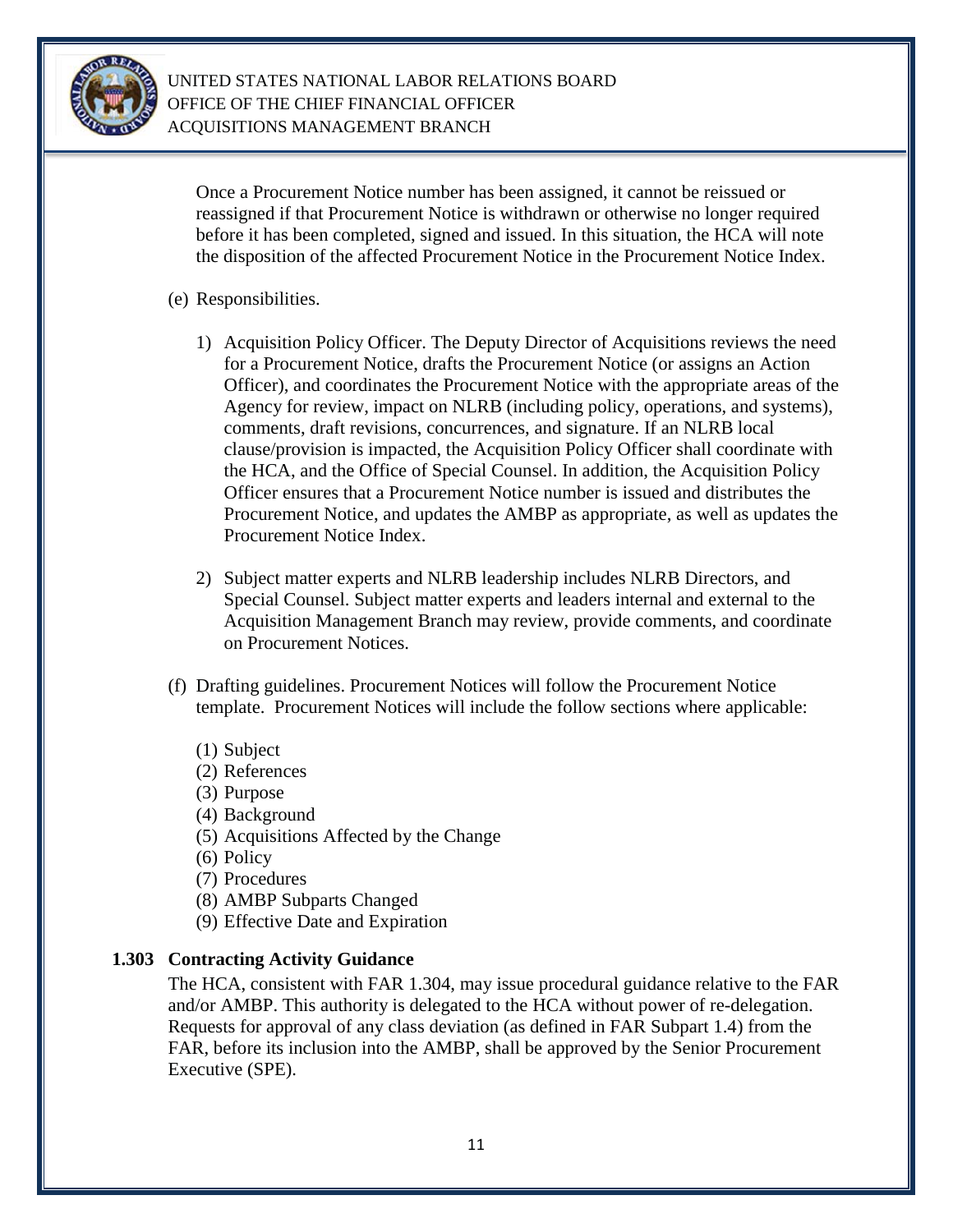

# **1.304 Contracting activity provisions and clauses**

- (a) Provisions and clauses that are developed as a result of negotiations or which fulfill a specific and unique requirement of the acquisition, that do not constitute a deviation from higher level regulations or from AMBP, shall be approved by the HCA for essentiality, appropriateness, and sufficiency, and reviewed by Special Counsel prior to incorporation into a solicitation or contract. These provisions and clauses can be approved for one-time use only, i.e., for use in a single acquisition or contract. Onetime use provisions and clauses are not assigned AMBP numbers, but shall be identified in accordance with FAR 52.103 by title and date.
- (b) Requests for proposed repetitive use or "substantially the same as" local provisions and clauses, shall be forwarded to the HCA, accompanied by prescriptive language for use on either an enterprise or non-enterprise basis. The HCA is responsible for review, numbering, and internal and Special Counsel coordination. This local clause/provision approval authority may not be delegated. The provision or clause shall have been reviewed for legal sufficiency by OGC prior to forwarding to the HCA. The HCA shall review these provisions and clauses for essentiality, appropriateness, and sufficiency. The local provision or clause will be assigned AMBP numbers when approved and incorporated into the AMBP by Procurement Notice.
- (c) Requests for substantive changes to existing AMBP provisions and clauses shall be reviewed and approved using the procedures described in paragraph (b). Requests for minor changes do not require review or approval by the HCA. Such minor changes may include, but are not limited to, changes to addresses, dates, position titles, spelling errors, and typographical mistakes that do not result in any substantive change to policy. These changes may be considered technical edits and do not require review by Special Counsel or incorporation into the AMBP by numbered Procurement Notice.
- (d) Local clauses are identified in AMBP Part 52 Solicitation Provisions and Contract Clauses.

#### **1.305 Agency Control and Compliance Procedures**

The procedures required by FAR 1.304 comprise AMBP Subparts 1.3, and 1.4 and this section.

#### **1.306 OMB Circular A-123, Management's Responsibility for Internal Control**

(a) Purpose. This Circular provides guidance to Federal managers on improving the accountability and effectiveness of Federal programs and operations by establishing, assessing, correcting, and reporting on internal controls.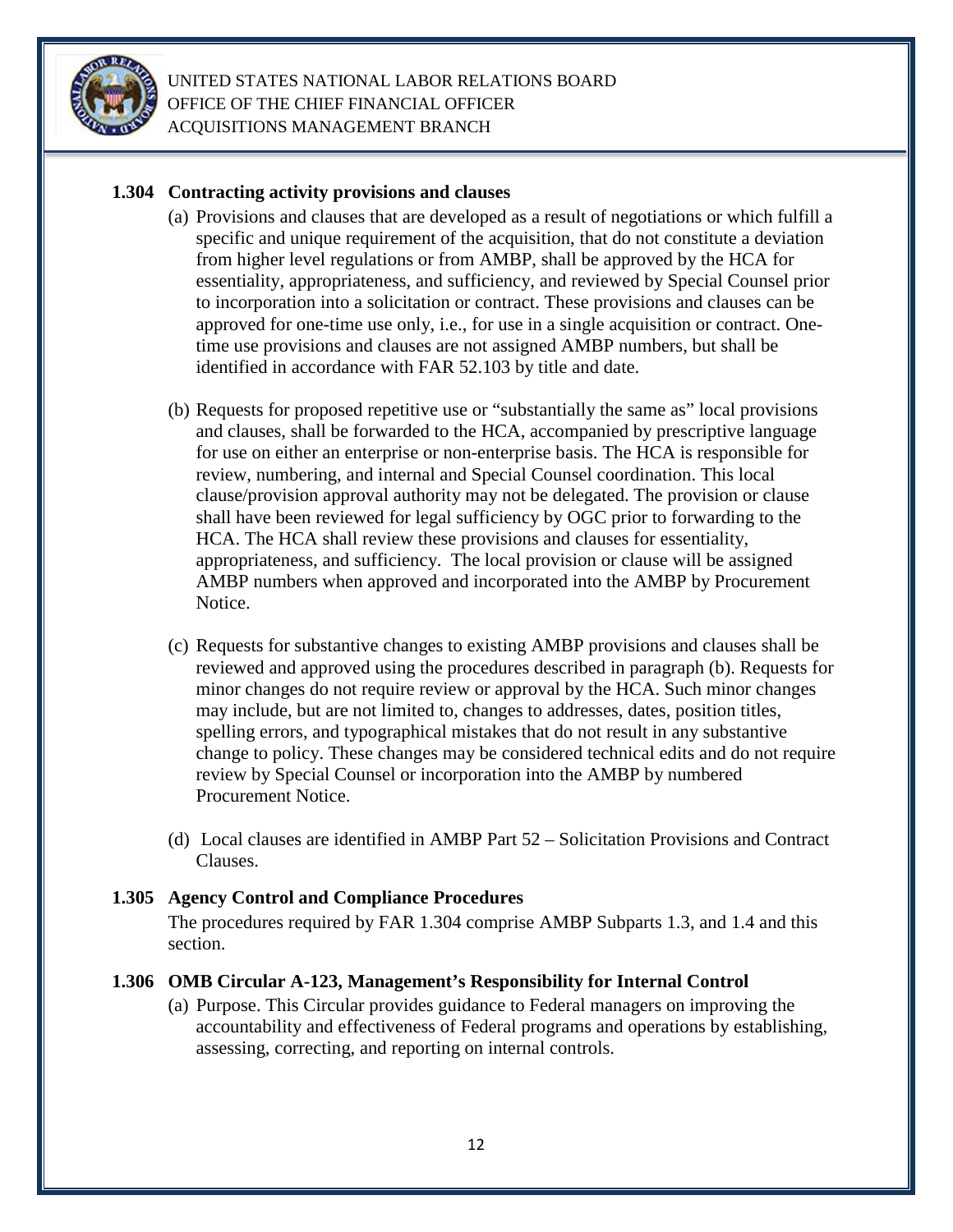

- (1) Internal control includes the plan of organization, methods and procedures adopted by management to meet its goals. Internal control includes processes for planning, organizing, directing, controlling, and reporting on agency operations.
- (2) The three objectives of internal control are:
	- (i) Effectiveness and efficiency of operations
	- (ii) Reliability of financial reporting
	- (iii) Compliance with applicable laws and regulations.
- (b) Policy. Annually, the NLRB Chief Financial Officer (CFO) must provide assurances on internal control in the Agency's Performance and Accountability Report, including a separate assurance on internal control over financial reporting, along with a report on identified material weaknesses and corrective actions.
- (c) Requirements. The HCA shall assist the CFO in taking systematic and proactive measures to:
	- (1) Develop and implement appropriate, cost-effective internal controls for resultsoriented management
	- (2) Assess the adequacy of internal controls, and identify needed improvements in Agency acquisition operations
	- (3) Assist in taking corresponding corrective action

# **SUBPART 1.4 – DEVIATIONS FROM THE FAR**

#### **1.401 Individual Deviations**

- (a) Deviations from FAR or the AMBP which affect only one contract or transaction may be made only after approval by the HCA.
- (b) Requests for deviations from the following sections shall be submitted to the HCA for submission by the SPE to Special Counsel for final approval by the Head of the Agency.
	- (1) FAR 3.104, Procurement Integrity;
	- (2) FAR Subpart 27.4, Rights in Data and Copyrights;
	- (3) FAR Part 30, Cost Accounting Standards Administration;
	- (4) FAR Subpart 31.1, Applicability;
	- (5) FAR Subpart 31.2, Contracts with Commercial Organizations;
	- (6) FAR Part 32, Contract Financing (except Subparts 32.7 and 32.8 and the payment clauses prescribed by Subpart 32.1)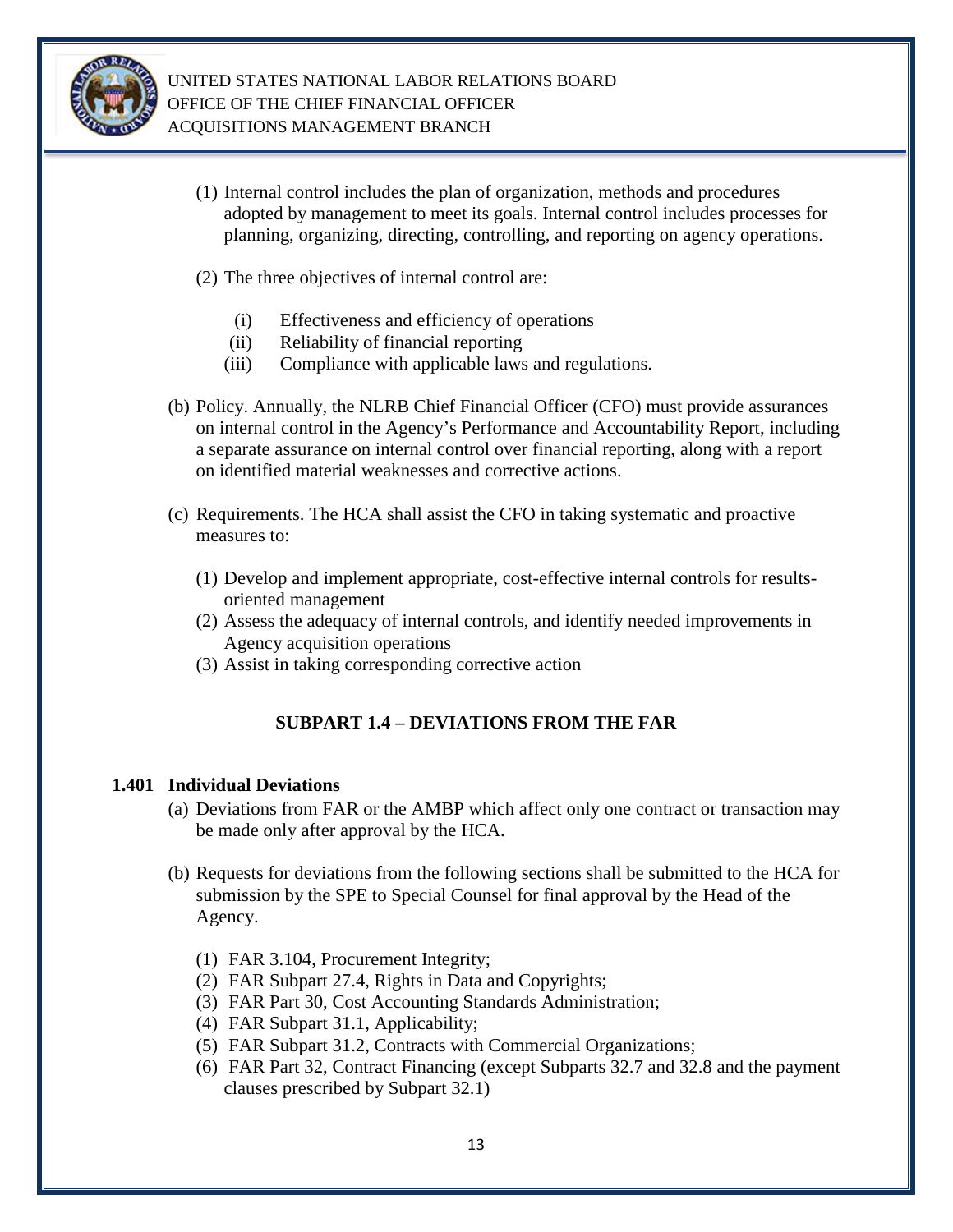

# **1.402 Class Deviations**

- (a) Requests for class deviations shall be submitted to the SPE via the HCA for approval by the Head of the Agency.
- (b) The SPE may approve requests for any class deviation that does not:
	- (1) Have a significant effect beyond the internal operating procedures of the agency;
	- (2) Have a significant cost or administrative impact on contractors or offerors;
	- (3) Diminish any preference given small business concerns by the FAR; or
	- (4) Extend to requirements imposed by statute or by regulations of other agencies such as the Small Business Administration and the Department of Labor.
- (c) All class deviations for the FAR and AMBP which are required for longer than one year will be incorporated in the AMBP

#### **1.403 Submission of Requests for Deviations**

- (a) Requests for authority to deviate from the provisions of the FAR or the AMBP shall be submitted to the HCA via the Acquisition Policy Officer. Requests for authority to deviate shall be submitted in the form of a memorandum signed by the requester. The deviation request shall include a statement that the request has been reviewed and concurred on by Special Counsel. Comments by Special Counsel shall be forwarded with the request.
- (b) Requests for class deviations having a significant cost or administrative impact upon contractors or vendors must be published in the Federal Register.
	- (1) Class deviations for which publication is required should be submitted to the HCA in sufficient time to allow for a 60-day public comment period, resolution of public comments, review of the resolved comments by the HCA and approval by the SPE.
	- (2) If a paperwork reduction or regulatory flexibility analysis is required, additional time should be allowed for these analyses.

#### **1.404 Control of Deviations**

A register shall be maintained by the Acquisition Policy Officer of the NLRB deviations granted to the FAR and AMBP. Each deviation shall be recorded in the register and shall be assigned a control number. The control number shall be included in the document authorizing the deviation and shall be cited in all references to the deviation.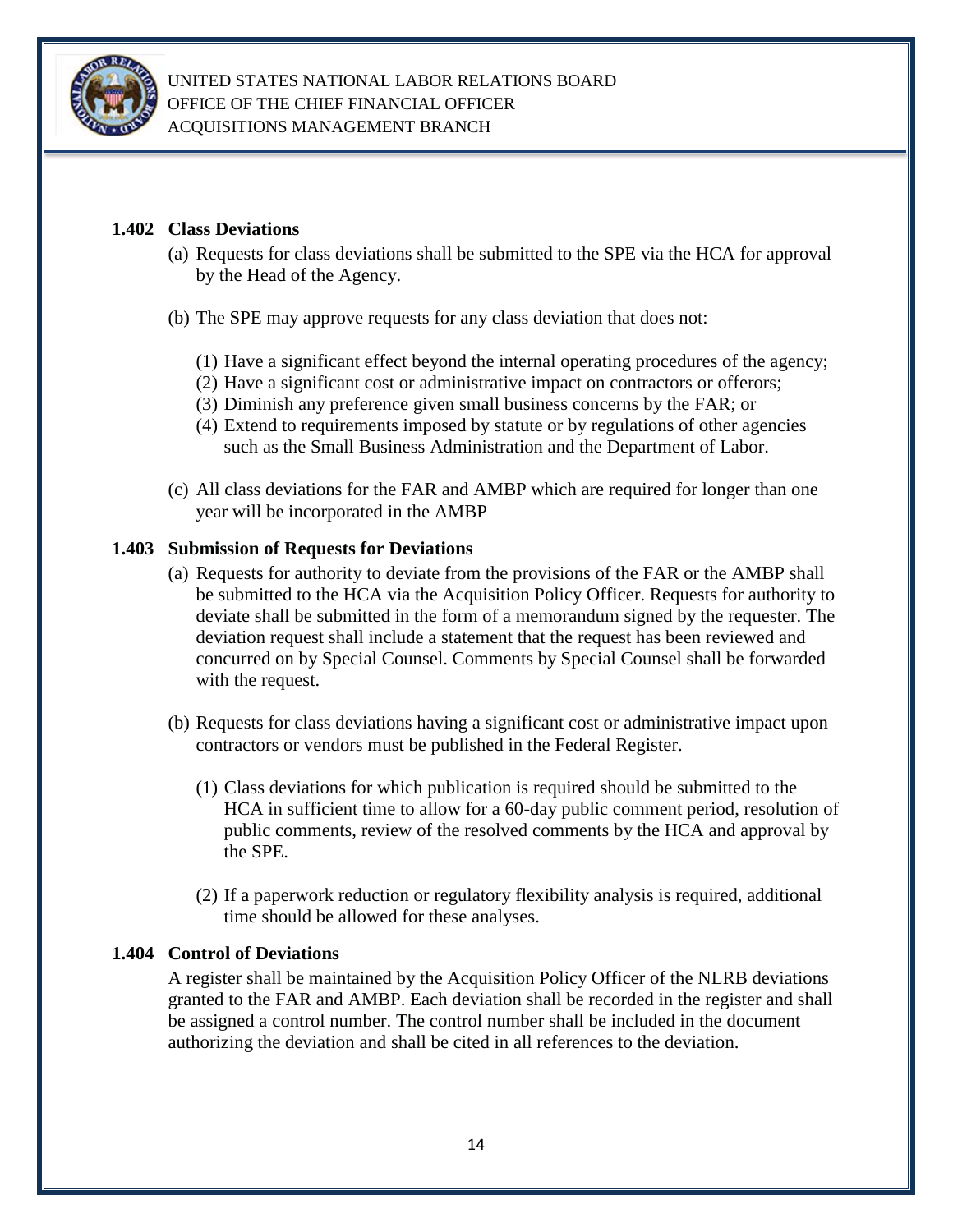

# **SUBPART 1.5 – AGENCY AND PUBLIC PARTICIPATION**

#### **1.501 Changes in Contracting Processes, Techniques, or Methods**

- (a) General. Whenever a CO contemplates a significant change in a contracting process, technique, or method which may have a substantial impact on industry and/or the Government, the CO shall promptly notify the HCA of the contemplated change and the reasons for the change. This notification is necessary because the HCA must be able to respond to press inquiries or to any reactions from industry, the Congress, or the general public. It is essential that the HCA know what is contemplated before a significant change is publicized.
- (b) Significant changes. Contemplated changes which require notification are (but not limited to) a significant change in-
	- (1) A longstanding inspection/acceptance requirement or procedure
	- (2) The method of providing and/or accounting for Government-furnished property
	- (3) A type of contract which constitutes a significant departure from the acquisition technique previously utilized
	- (4) Solicitation techniques, vendors submittals and the elements used in evaluation of offers
	- (5) Item specification or Performance Work Statements likely to prompt a major change in service methods, manufacturing and/or processing techniques.
- (c) Data to support request. To determine the impact of a contemplated change in contracting method, requests for approval of a proposed change in a contracting method should contain the following information:
	- (1) A description of the present and proposed contracting methods
	- (2) A statement of the difficulties encountered in the use of the present method and/or the improvements foreseen as the result of a change
	- (3) A statement as to the degree of impact of the change expected on industry and/or the Government
	- (4) A statement as to the net benefits accruing to the Government as a result of the change.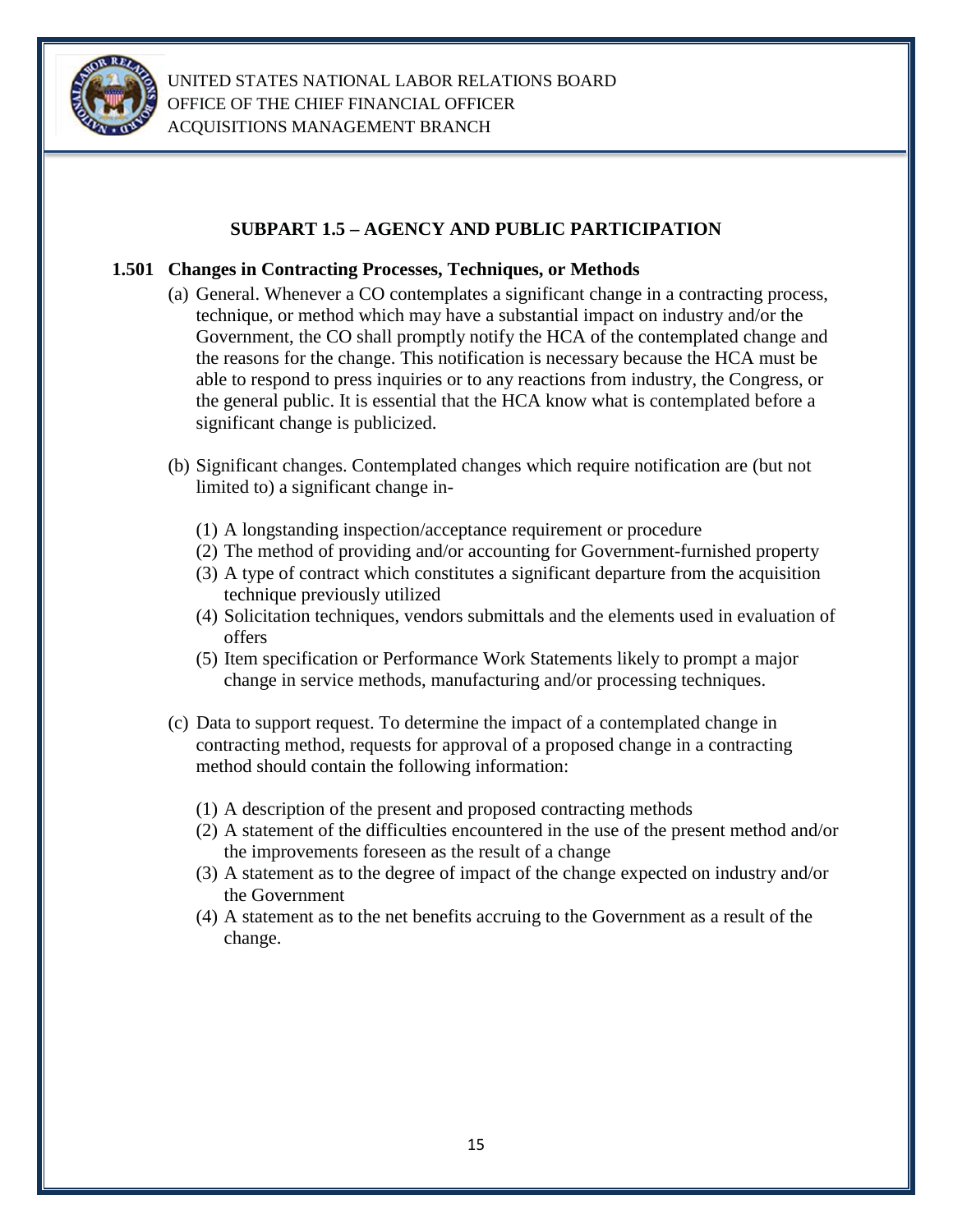

# **SUBPART 1.6 –CAREER DEVELOPMENT, CONTRACTING AUTHORITY, AND RESPONSIBILITIES**

# **1.601 General**

Authority conferred upon the HCA or the HCA's subordinates under any paragraph of the AMBP may be delegated with power of re-delegation to other officials, except when specifically limited by law or the provisions of the pertinent AMBP paragraph. The Acquisition Policy Officer will maintain a list of all delegations.

# **1.602 Contracting Officers**

# **1.602-1 Authority**

- (a) The HCA has cognizant oversight of all NLRB acquisitions.
- (b) The Acquisition Policy Officer shall prepare and maintain a current listing of all COs and the limits of their authority.
- (c) The CO warrant list shall be reviewed annually by the HCA. The review will include the following considerations:
	- (1) The contracting activity's needs for the number and dollar values of warrants relative to the office's size and mission;
	- (2) Whether warrants should be limited or unlimited;
	- (3) Whether warrants are suspended/rescinded when appropriate;
	- (4) Whether COs meet the FAR and AMBP selection criteria; and
	- (5) The number and duration of any waivers to selection criteria.

#### **1.602-2 Responsibilities**

- (a) Contracting officers are responsible for ensuring performance of all necessary actions for effective contracting, ensuring compliance with the terms of the contract, and safeguarding the interests of the United States in its contractual relationships.
- (b) Contracting Officers are responsible for staying current on their Continuous Learning Points (CLPs) in order to maintain their FAC-C Certification and Contracting Officer's warrant.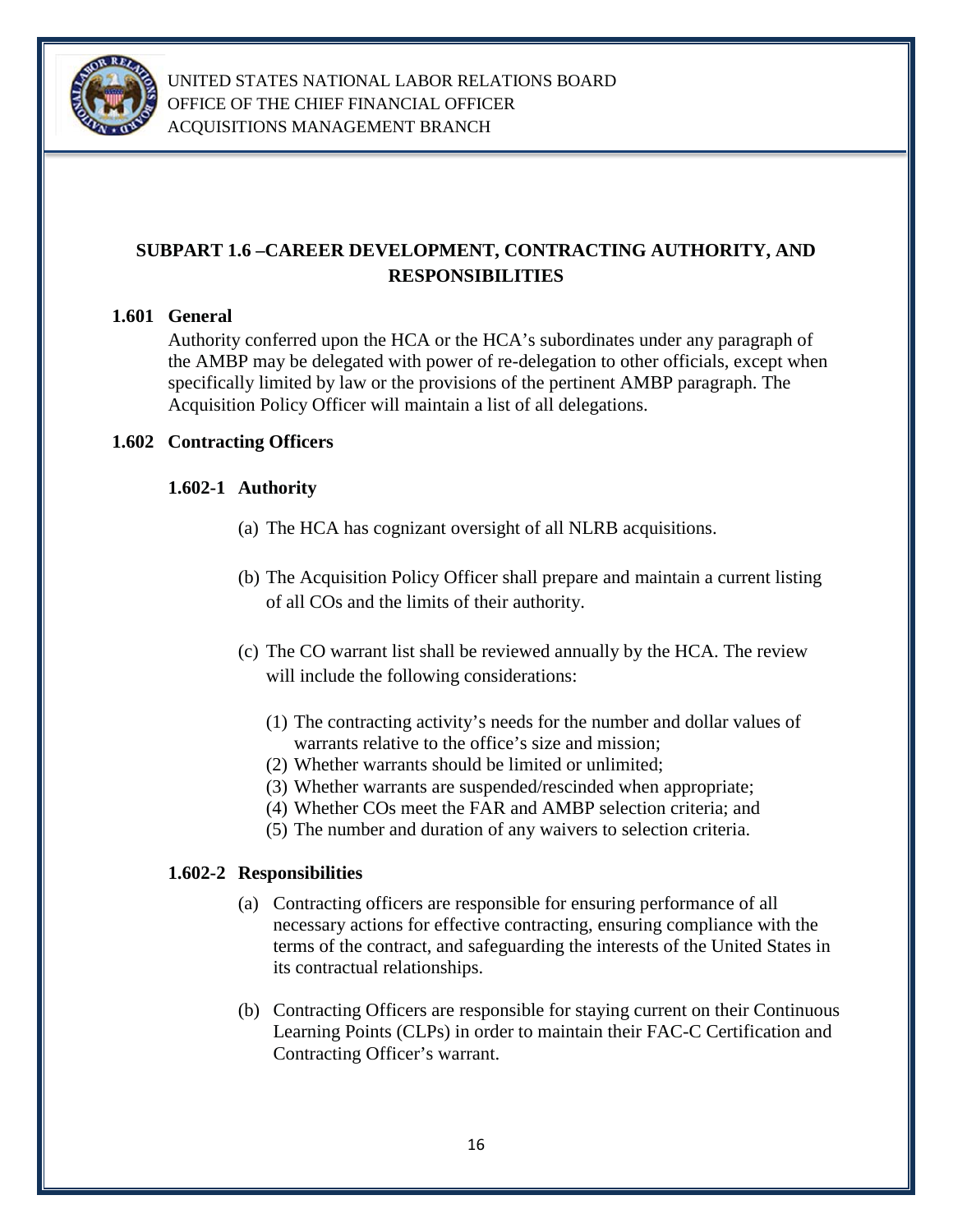

# **1.602-3 Ratification of Unauthorized Commitments**

- (d) Responsibilities. Pursuant to the authorization of FAR  $1.602-3(b)(3)$ , ratification authority for unauthorized commitments less than or equal to \$10,000.00 is delegated to the HCA. The SPE is the ratification authority for unauthorized commitments greater than \$10,000.00. The HCA shall:
	- (1) Take positive action to preclude, to the maximum extent possible, the need for ratification actions.
	- (2) Ensure ratification actions are documented, reviewed, and approved in accordance with this directive.
	- (3) Provide a consolidated report of all ratification actions during the FY to the SPE by 30 October annually.
- (e) Procedures. The individual who made the unauthorized commitment shall:
	- (1) Initiate Ratification Package by completing the appropriate blocks on the NLRB form Disposition of Unauthorized Commitment
	- (2) Prepare a signed statement describing the circumstances, including:
		- (i) Explanation why normal acquisition procedures were not followed.
		- (ii) Description of the bona fide Government need that caused the unauthorized commitment.
		- (iii) Explanation of the benefit the Government received and the value of the benefit.
		- (iv) Any other pertinent facts.
		- (v) Certification that the statement is accurate and complete.
		- (vi) Include all relevant documentation (e.g., receipts, invoices, purchase requests, funding documents, correspondence, and e-mails).
	- (3) The individual's supervisor shall:
		- (i) Verify the individual's statement for accuracy and completeness, including:
			- (A) the measures taken to prevent recurrence of unauthorized commitments;
			- (B) disciplinary action taken or recommended;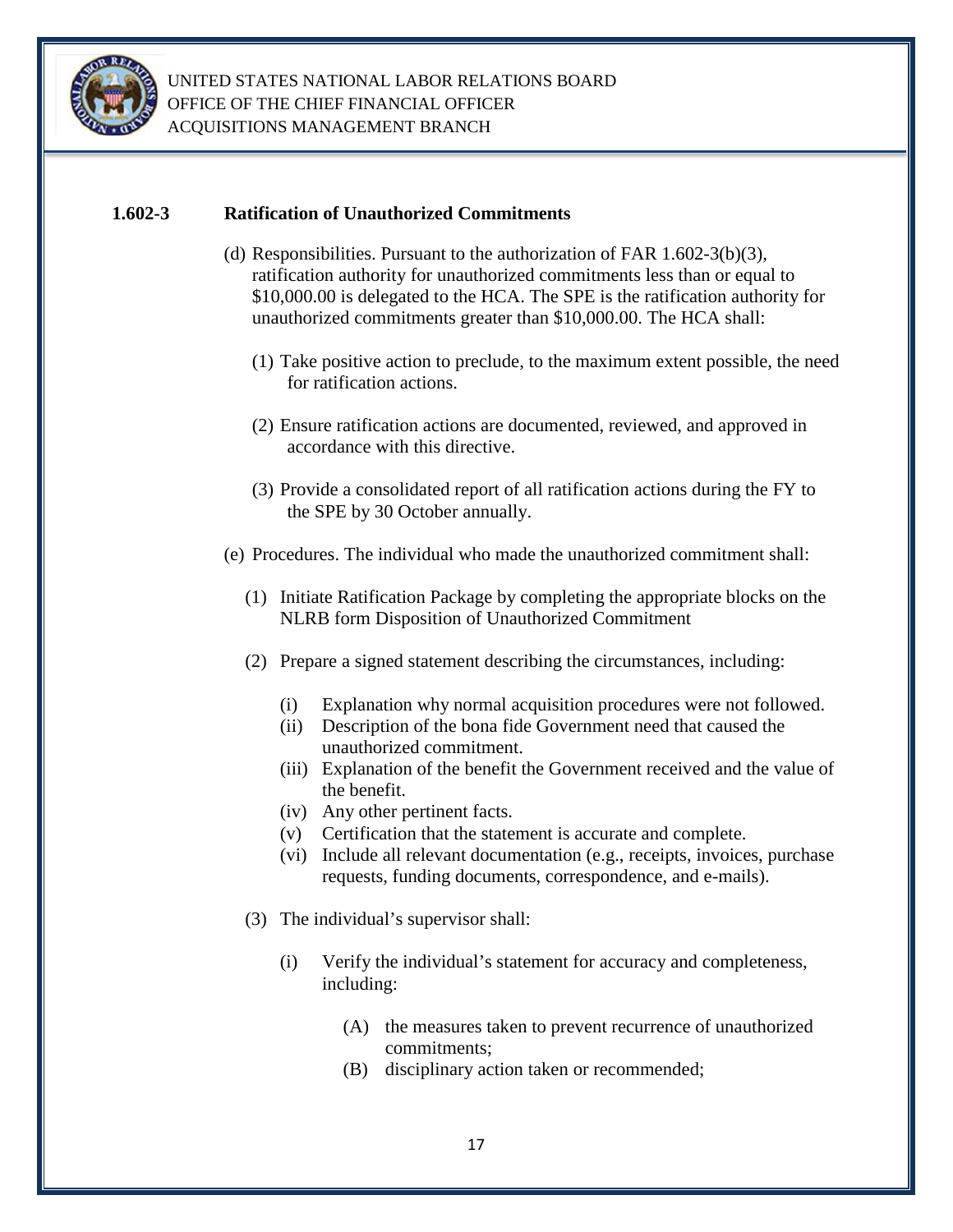

- (C) prepare a purchase description and appropriate purchase request for the ratifying action.
- (4) The Budget Officer shall:
	- (i) Ascertain whether funds were available at the time of the unauthorized commitment.
	- (ii) Ascertain whether funds are available for ratification of the unauthorized commitment.
	- (iii) Prepare appropriate funding documentation and include in the Ratification Package.
- (5) The CO Shall:
	- (i) Ensure the adequacy of all facts, records, and documents.
	- (ii) Determine if the price paid is fair and reasonable.
	- (iii) Recommend approval or disapproval of the ratification.
	- (iv) Prepare appropriate contractual documents if ratification is approved.
- (6) Special Counsel shall concur or non-concur with the CO's recommendation.
- (7) The HCA shall:
	- (i) Determine if the transaction meets the limitations cited at FAR 1.602-3(c) and if ratification is appropriate and in the best interest of the Government.
	- (ii) If ratification is approved, forward complete Ratification Package to the CO for appropriate contractual action.
	- (iii) If ratification is not approved, prepare a statement describing appropriate disposition action (e.g., referring action to the NLRB Acquisition Management Branch (AMB) office for resolution or processing under FAR Part 50).

#### **1.603 Selection, Appointment, and Termination of Appointment for COs**

#### **1.603-1 General**

(a) The authority in FAR 1.603-1 for the selection, appointment, and termination of appointment of COs is retained by the HCA and has not been re-delegated. "Appointment" extends to the issuance of new warrants and the reinstatement of suspended and terminated warrants.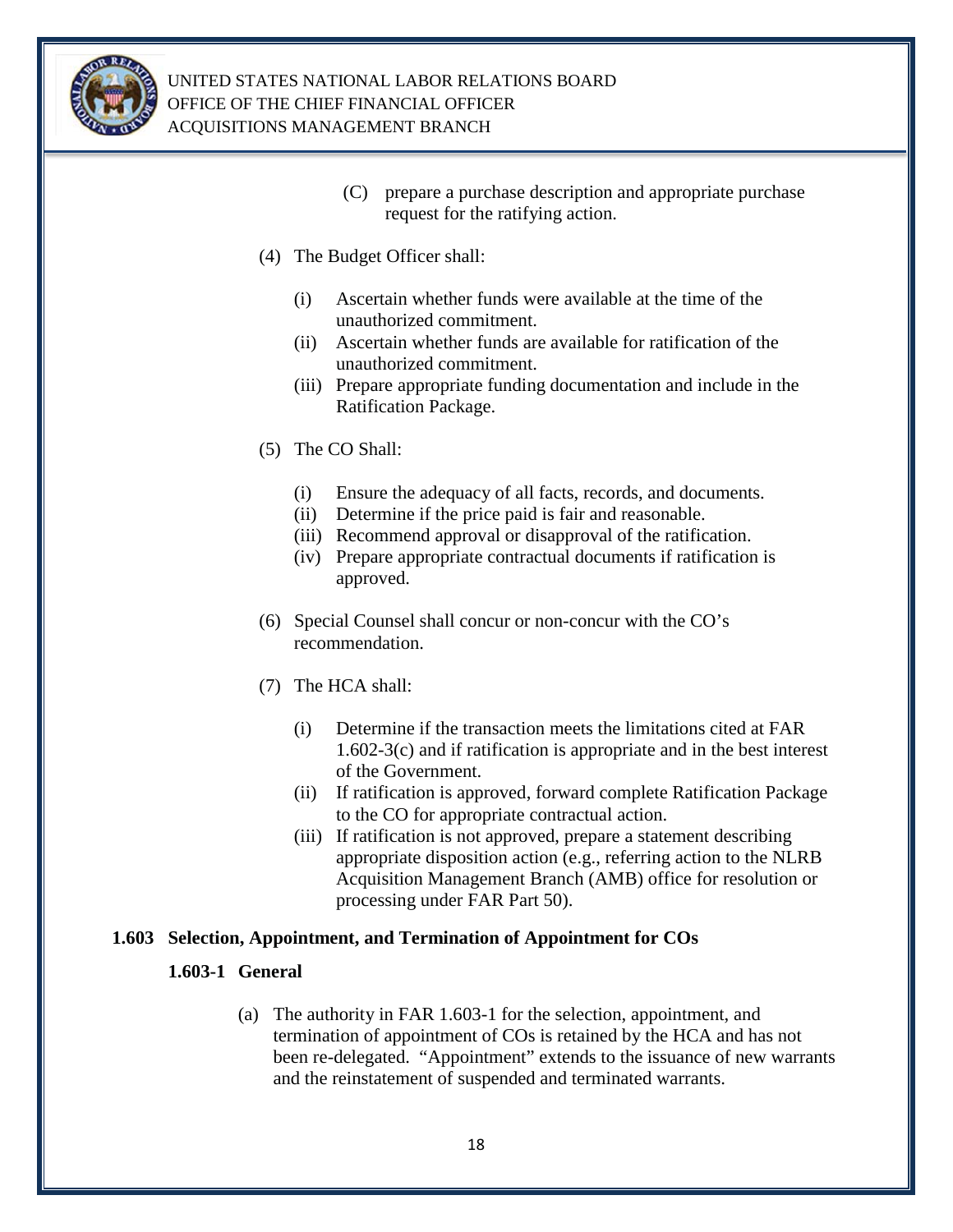

> (b) NLRB CO Warrants are issued to employees at particular dollar limitation thresholds and type based upon the needs of the organization and the demands of a particular position. The CO appointment is made by the HCA for the benefit of the organization to satisfy a documented mission workload need rather than for the benefit of the employee.

# **1.603-2 Micro-Purchase Contracting**

- (a) Micro-purchase contracting authority.
	- (1) Issuance of a Government-wide purchase card constitutes authority to make micro-purchases (see FAR 1.603-3(b)). This procurement authority is issued under the procedures of the NLRB Purchase Card Program and is not subject to the limitation on delegation of authority for selection, appointment, or termination of COs.
- (b) The Purchase Card Program is managed by the Agency Program Coordinator who is assigned by the HCA. Government purchase cards are distributed throughout the agency to include Headquarters and the Regions with the authority to purchase up through the micro-purchase threshold per transaction. Designated COs within the AMB may utilize the purchase card up through the simplified acquisition threshold. The Agency Purchase Card Policy can be found on the OCFO's SharePoint Site.

# **1.604 Contract In-process Review and Oversight**

- (a) Contracting Officers shall ensure documented review and approval of acquisition plans/acquisition strategies, pre-negotiation and post-negotiation memoranda, and source selection decisions and documentation:
	- (1) For actions at or below the Simplified Acquisition Threshold (SAT): by the  $CO$
	- (2) For actions above the SAT: HCA or Deputy Director of Acquisitions.
- (b) If the acquisition meets one of the following criteria and is greater than the SAT, the CO must obtain HCA approval:
	- (1) Complex, critical to agency strategic objectives and mission, highly visible or politically sensitive.
	- (2) Any acquisition that requires contract bundling (FAR 7.107).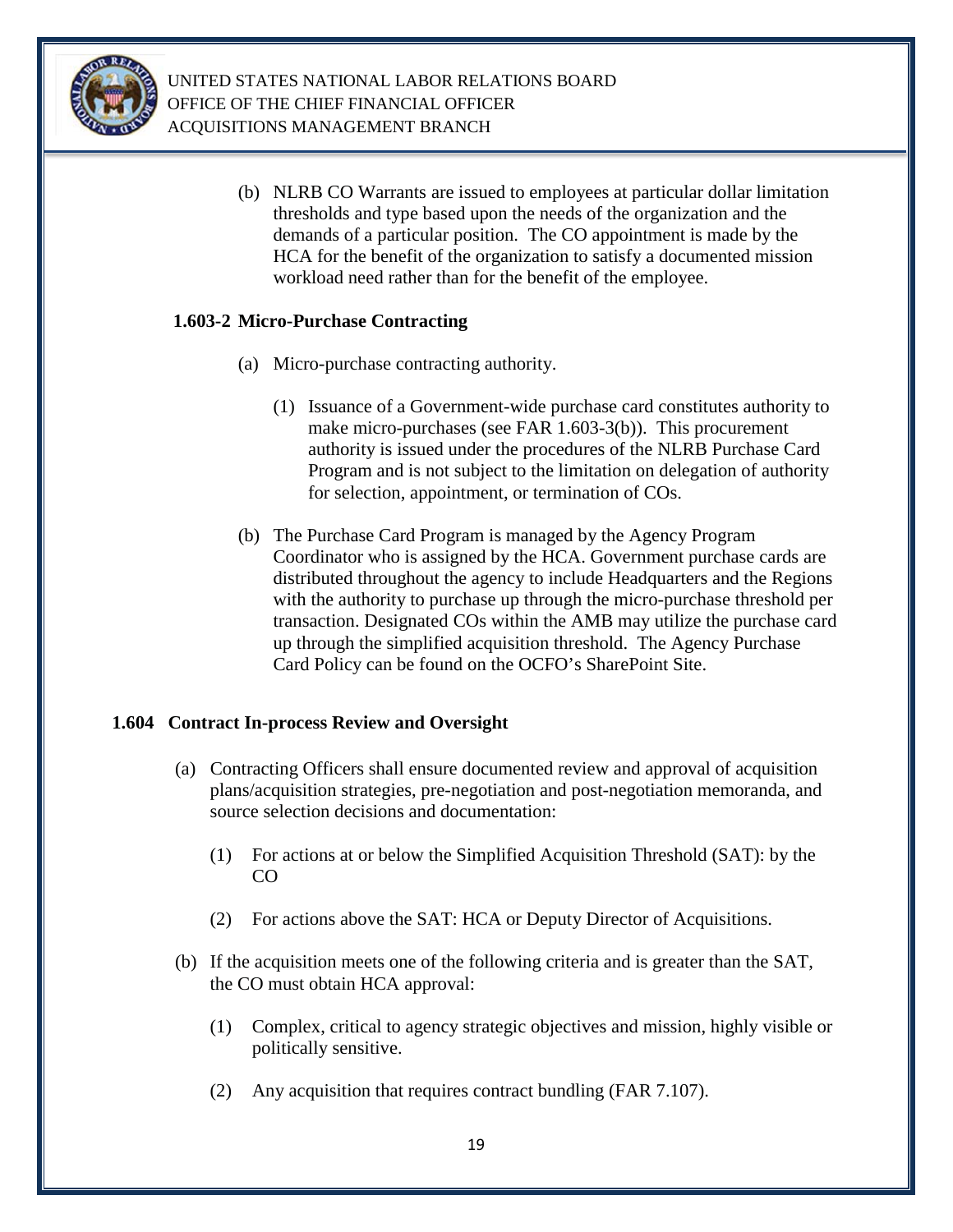

#### **1.605 Legal Review**

- (a) The Office of Special Counsel is an integral member of the acquisition team for all procurements. The CO shall obtain legal counsel as necessary to ensure procurement activities are conducted in compliance with applicable statutes and regulations. Notwithstanding any advice or counsel obtained, the CO is ultimately responsible for all acquisition decisions. COs shall obtain legal review and advice as described in this section. A CO may seek legal advice in all other matters where there is doubt over the legal sufficiency of an action or where legal interpretation as to the application of laws and regulations is required, to include solicitation, contract interpretation, or funding issues.
- (b) COs shall obtain legal review and advice from OGC for:
	- (1) Solicitations and planned commercial contracts (including orders, or Blanket Purchase Agreements (BPA)) for:
		- (i) Non-competitive commercial actions with a value greater than the SAT. Submit contract awards, orders, or BPA's only if substantially changed from the solicitation; if a question of legality arises regarding the submission of certified cost or pricing data; or where otherwise required by regulation or policy. (For BPAs and indefinite-delivery contracts, the review threshold is based on the projected total cost of the orders to be issued.)
		- (ii) Competitive commercial actions with a value greater than the SAT. Competitive actions to be reviewed include: task and delivery orders under FAR Subpart 8.4 or Subpart 16.5, purchase orders under FAR Subpart 13.5, and contracts under FAR Part 15. Provide source selection documentation, including source selection plans, evaluation reports or briefings, competitive range determinations, and source selection decisions associated with these actions. The CO is responsible for making competitive range determinations and the source selection authority is responsible for the source selection decision and the documentation of that decision. Obtain legal counsel to ensure documents and decisions are legally sufficient and sound and can reasonably be defended in case of protest or audit.
		- (iii) Cloud computing service contracts. Regardless of dollar amount, all contract actions (including modifications) for cloud computing shall be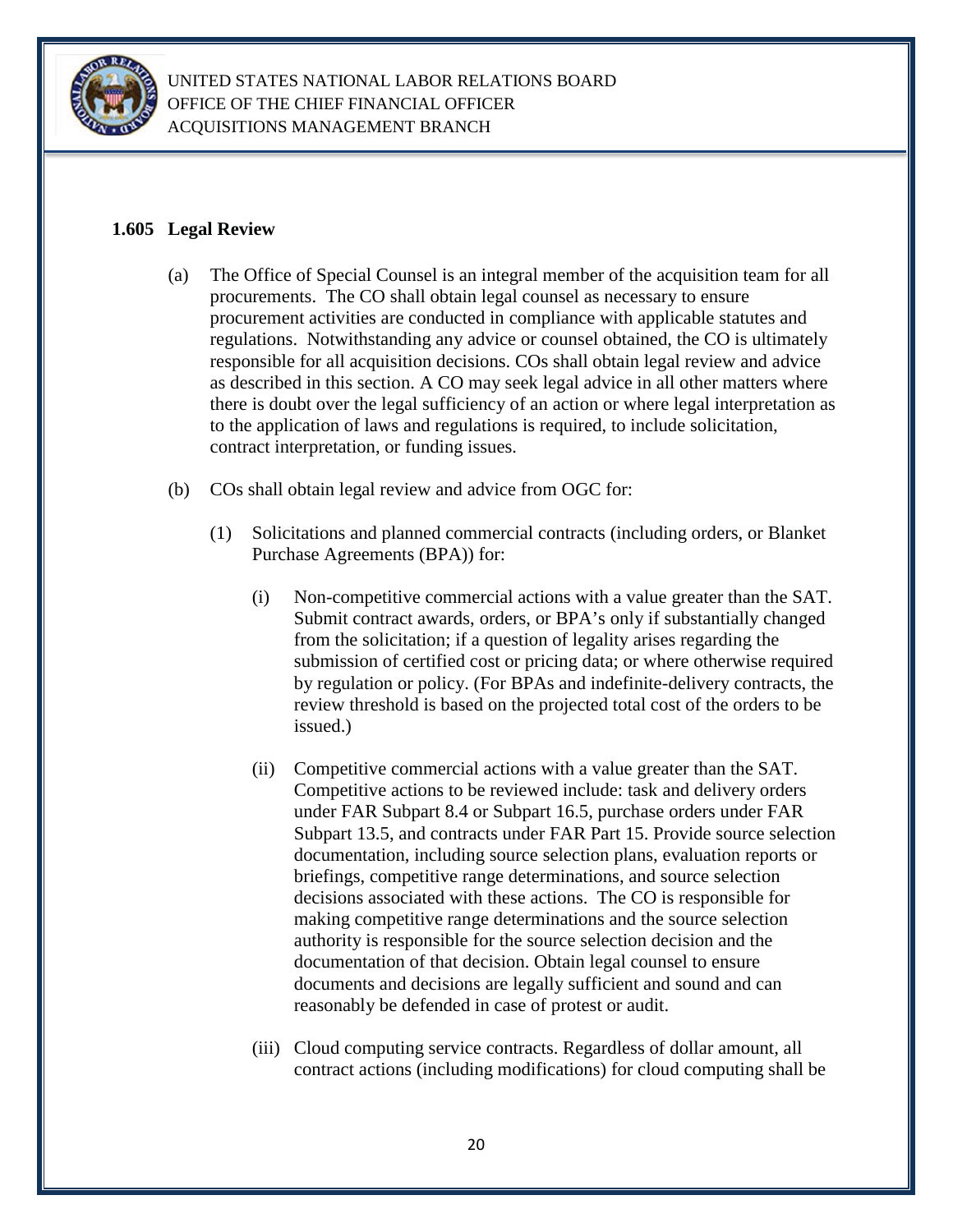

> reviewed by the Office of Special Counsel to ensure the required FAR provisions and clauses are present.

- (A) Prior to Special Counsel review, all service level agreements (SLAs) shall be reviewed and coordinated with the Office of the Chief Information Officer (OCIO) to ensure SLAs address the agency's needs before being incorporated into the cloud computing contract.
- (B) To the greatest extent practicable, all communications with Special Counsel and all opinions or interpretations by Special Counsel shall be maintained in accordance with the contract index sheet(s). Consult with Special Counsel before distributing or releasing all or any portion of any communication with Special Counsel or opinion/interpretation issued by Special Counsel to any person or entity outside the NLRB. This does not preclude distributing or releasing Special Counsel communications or opinion/interpretations with other members of the acquisition team assigned to the specific acquisition for which Special Counsel communication or opinion/interpretation was prepared.
- (C) Whenever the CO decides on a course of action differing significantly from the advice of Special Counsel, the rationale for that decision shall be well documented in the contract file. A copy of the rationale shall be provided to the HCA.
- (iv) Conferences. Regardless of dollar amount, all contract actions for conferences including provision for food, lodging, travel, gifts or entertainment shall be reviewed by the Office of Special Counsel.
- (2) Modifications involving complex contractual issues that raise legal issues; or where there is a concern as to whether the modification is in-scope, regardless of the dollar amount.
	- (i) Note: Modifications to exercise pre-priced options, in-scope modifications (any dollar amount), administrative modifications that do not significantly impact the scope or previously agreed to provisions of the contract, and lease modifications effecting escalation and real estate tax adjustments **do not** need Special Counsel review.
- (3) Written acquisition plans required by this AMBP.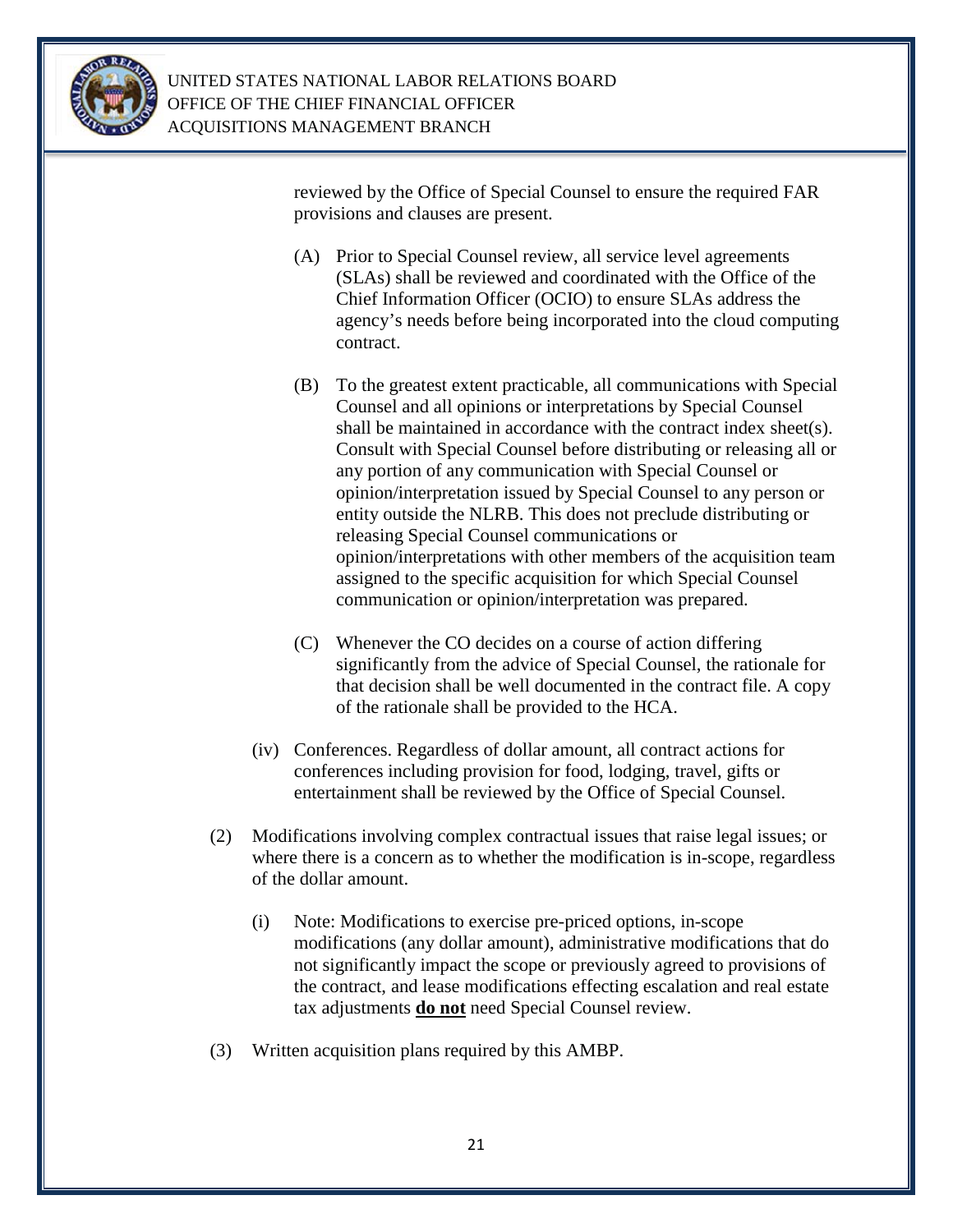

- (4) Justifications for other than full and open competition (FAR Subpart 6.3), limited source justifications (FAR 8.405-6), and exceptions from fair opportunity (FAR 16.505) which require approval above the level of the CO.
- (5) Interagency Agreements (IAAs) with other Government entities, only when a determinations and findings (D&F) for interagency acquisitions under the Economy Act pursuant to FAR Subpart 17.5 is required.
- (6) Memorandums of Understanding (MOUs) and Memorandums of Agreement (MOAs)
- (7) Ratification actions
- (8) Mistakes in bid/proposals before and after award.
- (9) Protests, disputes, claims and appeals. Additionally, OGC concurrence is required on all decisions to override an automatic stay imposed after a bid protest at the GAO or the stay required under the FAR after an agency-level protest is filed.
- (10) Proposed responses to Congressional, Government Accountability Office, or Inspector General inquiries that involve legal considerations.
- (11) Personal conflicts of interest, organizational conflicts of interest, or improper business practices.
- (12) Debarment or suspension issues.
- (13) Offers that indicate a contingent fee has been or may be paid.
- (14) Novation or Change-of-Name Agreements; Assignment of Claims; Indemnification; and Insurance, and Sureties.
- (15) Bankruptcies.
- (16) Tax issues.
- (17) Proposed termination actions and related issues.
- (18) Intellectual property rights.
- (19) Requests for Extraordinary Contractual Action.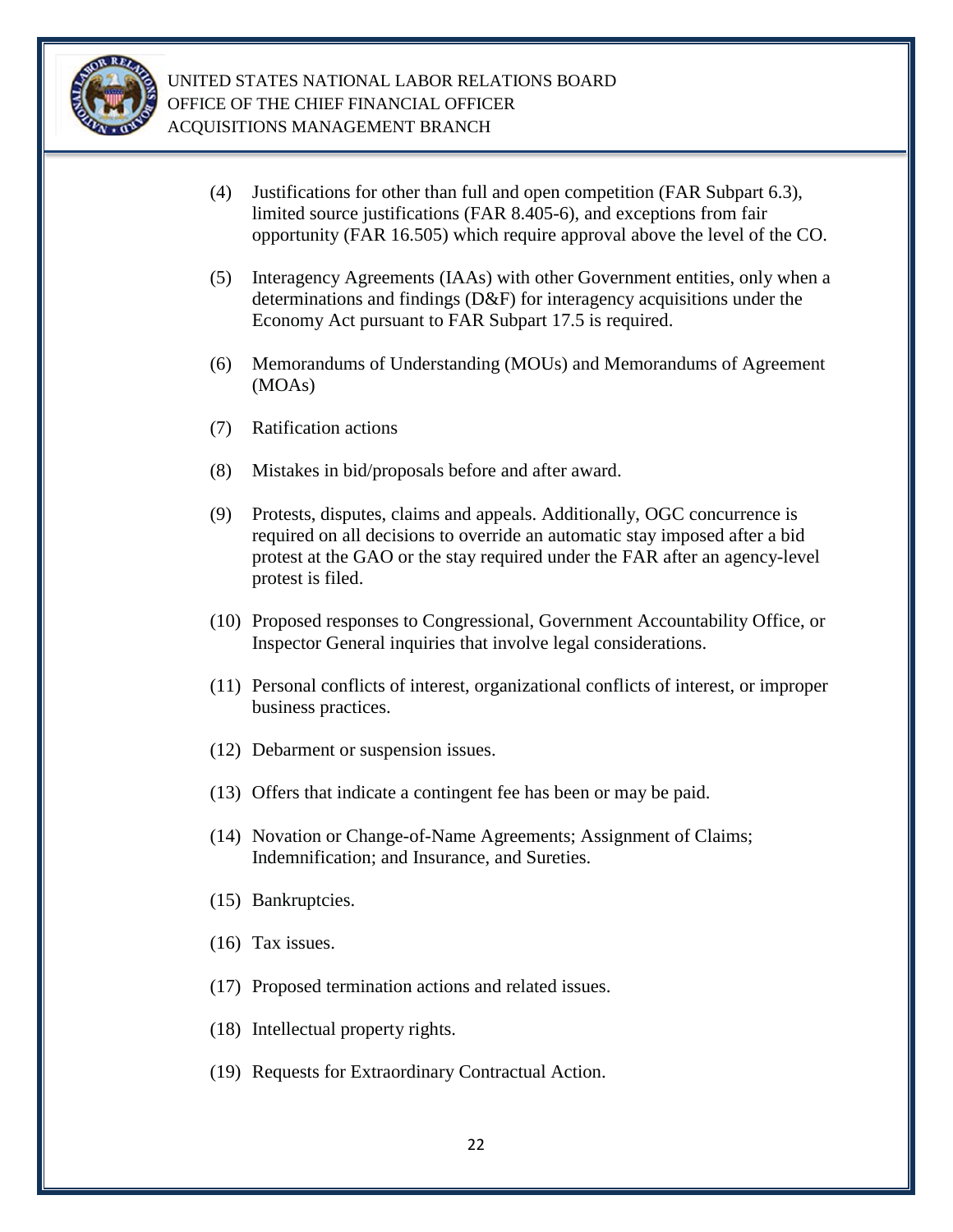

- (20) Fraud or suspected fraud.
- (21) FAR Deviations or special clauses.
- (22) Correspondence and other communication with contractors that interpret complex contractual provisions or involve questions having legal implications.
- (23) Solicitations and selections subject to the Selection of Architects and Engineers statute (40 U.S.C Chapter 11, formerly the "Brooks Architect-Engineer Act").
- (24) Broad Agency Announcement (BAA) related awards issued under FAR 35.016.
- (25) Other documents and actions specifically designated in the FAR or this AMBP. Example: Freedom of Information Act (FOIA) requests for contract documents, including Government estimates, proposals, source selection information or data, as well as contract administration records.
- (26) Agreements and Technology Investment Agreements issued in accordance with the Agreement Regulations, 32 Code of Federal Regulations (CFR) Chapter I Subchapter C.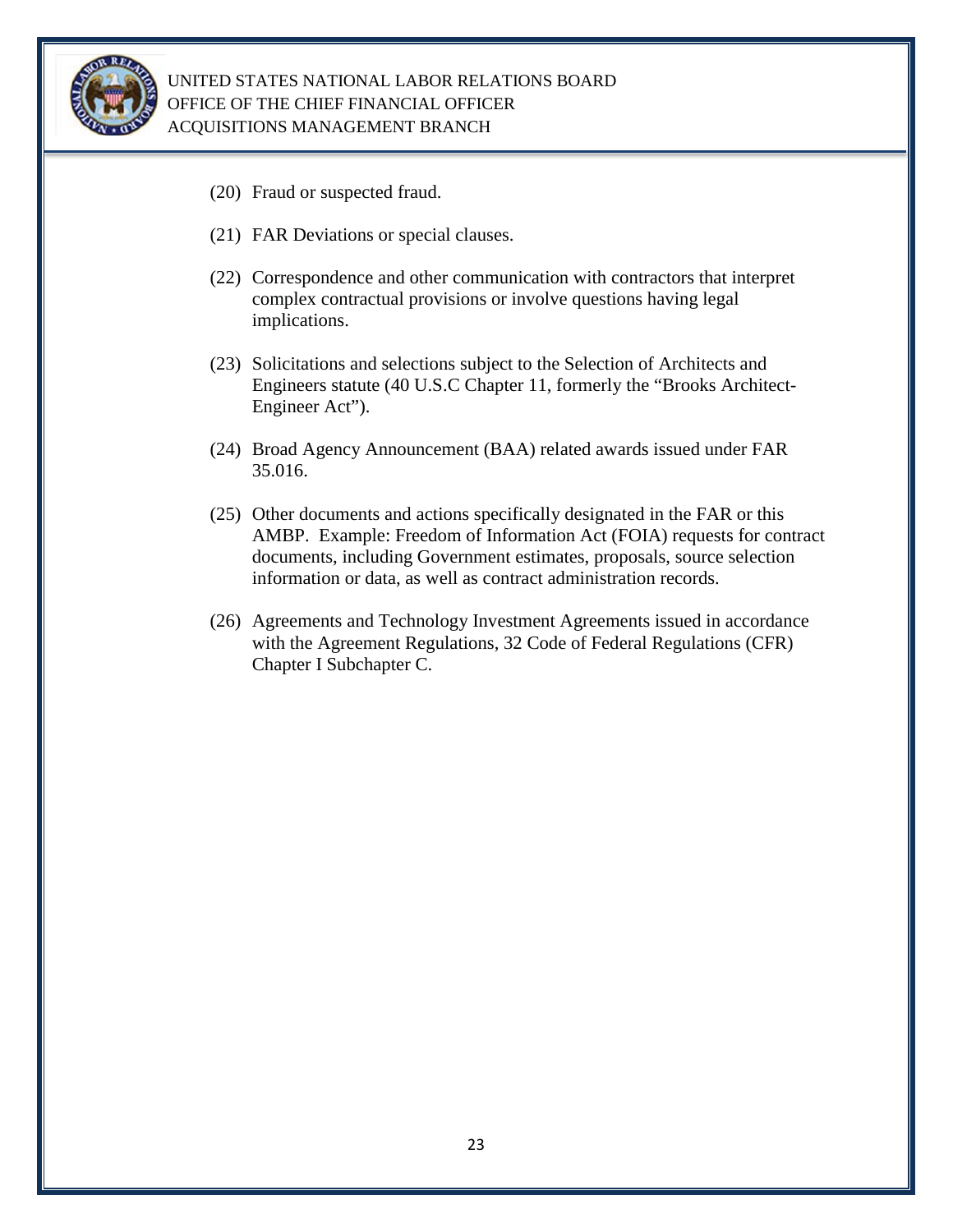

# **PART 2 – DEFINITIONS OF WORDS AND TERMS TABLE OF CONTENTS**

# **SUBPART 2.1 – DEFINITIONS**

# **2.101 Definitions**

"Agency head" or "head of the agency" means The Board Chairman of the NLRB.

"Head of the Contracting Activity (HCA)" means the Director of Acquisitions in the Office of the Chief Financial Officer, in accordance with the FAR 2.101 definition of "contracting activity." Additional specific authorities were delegated by the SPE in a July 28, 2016 memorandum.

"Incremental funding" is a method of funding contracts for severable services that provides specific spending limits that are less than the total estimated cost/price of the entire contract, with the understanding that additional funds are expected to be provided at a later date.

"Non-severable services" are services that are entire in nature and constitute a single undertaking. For these types of services, the Government does not receive value until the entire task has been performed. An example would be a contract for a scientific study with a final report on the results as the contract deliverable.

"Senior Procurement Executive (SPE)" means the Chief Financial Officer (CFO) in accordance with a March 28, 2016 delegation of authority memorandum.

"Severable services" are continuing and recurring in nature, meaning that tasks can be separated into individual, divisible units that each provide value to the government. An example would be a contract for janitorial services, where cleaning services are performed on a daily basis.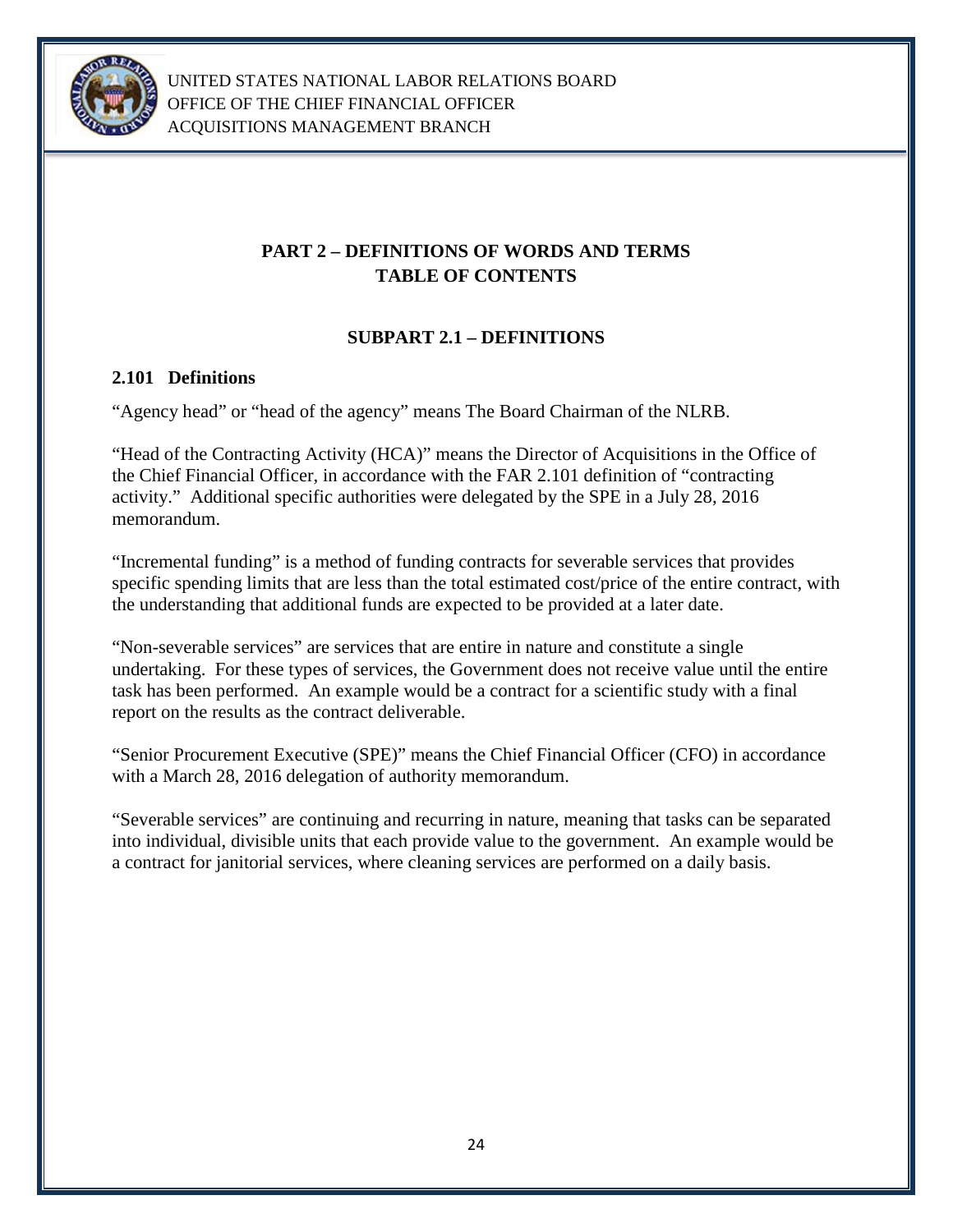

# **PART 3 – IMPROPER BUSINESS PRACTICES AND PERSONAL CONFLICTS OF INTEREST**

# **SUBPART 3.1 – SAFEGUARDS**

# **3.101 General**

Detailed rules which apply to the conduct of NLRB employees are set forth in this AMBP and the FAR.

# **SUBPART 3.2 – CONTRACTOR GRATUITIES TO GOVERNMENT PERSONNEL**

- (a) Reporting Procedures: Suspected violations of the gratuities clause (FAR 52.203-3) shall be reported to the HCA in writing. The HCA will request the Office of Inspector General (OIG) to conduct any necessary investigation. Upon receipt of the OIG report, the HCA will evaluate the circumstances to determine if a violation has occurred. The HCA will refer violations and recommended corrective actions to the CFO for disposition.
- (b) Treatment of Violations: The OCFO will process violations in accordance with FAR 3.204.

#### **SUBPART 3.3 – REPORTS OF SUSPECTED ANTITRUST VIOLATIONS**

(a) Reporting Requirements: Potential anti-competitive practices such as described in FAR Subpart 3.3, evidenced in bids or proposals, shall be reported to the Office of Special Counsel through the HCA with a copy to the CFO and the Inspector General.

#### **SUBPART 3.4 – CONTINGENT FEES**

- (a) Misrepresentations or violations of the Covenant Against Contingent Fees:
	- (i) Government personnel who suspect or have evidence of attempted or actual exercise of improper influence, misrepresentation of a contingent fee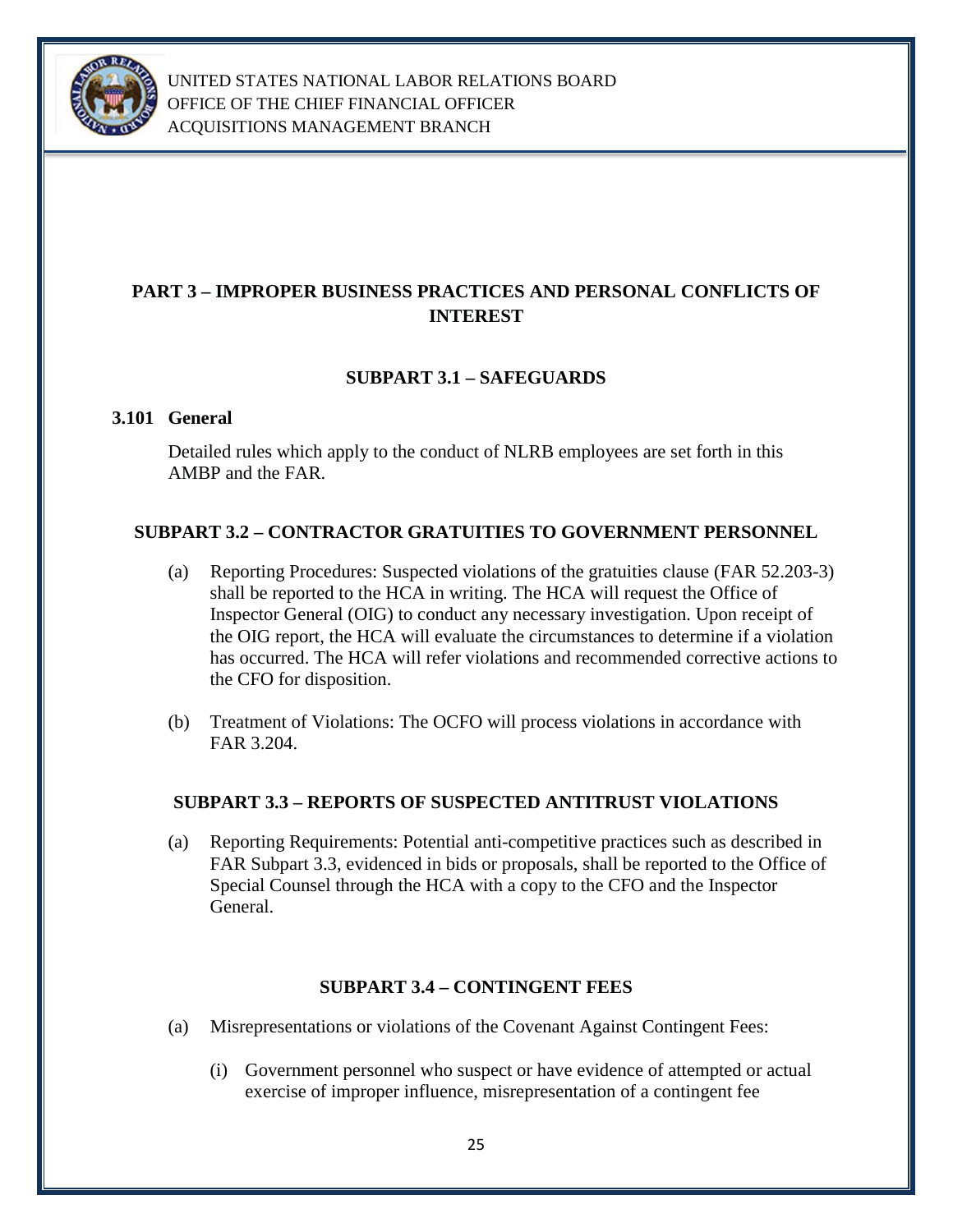

> arrangement, or other violation of the Covenant against Contingent Fees shall report the matter promptly to the HCA.

(ii) When there is specific evidence or other reasonable basis to suspect one or more of the violations in paragraph (1) of this section, the HCA shall review the facts and, if appropriate, take or direct one or more of the actions set forth at FAR 3.405(b). The HCA shall refer suspected fraudulent or criminal matters to the NLRB's OIG for possible referral to the Department of Justice.

# **SUBPART 3.5 – OTHER IMPROPER BUSINESS PRACTICES**

#### **3.105 General**

Subcontractor Kickbacks: COs shall report suspected violations of the Anti-Kickback Act through the HCA to the OIG.

# **SUBPART 3.6 – CONTRACTS WITH GOVERNMENT EMPLOYEES OR ORGANIZATIONS OWNED OR CONTROLLED BY THEM**

# **3.106 General**

The SPE must approve exceptions to the restriction against contracts with Government employees under FAR Subpart 3.6. In addition, the CO shall comply with FAR Subpart 9.5 before awarding any such contract.

#### **SUBPART 3.7– VOIDING AND RESCINDING CONTRACTS**

# **3.107 General**

For purposes of implementing FAR subpart 3.7, the authorities granted to the "agency head or designee" shall be exercised by the HCA (not delegable).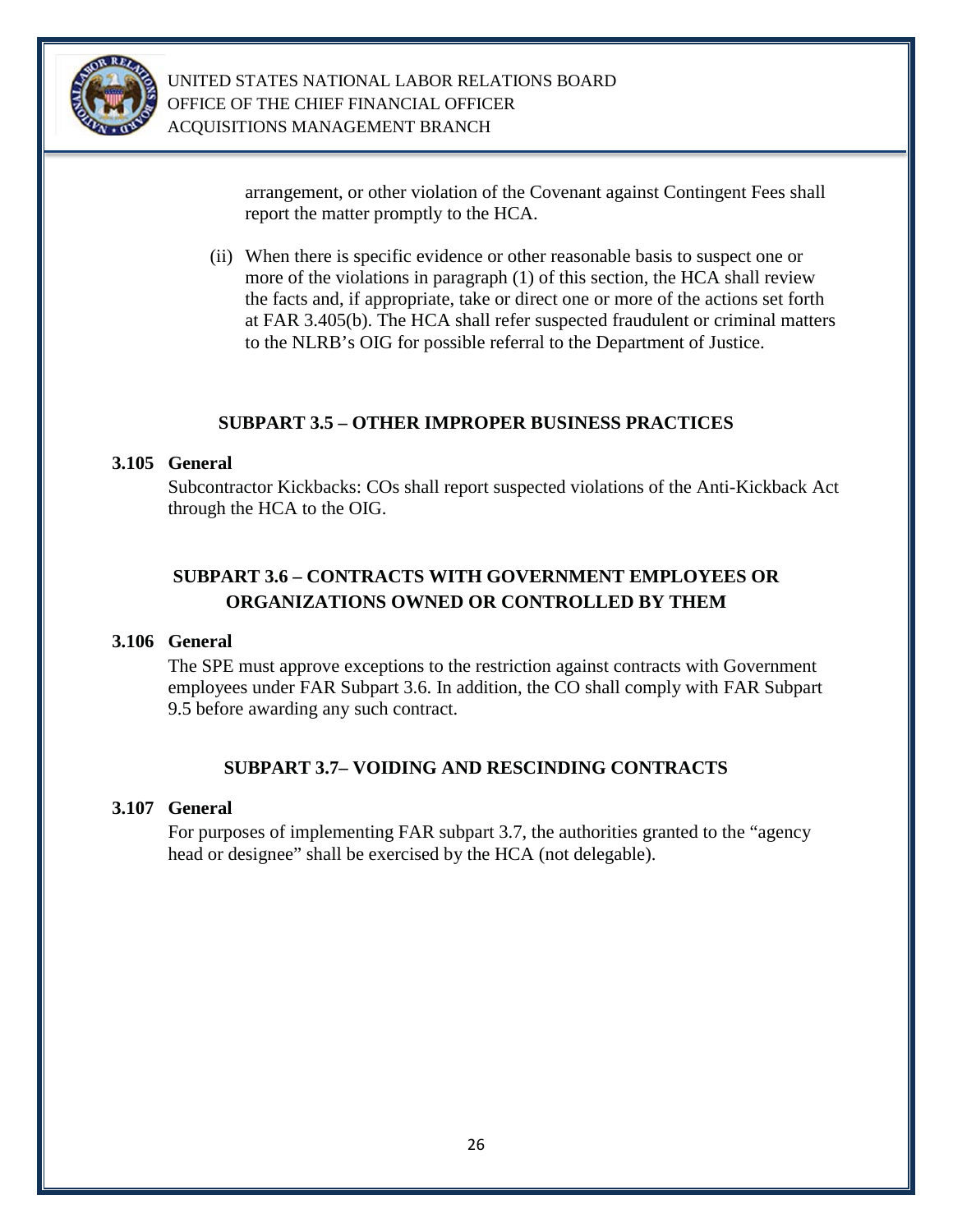

# **PART 4 – ADMINISTRATIVE MATTERS**

# **SUBPART 4.1 – CONTRACT EXECUTION**

# **4.101 Responsibilities**

- (a) Senior Procurement Executive (SPE). In coordination with the HCA, The SPE shall establish necessary policies to ensure the accurate and timely input of data into FPDS. At a minimum, the SPE and the HCA shall ensure that the following procedures are implemented.
	- (i) COs shall report contract data using the FPDS web portal interface no later than 14 days after an award is made. To ensure data entry and accuracy, logs of contract actions shall be regularly reviewed and compared to data entries in FPDS.
	- (ii) The HCA shall also verify and validate accuracy of the data and ensure contract awards have been entered into FPDS within the appropriate time frames.
	- (iii) The SPE will provide the annual certification of the General Services Administration's (GSA) FPDS data to OMB within 120 days after the end of each fiscal year (i.e. January  $28<sup>th</sup>$ ), as required by FAR 4.604(c).
- (b) Contracting Officers (COs). COs are the individuals primarily responsible for the accuracy of contract data submitted to FPDS.
	- (i) The verification and validation of FPDS data shall be conducted by a person that did not award the contracts being reviewed. The HCA may institute any appropriate process that complies with this requirement.
	- (ii) The HCA shall provide certifications of the accuracy, timeliness and validity of their FPDS data on an annual basis to the SPE based on a statistical sample from the FPDS-NG system. Certifications to the HCA shall include a description of the means used to verify the accuracy and completeness of the data and a statement that all discrepancies found have been corrected.

# **SUBPART 4.6 – FEDERAL PROCUREMENT DATA SYSTEM**

(a) Contracting Officers shall report contract actions into the Federal Procurement Data System in accordance with the FAR Part 4.603.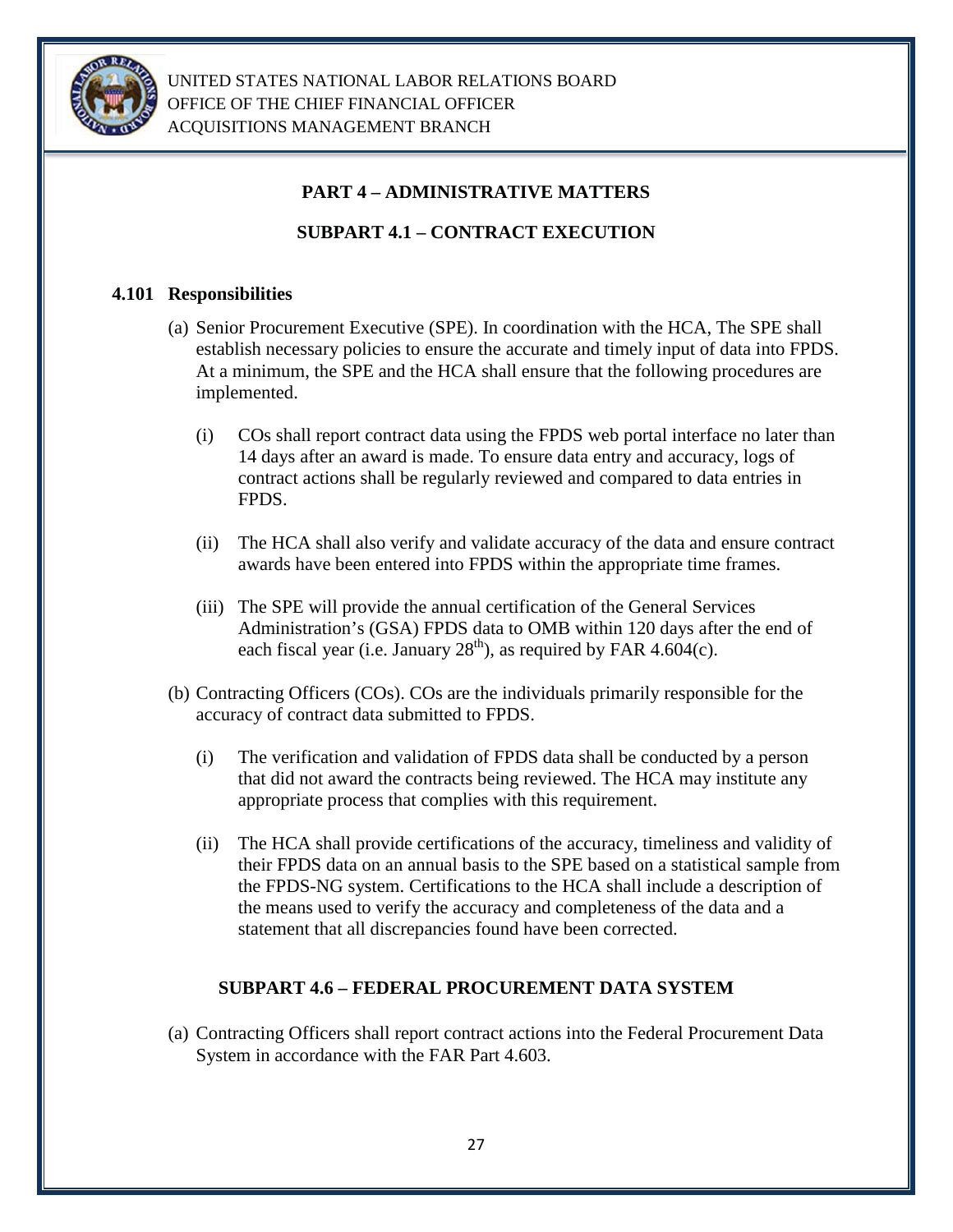

- (b) The unique identifier for each contract action reported to the Federal Procurement Data System shall be "6300," with the Agency Activity Code (AAC) of "63NLRB."
- (c) Data should be reported to the Federal Procurement Data System within 14 days of contract award/modification.

# **SUBPART 4.16 – Unique Procurement Instrument Identifiers**

This subpart prescribes policies and procedures for assigning numbers to all solicitations, contracts, and related instruments.

# **4.1601 Policy**

- (a) Use the unique procurement instrument identifiers (PIID) numbering system prescribed by this section for the solicitation, contract, agreement, or order and related procurement instruments described in FAR Subpart 4.16.
- (b) Enter the basic PIID number, including Federal supply contract numbers and any supplementary numbers, in the spaces provided on the solicitation, contract, or related instrument forms.
	- (i) Elements of a number. The number consists of 13 alpha-numeric characters grouped to convey certain information; reference FAR 4.1603(a) for elements of a PIID.
		- (A) Positions 1 through 6. The first six positions (63NLRB) are identified as they NLRB Activity Address Code.
		- (B) Positions 7 through 8. The seventh and eighth positions are the last two digits of the FY in which the procurement instrument is issued or awarded.
		- (C) Position 9. The ninth position indicates the type of instrument by entering one of the following upper case letters in position nine. The following codes are used at the NLRB, consistent with the codes outlined in FAR 4.1603(a)(3).

| Instrument                               | <b>Letter designation</b> | <b>NLRB</b> Designation |
|------------------------------------------|---------------------------|-------------------------|
| (i) Blanket purchase                     |                           |                         |
| $agreenents \ldots \ldots \ldots \ldots$ |                           |                         |
|                                          |                           | Same as the FAR.        |
| $\int$ (ii) Invitations for bids         |                           |                         |
| .                                        | B                         | Same as the FAR.        |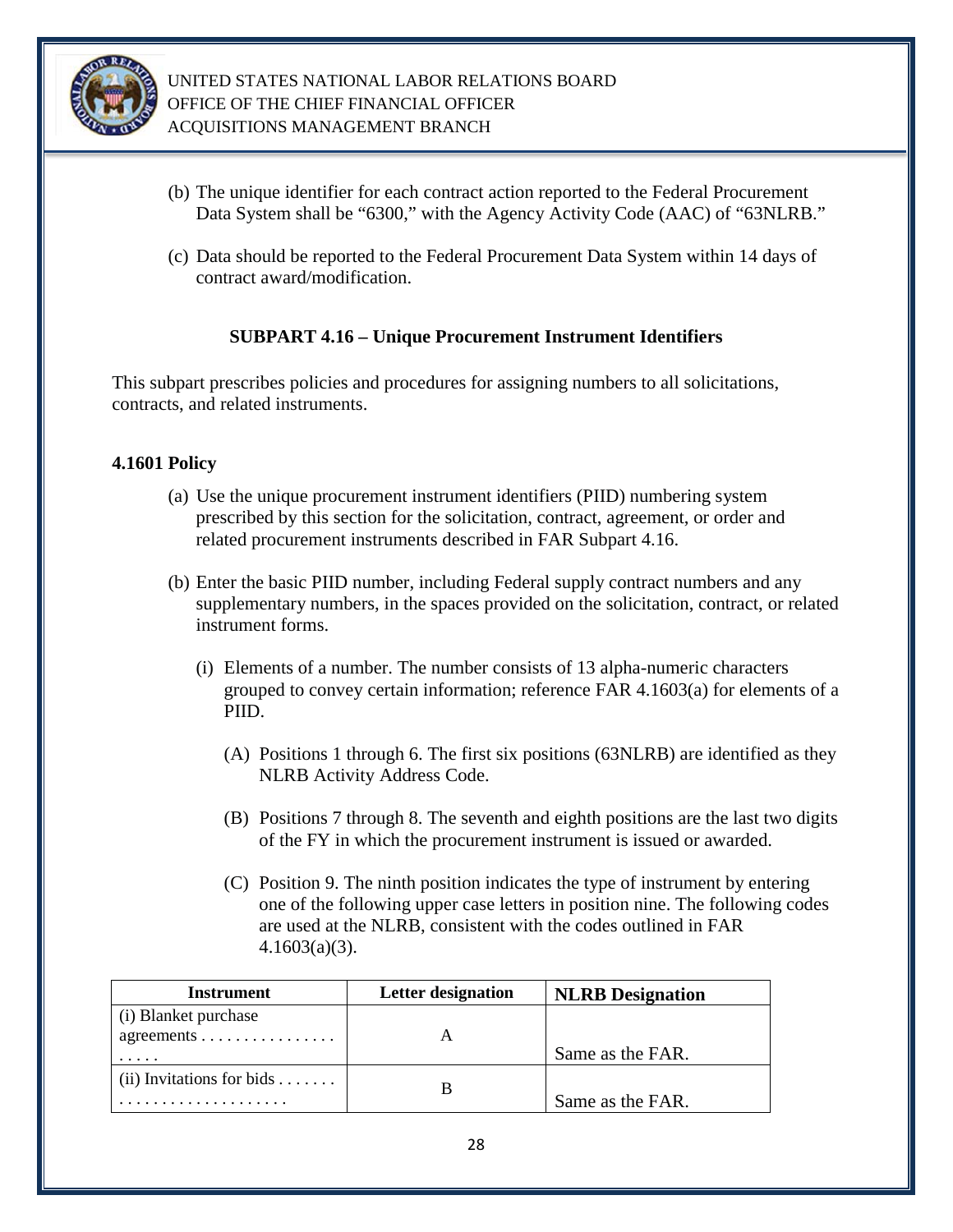

| (iii) Contracts of all types<br>except indefinite-delivery<br>contracts (see subpart 16.5)                                                                                                                                                                                                      | $\mathcal{C}$ | Same as the FAR. |
|-------------------------------------------------------------------------------------------------------------------------------------------------------------------------------------------------------------------------------------------------------------------------------------------------|---------------|------------------|
| (iv) Indefinite-delivery<br>contracts (including Federal<br>Supply Schedules,<br>Governmentwide acquisition<br>contracts (GWACs), and multi-<br>agency contracts)<br>.                                                                                                                          | D             | Same as the FAR. |
| (v) Reserved for future Federal<br>Governmentwide use                                                                                                                                                                                                                                           | E             | Same as the FAR. |
| (vi) Task orders, delivery<br>orders or calls under-<br>Indefinite-delivery contracts<br>(including Federal Supply<br>Schedules, Governmentwide<br>acquisition contracts<br>(GWACs), and multi-agency<br>contracts);<br>Blanket purchase agreements;<br><b>or</b><br>Basic ordering agreements. | F             | Same as the FAR. |
| (vii) Basic ordering agreements<br>.                                                                                                                                                                                                                                                            | G             | Same as the FAR. |
| (viii) Agreements, including<br>basic agreements and loan<br>agreements, but excluding<br>blanket purchase agreements,<br>basic ordering agreements, and<br>leases. Do not use this code for<br>contracts or agreements with<br>provision for orders or calls<br>.                              | H             | Same as the FAR. |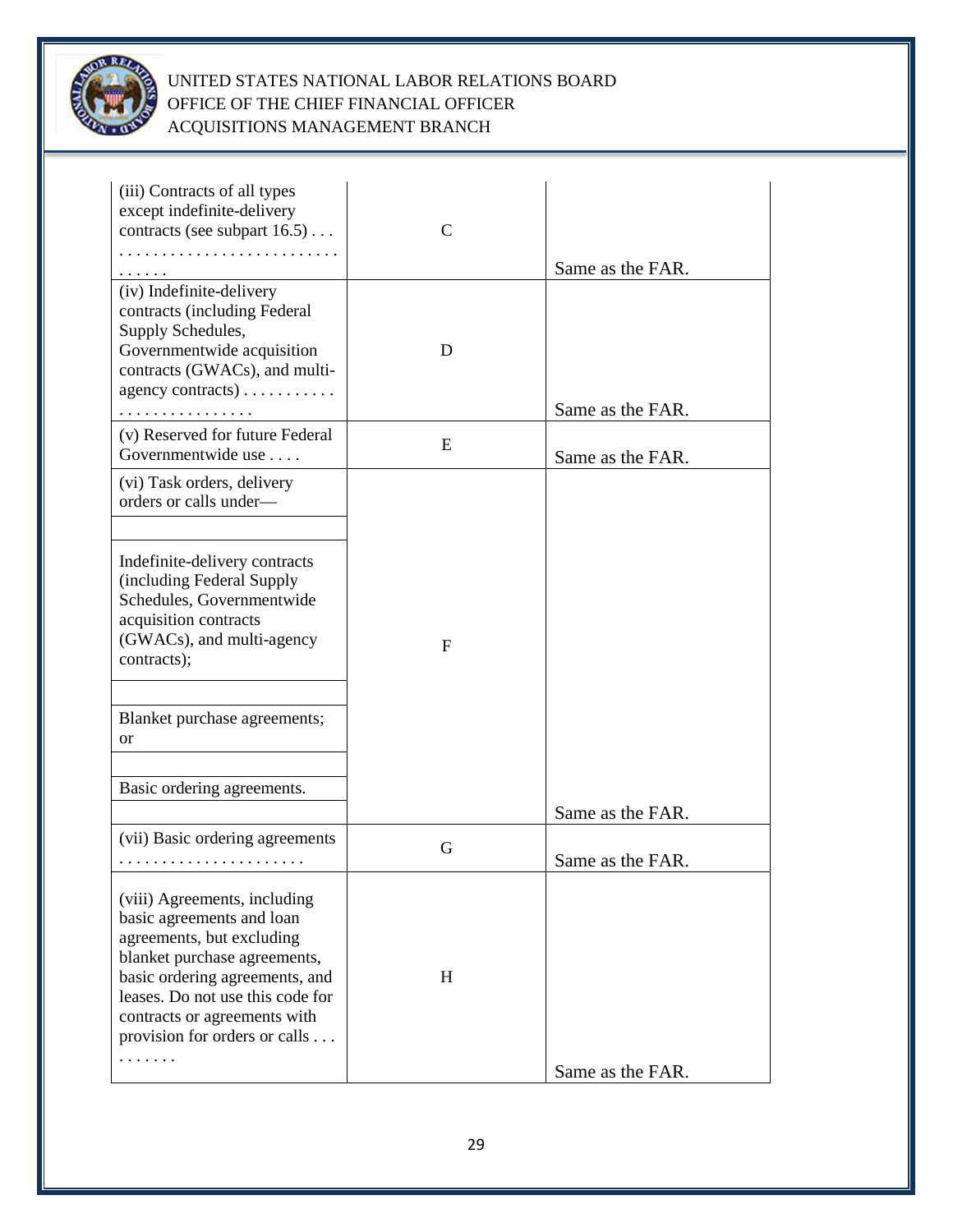

| $(ix)$ Do not use this letter $\dots$ .<br>.                                                                                                        | I           | Same as the FAR.          |
|-----------------------------------------------------------------------------------------------------------------------------------------------------|-------------|---------------------------|
| (x) Reserved for future Federal<br>Governmentwide use                                                                                               | ${\bf J}$   | Same as the FAR.          |
| (xi) Reserved for departmental<br>or agency use                                                                                                     | K           | <b>PCS Moves</b>          |
| $(xii)$ Lease agreements $\dots\dots$                                                                                                               | L           | Same as the FAR.          |
| (xiii) Reserved for<br>departmental or agency use<br>.                                                                                              | M           | Miscellaneous Obligations |
| (xiv) Reserved for departmental<br>or agency use                                                                                                    | $\mathbf N$ | P-Card Orders             |
| $(xv)$ Do not use this letter                                                                                                                       | $\mathbf 0$ | Same as the FAR.          |
| (xvi) Purchase orders (assign V<br>if numbering capacity of P is<br>exhausted during a fiscal year).                                                | P           | Same as the FAR.          |
| (xvii) Requests for quotations<br>(assign U if numbering capacity<br>of Q is exhausted during a<br>$fised year) \dots \dots \dots \dots \dots$<br>. | Q           | Same as the FAR.          |
| (xviii) Requests for proposals.                                                                                                                     | $\mathbf R$ | Same as the FAR.          |
| (xix) Reserved for departmental<br>or agency use                                                                                                    | S           | Witness Fees              |
| (xx) Reserved for departmental<br>or agency use                                                                                                     | T           | Training                  |
| $(xxi)$ See Q, requests for<br>quotations<br>$\cdots$                                                                                               | U           | Same as the FAR.          |
| (xxii) See P, purchase orders                                                                                                                       | V           | Same as the FAR.          |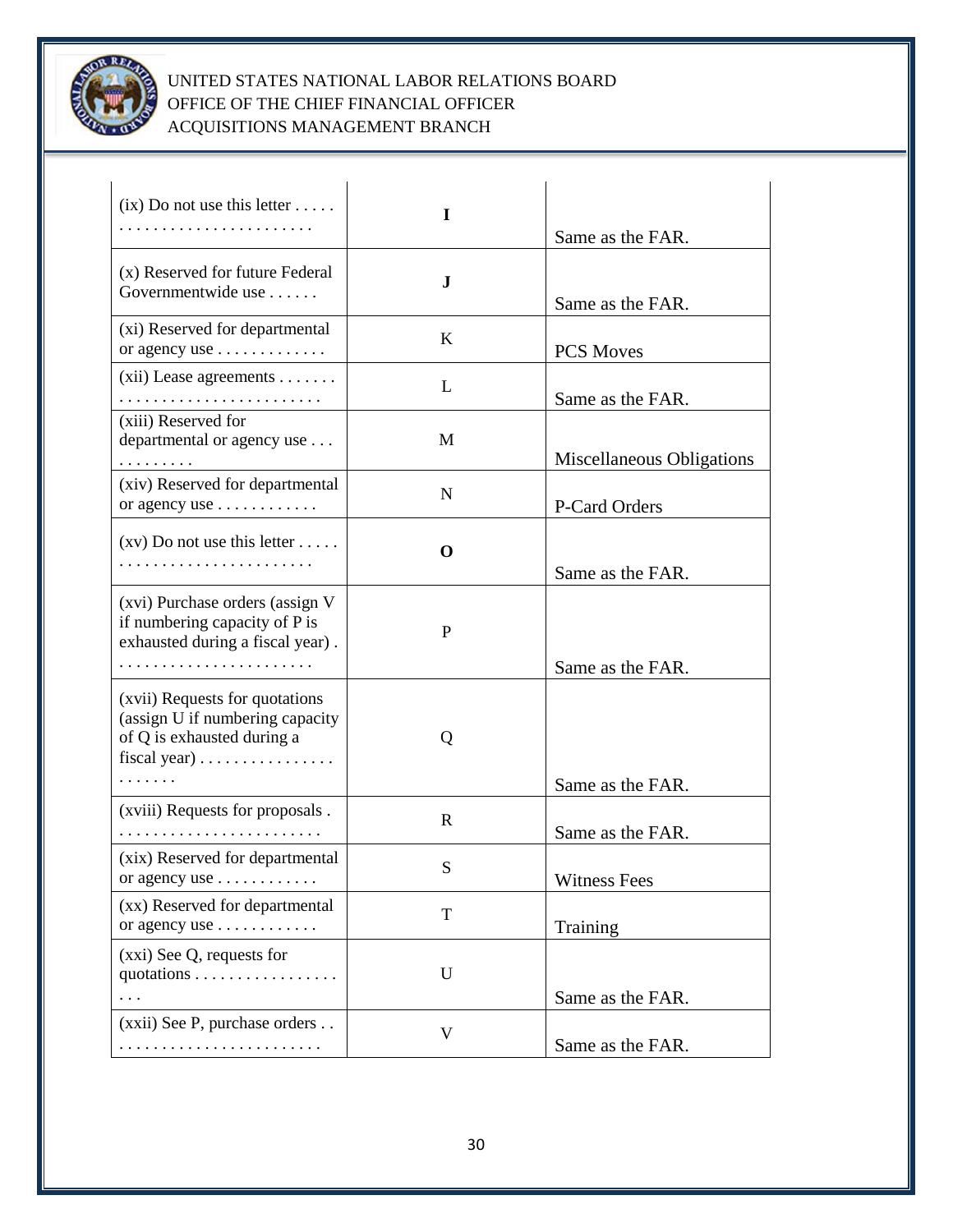

| (xxiii) Reserved for future<br>Federal Governmentwide use<br>$\cdot$ . | W | Same as the FAR. |
|------------------------------------------------------------------------|---|------------------|
| (xxiv) Reserved for future<br>Federal Governmentwide use<br>$\cdot$ .  | X | Same as the FAR. |
| $(xxy)$ Imprest fund                                                   | Y | Same as the FAR. |
| (xxvi) Reserved for future<br>Federal Governmentwide use<br>. .        | Z | Same as the FAR. |

(D)Positions 10 through 13. Four position agency assigned number. This number is auto-generated via the Contract Lifecycle Management (CLM) module (or the CORE purchase module) in Oracle Federal Financial system.

# **SUBPART 4.7 – UNSOLICITED PROPOSALS**

(a) Agency Procedures: The HCA is the point of contact for the receipt and handling of unsolicited proposals.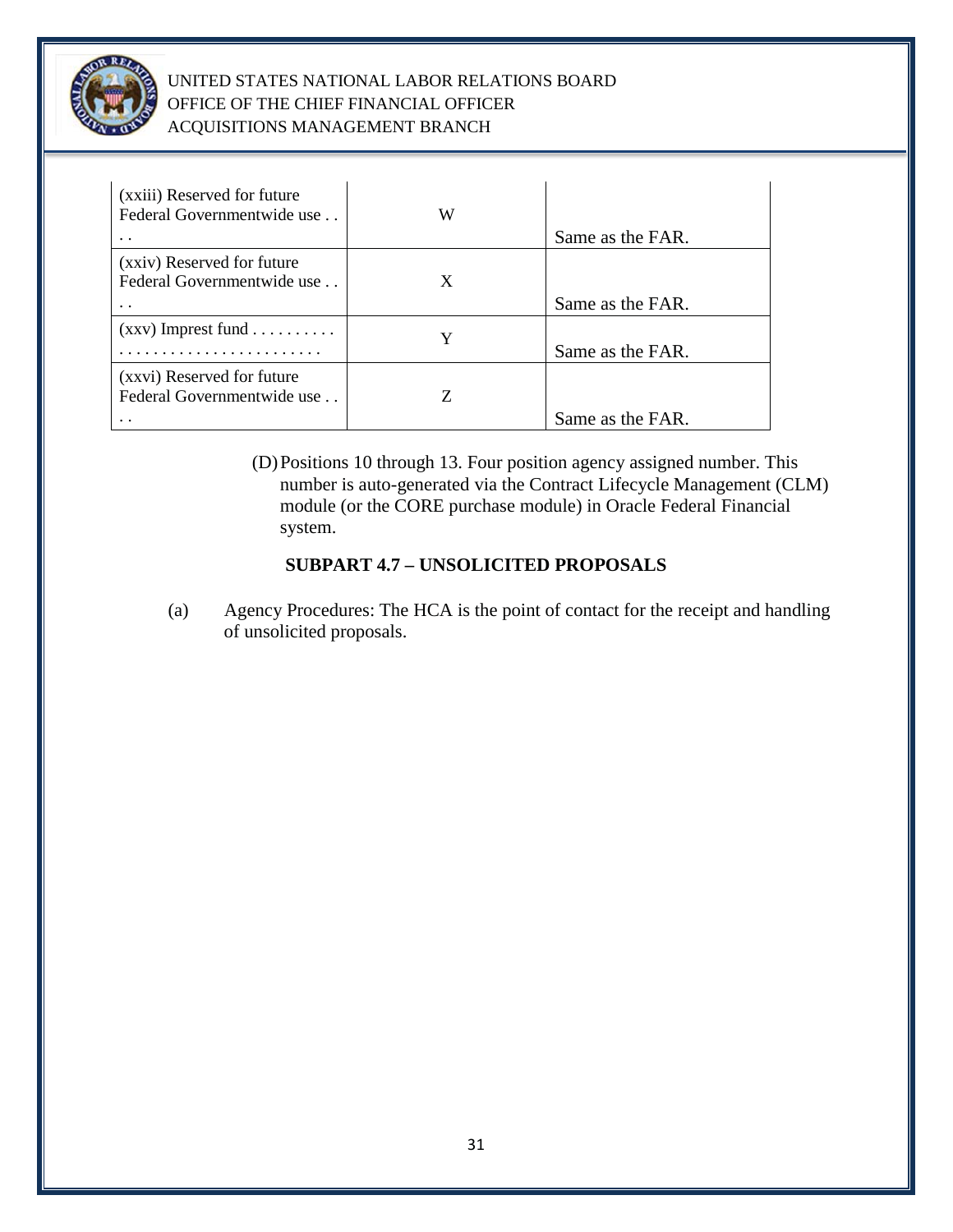

# **PART 5 – PUBLICIZING CONTRACT ACTIONS**

(RESERVED)

# **PART 6 – COMPETITION REQUIREMENTS**

# **SUBPART 6.3 – OTHER THAN FULL AND OPEN COMPETITION**

- (a) General: Before soliciting a non-competitive acquisition where the justification limits consideration to only one source under this section, the CO shall use Requests for Information (RFI) or Sources Sought (SS) notices. The result of this inquiry shall be included in the Justification and Approval (J&A) document.
- (b) Actions taken to remove or overcome barriers to competition are already required by this section. The CO and requiring activity shall track actions documented in prior justifications, and taken to remove impediments to competition.
- (c) Justifications for follow-on acquisitions for the same service or supply will include the previous justification document as part of the approval package. If any planned actions cited in the prior justification document approved by the CO were not completed, the approval level for the subsequent justification is the Deputy Director or HCA. If planned actions cited in a prior justification approved by the Agency Competition Advocate were not completed, the HCA shall approve the subsequent justification.

# **PART 7 – ACQUISITION PLANNING**

# **SUBPART 7.1 – ACQUISITION PLANS**

(a) **Content of written acquisition plans/strategies**. The contents found at FAR 7.105 shall be used for acquisition plans for requirements exceeding \$2.5 million, including all options.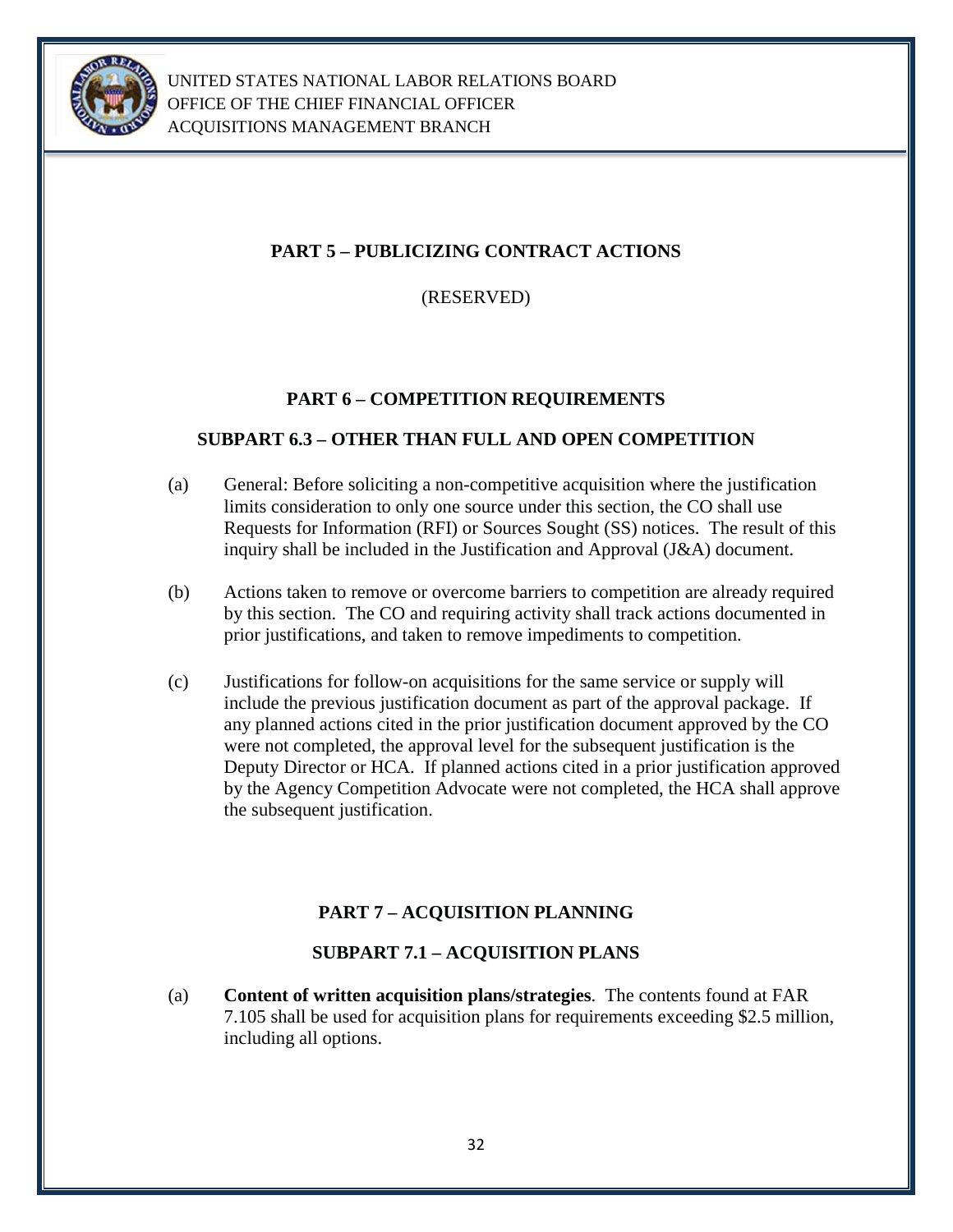

#### **PART 8 – REQUIRED SOURCES OF SUPPLIES AND SERVICE**

#### **SUBPART 8.4 – FEDERAL SUPPLY SCHEDULES**

- (a) Limiting sources, per FAR 8.405-6.
	- (i) Before soliciting a non-competitive order or BPA restricting consideration under this section to a sole/limited source or to items peculiar to one manufacturer (FAR 8.405-6(b)), the CO shall use RFI or SS notices. The result of this inquiry shall be included in the Limited Sources Justification (LSJ) document.
	- (ii) Actions taken to remove or overcome barriers to competition are already required by this section. Follow the additional instructions in AMBP Subpart 6.3 regarding the justifications

#### **PART 9 – CONTRACTOR QUALIFICIATIONS**

(RESERVED)

#### **PART 10 – MARKET RESEARCH**

- (a) As part of market research, when an Independent Government Cost Estimate is used to determine fair and reasonable, the CO shall include the name of the preparer(s) and the date prepared and shall address the following five questions:
	- (i) How was the estimate made?
	- (ii) What assumptions were made?
	- (iii) What information and tools were used?
	- (iv) Where was the information obtained?
	- (v) How did previous estimates compare with prices paid?

#### **PART 11 – DESCRIBING AGENCY NEEDS**

(RESERVED)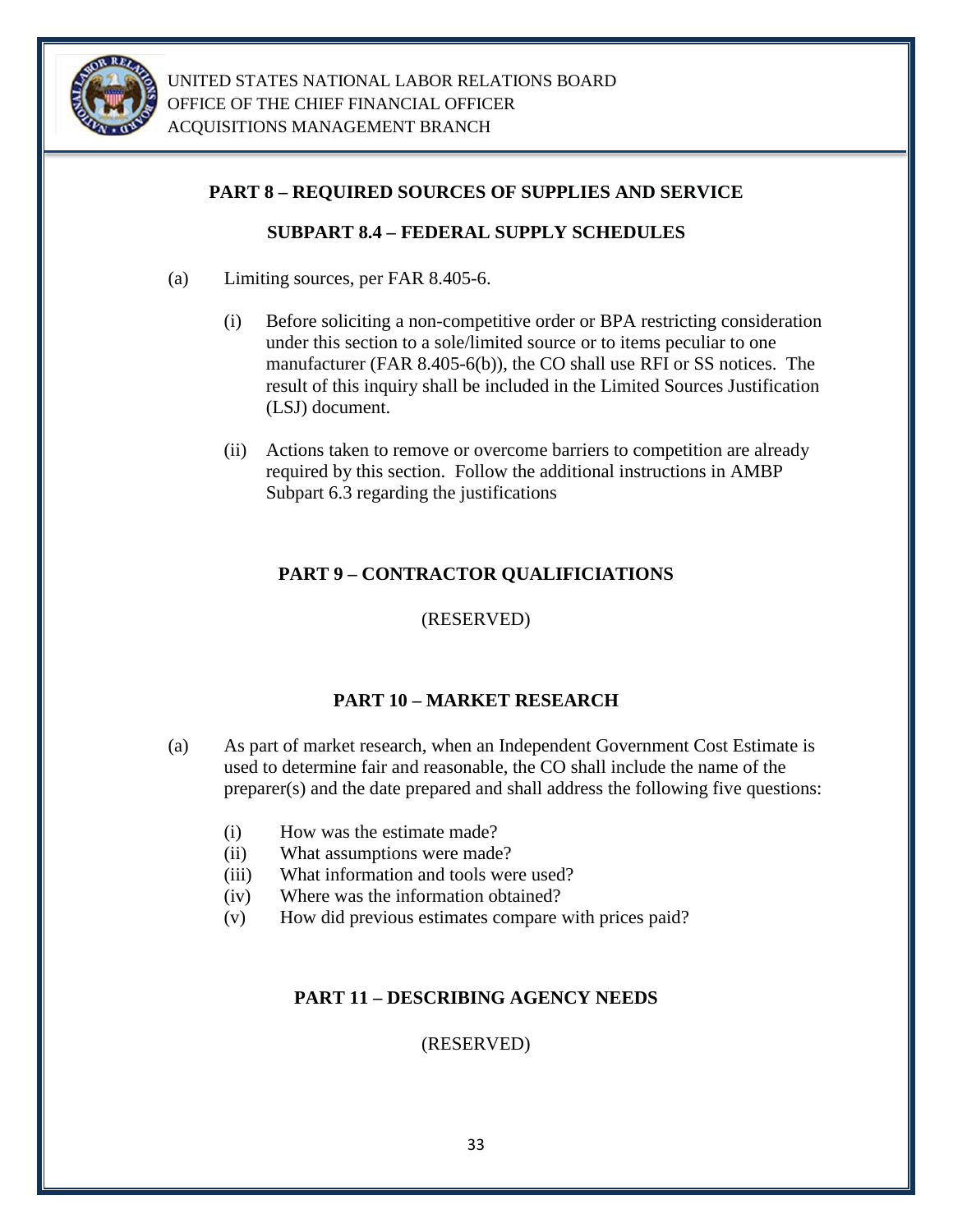

# **PART 12 – ACQUISITION OF COMMERCIAL ITEMS**

(RESERVED)

# **PART 13 – SIMPLIFIED ACQUISITION PROCEDURES**

# **SUBPART 13.5 – SIMPLIFIED PROCEDURES FOR CERTAIN COMMERCIAL ITEMS**

- (a) Special documentation requirements.
	- (i) Before soliciting brand name acquisition under this section, the CO shall issue an RFI or sources sought notice. The result of this inquiry shall be included in the FAR 13.501 (b)(4) justification document.
	- (ii) Actions taken to remove or overcome barriers to competition are already required by this section. Follow the additional instructions in AMBP Subpart 6.3 regarding the justifications.

# **PART 14 – SEALED BIDDING**

# (RESERVED)

# **PART 15 – CONTRACTING BY NEGOTIATION**

# **SUBPART 15.1 – SOURCE SELECTION**

(a) Promote competition. If only one offer is received in response to a competitive solicitation or Request for Proposal (RFP), the CO shall seek feedback from prospective offerors to understand why they did not submit an offer/quote. The CO will include in the contract file the follow-up questions posed and the responses received.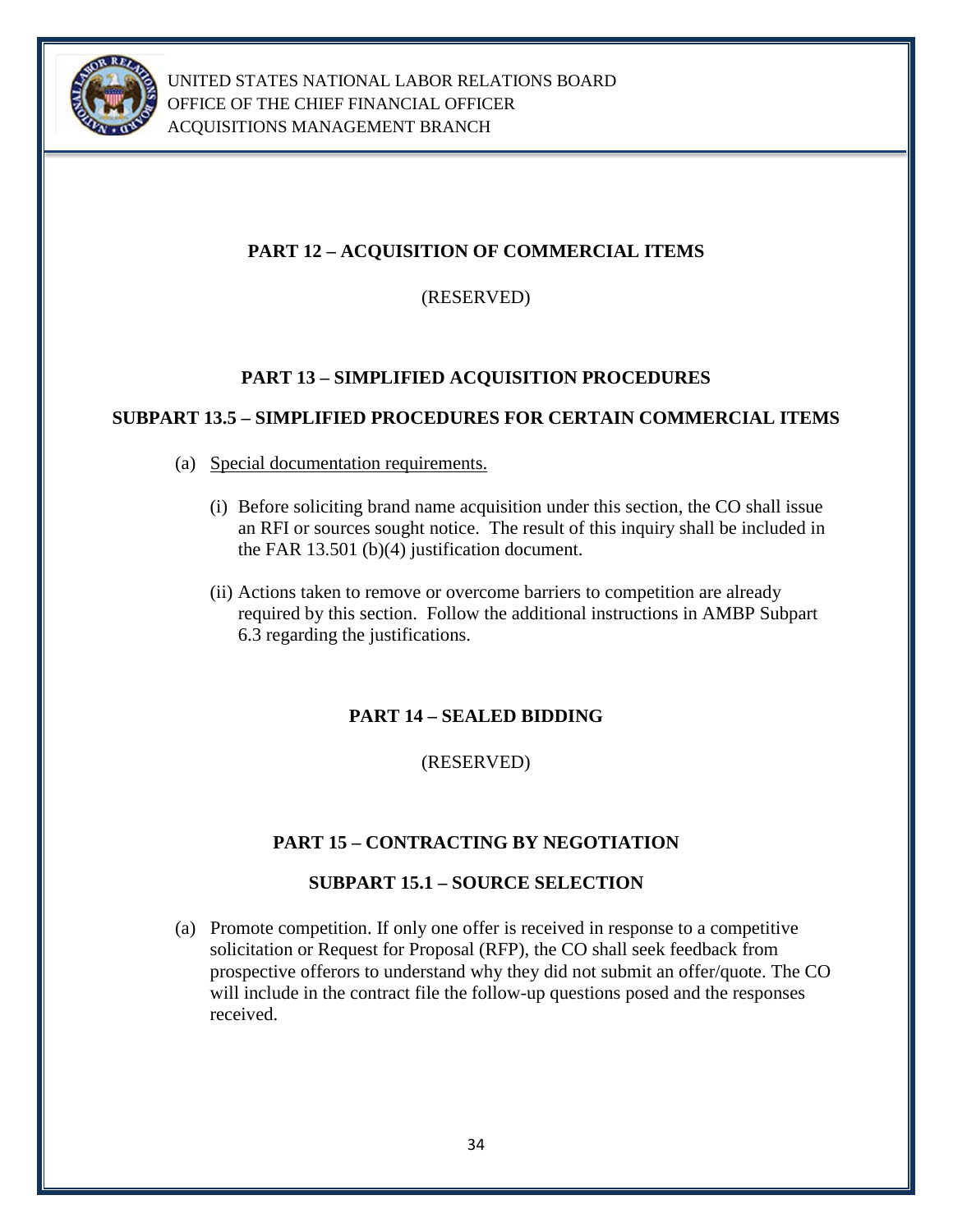

# **PART 16 THROUGH PART 26**

(RESERVED)

# **PART 27 – PATENTS, DATA, AND COPYRIGHTS SUBPART 27.4 – RIGHTS IN DATA AND COPYRIGHTS**

#### **27.101 General**

The CO shall determine if the use of the clause 52.227-14 Rights in Data – General, the provision 52.227-15 Representation of Limited Rights Data and Restricted Computer Software, or the clause 52.227-17 Rights in Data – Special Works are applicable to any information technology acquisition where data is produced by the contractor to meet the NLRB's mission. The clauses and provision are not required for Part 8 Federal Supply Schedule acquisitions; however, the award shall specifically state the NLRB's right to use, disclose, modify, distribute, and reproduce the software.

# **PART 28 THROUGH PART 32**

(RESERVED)

#### **PART 33 – PROTESTS, DISPUTES, AND APPEALS**

#### **SUBPART 33.1 – PROTESTS**

(a) Additional provision. The CO shall insert a provision that is substantially the same as the local provision at AMBP Part 52: 52.233-9000 Agency-Level Protests in all solicitations. Complete the provision fill-in with the name and contact information of the Protest Deciding Official (PDO), an individual who has not had personal involvement in the procurement. Typically, the PDO is the Acquisition Director or, where necessary, the Deputy Director. Do not insert the name of the CO as the PDO.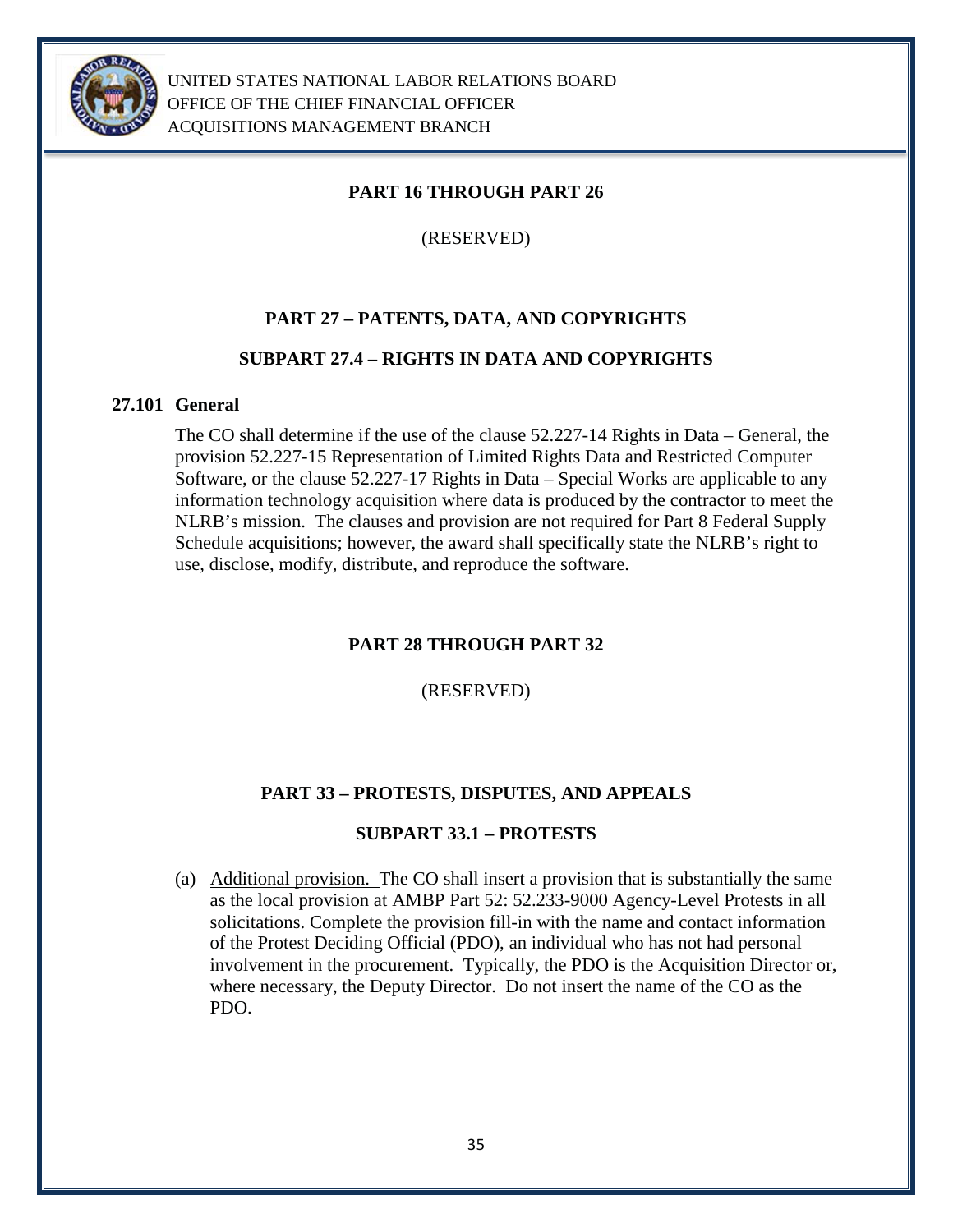

# **PART 34 THROUGH PART 51**

(RESERVED)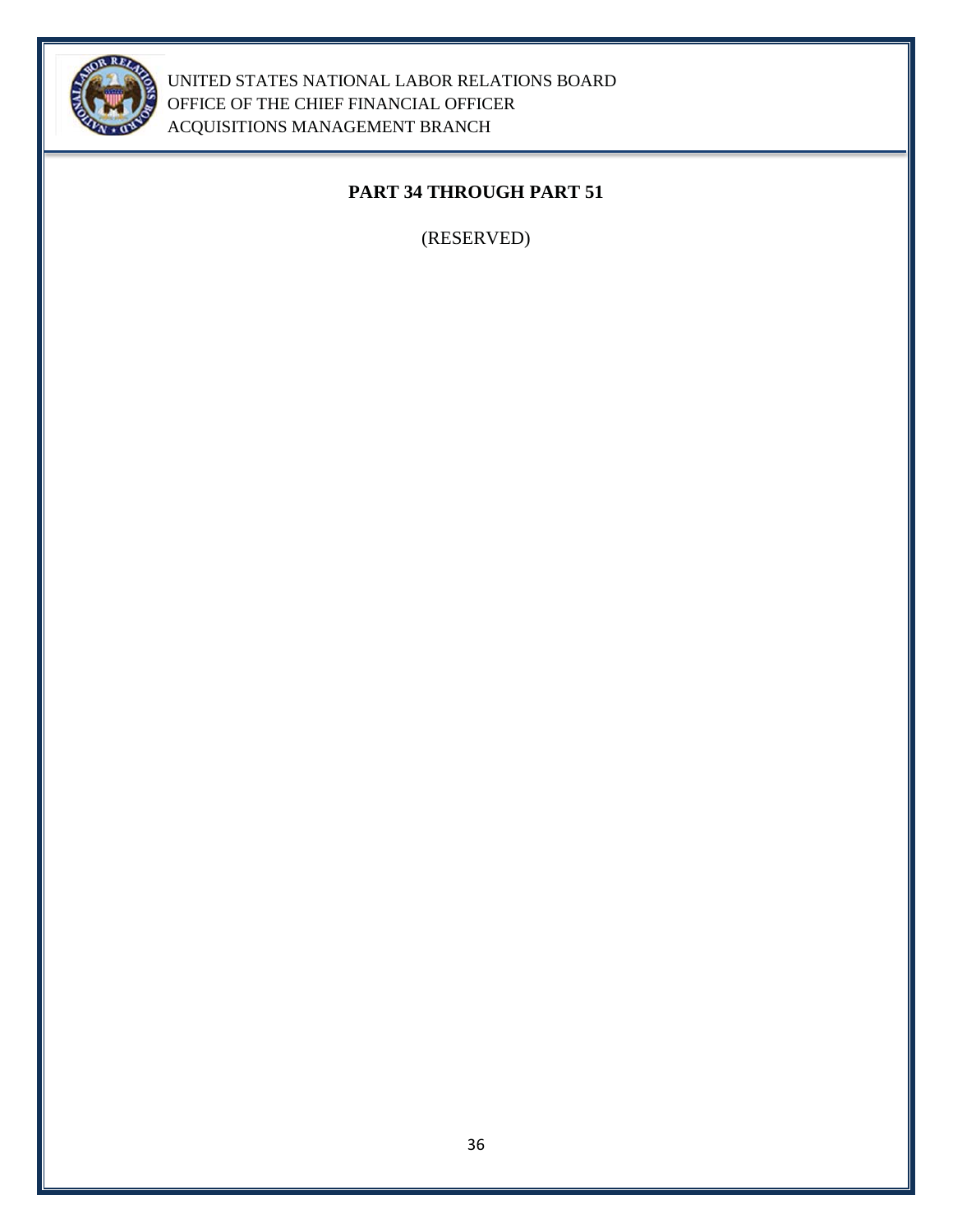

# **PART 52 – SOLICITATION PROVISIONS AND CONTRACT CLAUSES TABLE OF CONTENTS**

# **SUBPART 52.2 – TEXTS OF PROVISIONS AND CLAUSES**

52.201-9000 Contracting Officer's Representative 52.216-9000 Ordering Officers 52.232-9000 Limitation of Government's Obligation 52.233-9000 Agency-Level Protests

# **LOCAL CLAUSE: 52.201-9000 CONTRACTING OFFICER'S REPRESENTATIVE**

*The CO shall insert a clause that is substantially the same as the local clause at AMBP 52.201- 9000 Contracting Officer's Representative, in addition to any COR clause(s) required by the AMBP, in all solicitations and contracts that will have a COR appointed in accordance with AMBP.* 

# CONTRACTING OFFICER'S REPRESENTATIVE (NOV 2015)

(a) The Contracting Officer's Representative (COR) is a representative of the Government with limited authority who has been designated in writing by the CO to provide technical direction, clarification, and guidance with respect to existing specifications and performance work statement/statement of work/statement of objectives, as established in the contract. The COR also monitors the progress and quality of the Contractor's performance for payment purposes. The COR shall promptly report Contractor performance discrepancies and suggested corrective actions to the CO for resolution.

(b) The COR is not authorized to take any direct or indirect actions or make any commitments that will result in changes to price, quantity, quality, schedule, place of performance, delivery or any other terms or conditions of the written contract.

(c) The Contractor is responsible for promptly providing written notification to the CO if it believes the COR has requested or directed any change to the existing contract. No action shall be taken by the Contractor for any proposed change to the contract until the CO has issued a written directive or a written modification to the contract. The Government will not accept and is not liable for any alleged change to the contract unless the change is included in a written contract modification or directive signed by the CO.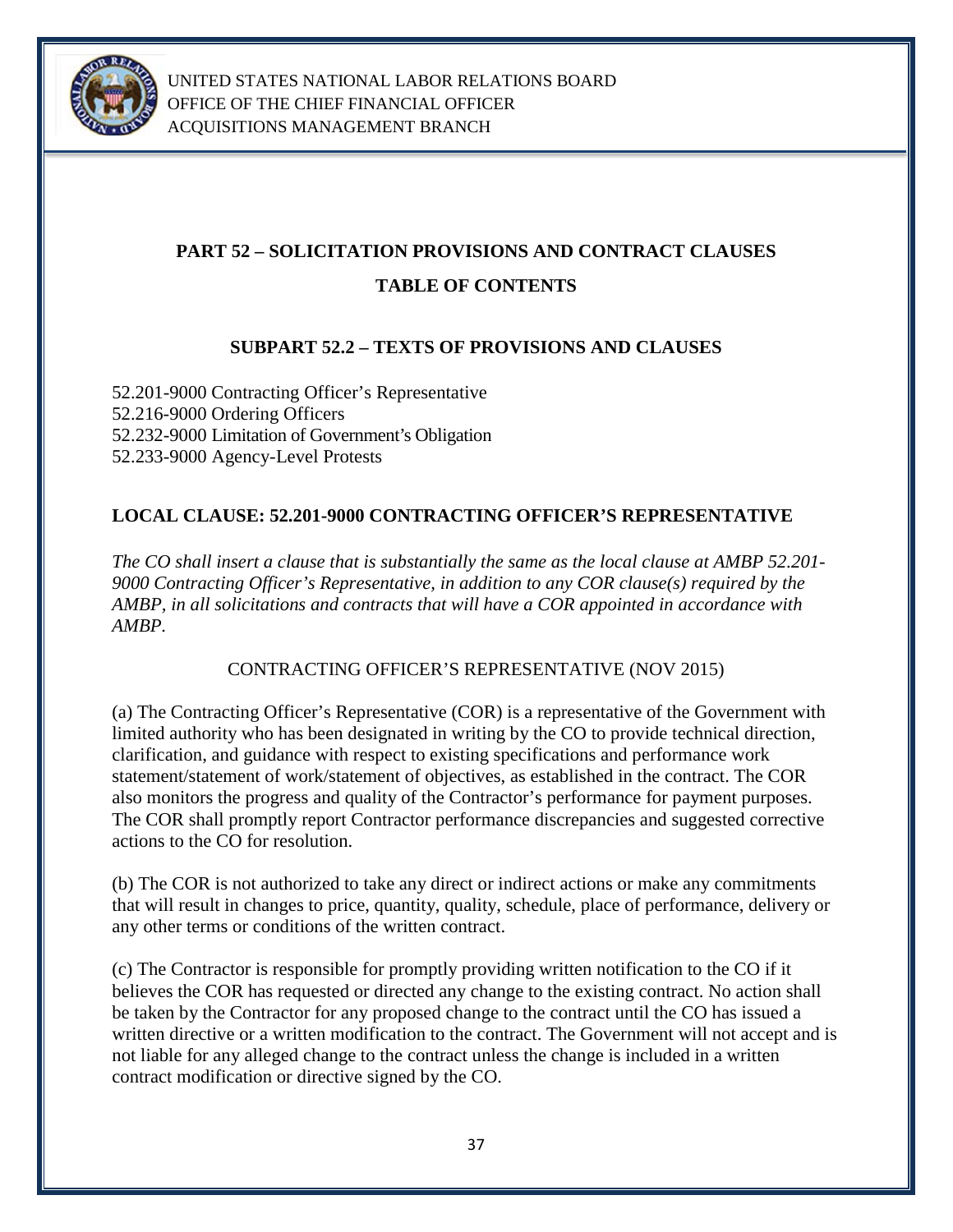

(d) COR authority is not delegable.

# **LOCAL CLAUSE: 52.216-9000 ORDERING OFFICERS**

*The CO shall insert a clause that is substantially the same as the local clause at AMBP 52.216- 9000 Ordering Officers in all solicitations and contracts that will have an ordering officer appointed.* 

# ORDERING OFFICERS (NOV 2015)

(a) Authority

(1) The Ordering Officer is a representative of the Government with limited authority who has been designated in writing by the CO to place oral orders against this contract/BPA using the procedures described in paragraph (b) of this clause. No single order placed by an Ordering Officer shall exceed the single order limit specified on that Ordering Officer's appointment memorandum (a copy of which will be provided to the Contractor) or exceed the total order limit under the contract/BPA ordering instructions.

(2) The Ordering Officer is not authorized to take any direct or indirect actions or make any commitments that will result in changes to price, quantity, quality, schedule, place of performance, delivery or any other terms or conditions of the written contract/BPA.

(3) The Contractor is responsible for promptly providing written notification to the CO if it believes the Ordering Officer has requested or directed any change to the existing contract/BPA. No action shall be taken by the Contractor for any proposed change to the contract/BPA until the CO has issued a written directive or written modification to the contract/BPA. The Government will not accept and is not liable for any alleged change to the contract/BPA unless the change is included in a written modification or directive signed by the CO.

(4) Ordering Officers may only place orders up to the limits set forth in their Ordering Officer memorandum and their delegation of contracting authority for purchase cardholder. If either of these delegations of authority is terminated by either the CO or the AMB purchase card program manager, orders shall no longer be placed by them or accepted by the Contractor. The CO will issue a memorandum terminating the Ordering Officer's authority and the Ordering Officer and the Contractor will be required to acknowledge such termination in writing.

(5) Ordering officer authority is not delegable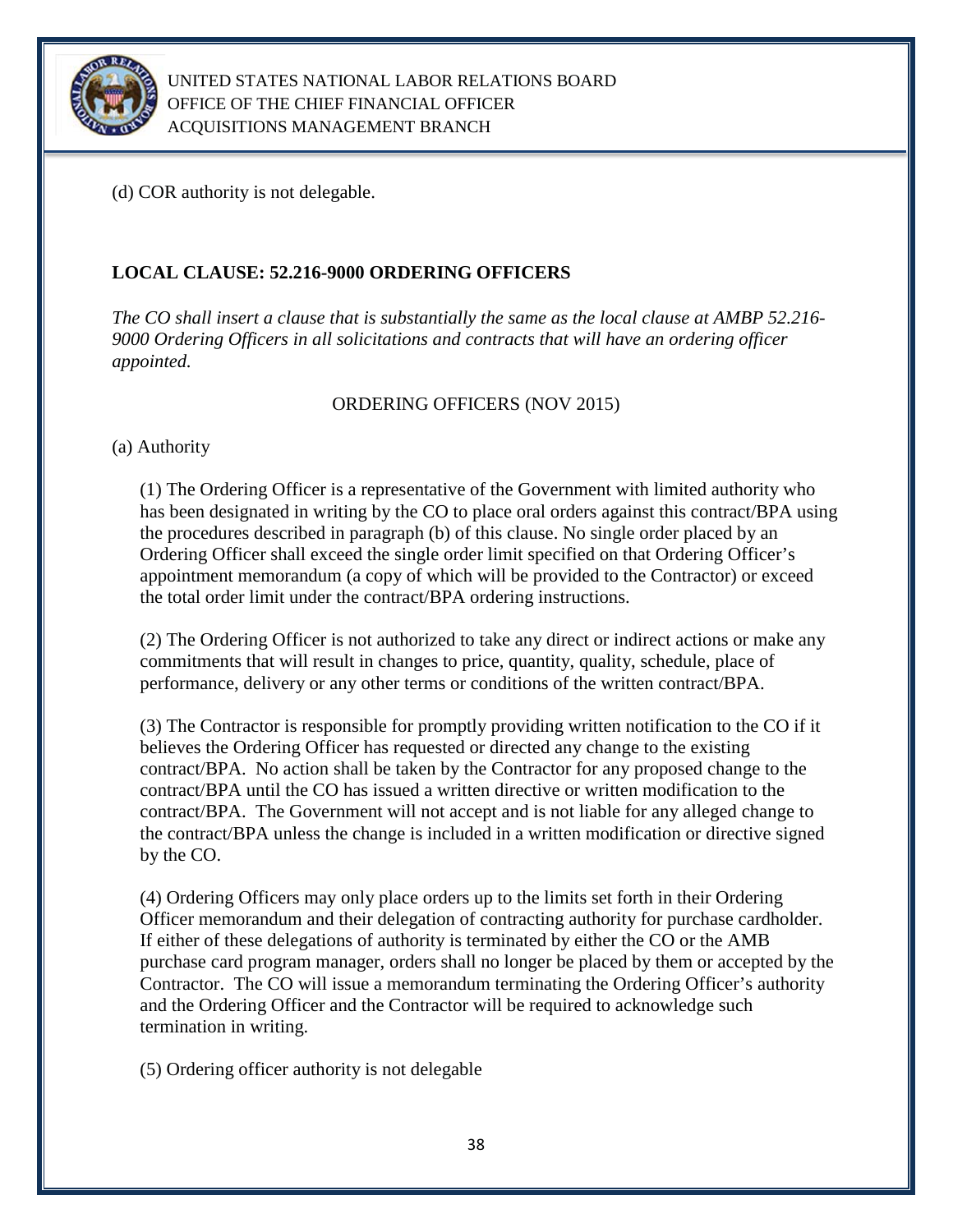

(6) The CO will supply the Contractor with a list, updated during the term of the contract, of Ordering Officers authorized to place orders against this contract and the limits of their authority.

# (b) Ordering Procedures

(1) Notwithstanding the requirements set forth in AMBP clause 52.216-9000, Ordering, the Contractor is authorized to accept oral orders from the individuals listed above during the active period of performance of this contract/BPA.

(2) Written (confirming) orders must be issued by the Ordering Officer before any work may be performed by the Contractor. An email issued by the Ordering Officer and affirmed by a Contractor-designated ordering representative is acceptable written confirmation and acknowledgement of the order. The specifics of the order must not conflict with the existing contract terms and conditions. The order must include:

(i) Contract/BPA number

 $(ii)$  CLIN $(s)$ 

(iii) Price(s) as stated in the contract/BPA. Any order that deviates from the prices set forth in the schedule of the contract/BPA must be placed by the CO. Ordering Officers are not authorized to negotiate price adjustments.

(iv) Quantity(ies)

(v) Period of performance or delivery schedule

(vi) Place of performance or delivery

(vii) Any other specifics that may need to be documented that are not in conflict with existing terms and conditions of the contract/BPA.

(3) If the written confirmation of the order conflicts with the contract/BPA in anyway, the Contractor will immediately contact the Ordering Officer and CO. The issue must be resolved prior to the Contractor starting any work.

(4) Ordering Officers **may not split purchases** to circumvent their single or monthly ordering limitations. If purchases will exceed such limits, the order shall be placed by the CO.

(5) The method of payment for the orders shall be the Government purchase card administered by the NLRB Purchase Card Program.

# **LOCAL CLAUSE: 52.232-9000 Limitation of Government's Obligation.**

Use the clause at 52.232-9000, Limitation of Government's Obligation, in solicitations and resultant incrementally funded contracts. The contracting officer may revise the contractor's notification period, in paragraph (c) of the clause, from "ninety" to "thirty" or "sixty" days, as appropriate.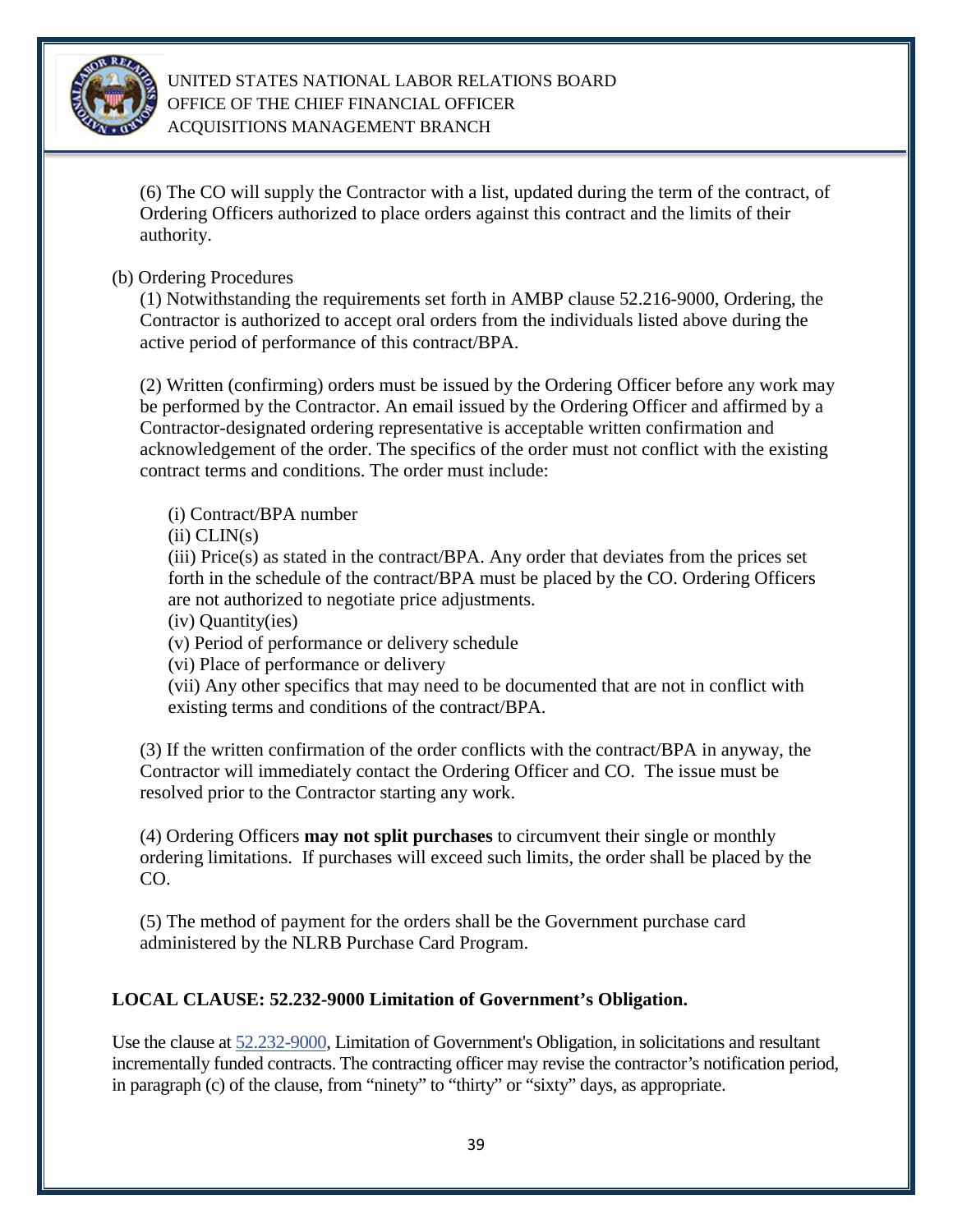

#### LIMITATION OF GOVERNMENT'S OBLIGATION (NOV 2015)

(a) Contract line item(s) *[Contracting Officer insert after negotiations]* is/are incrementally funded. For this/these item(s), the sum of \$ *[Contracting Officer insert after negotiations]* are incrementally funded. For these item(s), the sum of  $\frac{1}{2}$  \* of the total price is presently available for payment and allotted to this contract. An allotment schedule is set forth in paragraph (j) of this clause.

(b) For item(s) identified in paragraph (a) of this clause, the Contractor agrees to perform up to the point at which the total amount payable by the Government, including reimbursement in the event of termination of those item(s) for the Government's convenience, approximates the total amount currently allotted to the contract. The Contractor is not authorized to continue work on those item(s) beyond that point. The Government will not be obligated in any event to reimburse the Contractor in excess of the amount allotted to the contract for those item(s) regardless of anything to the contrary in the clause entitled "Termination for Convenience of the Government." As used in this clause, the total amount payable by the Government in the event of termination of applicable contract line item(s) for convenience includes costs, profit, and estimated termination settlement costs for those item(s).

(c) Notwithstanding the dates specified in the allotment schedule in paragraph (j) of this clause, the Contractor will notify the Contracting Officer in writing at least ninety days prior to the date when, in the Contractor's best judgment, the work will reach the point at which the total amount payable by the Government, including any cost for termination for convenience, will approximate 85 percent of the total amount then allotted to the contract for performance of the applicable item(s). The notification will state (1) the estimated date when that point will be reached and (2) an estimate of additional funding, if any, needed to continue performance of applicable line items up to the next scheduled date for allotment of funds identified in paragraph (j) of this clause, or to a mutually agreed upon substitute date. The notification will also advise the Contracting Officer of the estimated amount of additional funds that will be required for the timely performance of the item(s) funded pursuant to this clause, for a subsequent period as may be specified in the allotment schedule in paragraph (j) of this clause or otherwise agreed to by the parties. If after such notification additional funds are not allotted by the date identified in the Contractor's notification, or by an agreed substitute date, the Contracting Officer will terminate any item(s) for which additional funds have not been allotted, pursuant to the clause of this contract entitled "Termination for Convenience of the Government."

(d) When additional funds are allotted for continued performance of the contract line item(s) identified in paragraph (a) of this clause, the parties will agree as to the period of contract performance which will be covered by the funds. The provisions of paragraphs (b) through (d) of this clause will apply in like manner to the additional allotted funds and agreed substitute date, and the contract will be modified accordingly.

(e) If, solely by reason of failure of the Government to allot additional funds, by the dates indicated below, in amounts sufficient for timely performance of the contract line item(s) identified in paragraph (a) of this clause, the Contractor incurs additional costs or is delayed in the performance of the work under this contract and if additional funds are allotted, an equitable adjustment will be made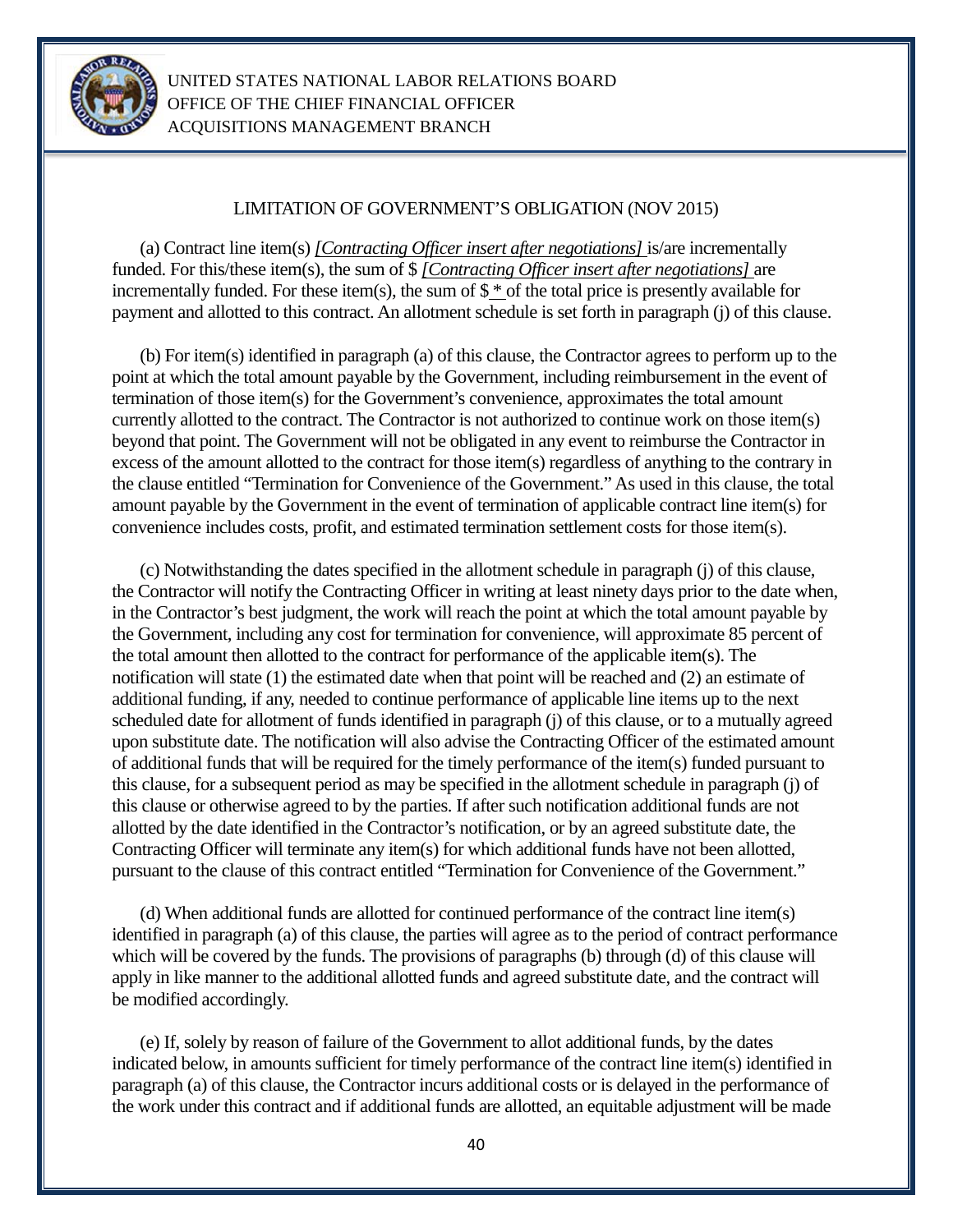

in the price or prices (including appropriate target, billing, and ceiling prices where applicable) of the item(s), or in the time of delivery, or both. Failure to agree to any such equitable adjustment hereunder will be a dispute concerning a question of fact within the meaning of the clause entitled "Disputes."

(f) The Government may at any time prior to termination allot additional funds for the performance of the contract line item(s) identified in paragraph (a) of this clause.

(g) The termination provisions of this clause do not limit the rights of the Government under the clause entitled "Default." The provisions of this clause are limited to the work and allotment of funds for the contract line item(s) set forth in paragraph (a) of this clause. This clause no longer applies once the contract is fully funded except with regard to the rights or obligations of the parties concerning equitable adjustments negotiated under paragraphs (d) and (e) of this clause.

(h) Nothing in this clause affects the right of the Government to terminate this contract pursuant to the clause of this contract entitled "Termination for Convenience of the Government."

(i) Nothing in this clause shall be construed as authorization of voluntary services whose acceptance is otherwise prohibited under 31 U.S.C. 1342.

(j) The parties contemplate that the Government will allot funds to this contract in accordance with the following schedule:

| On execution of contract |  |
|--------------------------|--|
| $(month)$ (day), (year)  |  |
| $(month)$ (day), (year)  |  |
| $(month)$ (day), (year)  |  |
|                          |  |

(End of clause)

#### **LOCAL PROVISION: 52.233-9000 AGENCY-LEVEL PROTESTS**

*The CO shall insert a provision that is substantially the same as the local provision at AMBP Agency-Level Protests in all solicitations. Complete the provision fill-in with the name and contact information of the Protest Deciding Official (PDO), an individual who has not had personal involvement in the procurement. Typically, the PDO is the Acquisition Director or, where necessary, the Deputy Director. Do not insert the name of the CO as the PDO.* 

Potential bidders or offerors may submit an agency-level protest directly to the Contracing Officer (CO). As an alternative to the CO's consideration of a protest, a potential bidder or offeror may request an independent review of their protest by the NLRB Protest Deciding Official (Insert Name / Email). In either case, the agency-level protest must comply with the requirements and procedures in FAR 33.103 for submitting agency-level protests.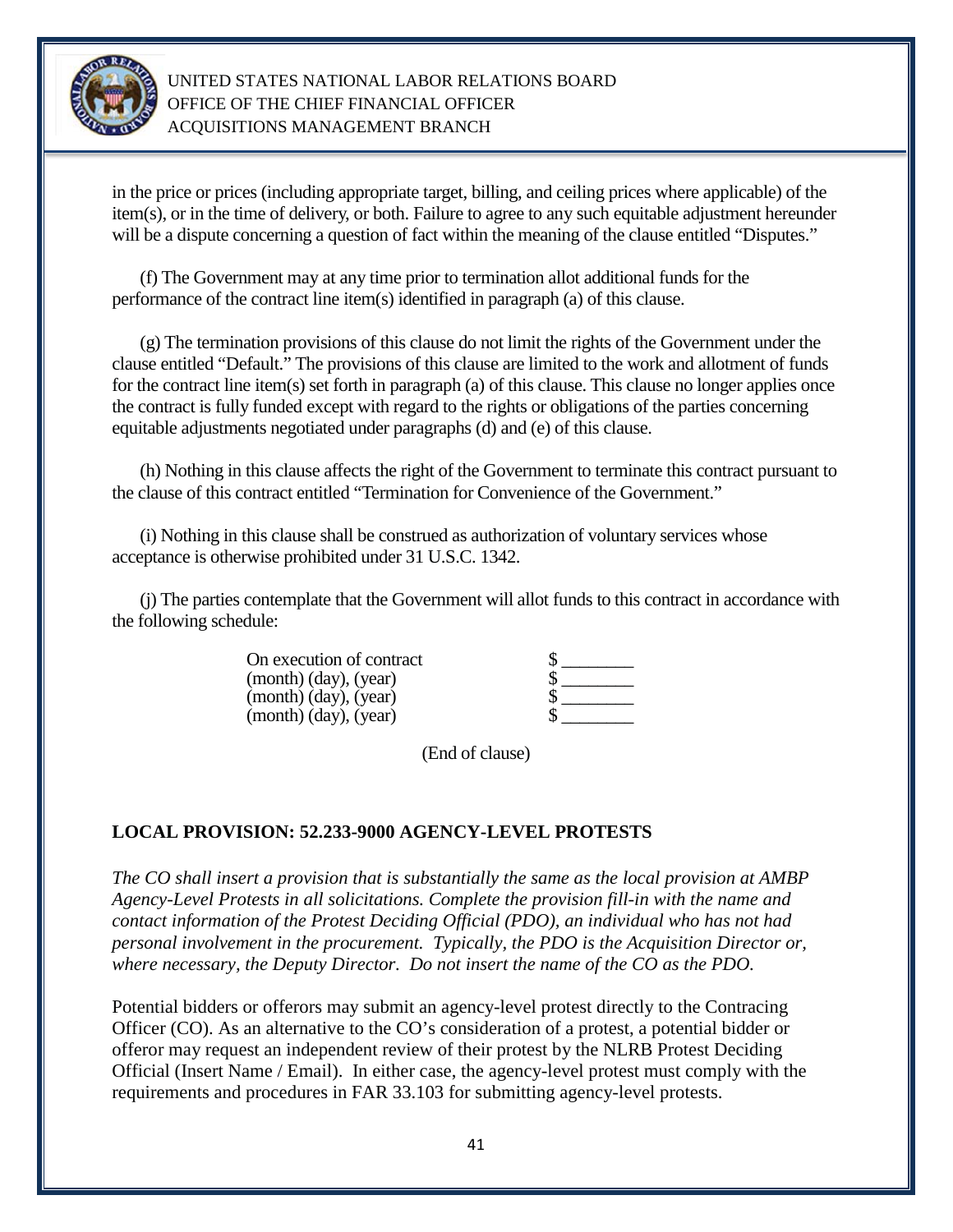

# **PROVISIONS AND CLAUSES BLOCKED BY COURT ORDER**

- (a) Provision 52.222-57, Representation Regarding Compliance with Labor Laws (Executive Order 13673), and its commercial items version at paragraph(s) 52.212-3
- (b) Provision 52.222-58, Subcontractor Responsibility Matters Regarding Compliance with Labor Laws (Executive Order 13673)
- (a) Clause 52.222-59, Compliance with Labor Laws (Executive Order 13673)
- (b) Clause 52.222-61, Arbitration of Contractor Employee Claims (Executive Order 13673)
- (c) If a solicitation has been issued with representations or clauses blocked by the court order, amend those solicitations immediately to remove those representations and clauses; and do not take any action on information, if any, submitted in response to those representations and clauses.
- (d) Do not implement the procedures at FAR 22.2004-2, 22.2004-3, 22.2004-4 or associated changes in FAR Parts 9 and 42.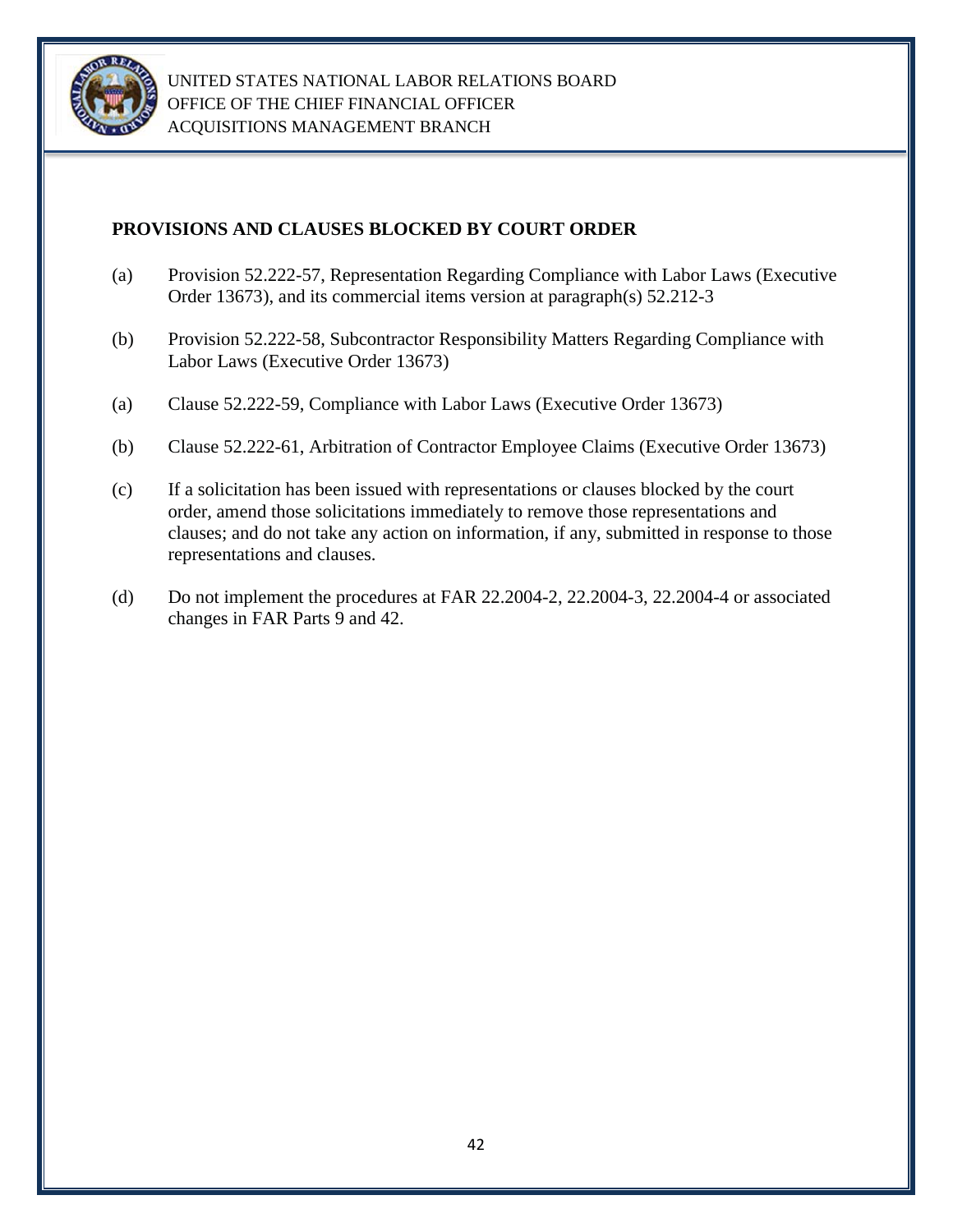

# **Acronym List**

| <b>Acronym</b>          | <b>Definition</b>                           |
|-------------------------|---------------------------------------------|
| <b>ACA</b>              | <b>Agency Competition Advocate</b>          |
| <b>AMBP</b>             | <b>Acquisition Management Branch Policy</b> |
| <b>AMB</b>              | <b>Acquisition Management Branch</b>        |
| <b>AQL</b>              | <b>Acceptable Quality Level</b>             |
| <b>BAA</b>              | <b>Broad Agency Announcement</b>            |
| <b>BPA</b>              | <b>Blanket Purchase Agreement</b>           |
| CAR                     | <b>Contract Action Report</b>               |
| <b>CFO</b>              | <b>Chief Financial Officer</b>              |
| <b>CFR</b>              | <b>Code of Federal Regulations</b>          |
| <b>CLIN</b>             | <b>Contract Line Item Number</b>            |
| CO                      | <b>Contracting Officer</b>                  |
| <b>COOP</b>             | <b>Continuity of Operations Planning</b>    |
| <b>COR</b>              | <b>Contracting Officer's Representative</b> |
| D&F                     | Determination and Finding                   |
| <b>ESSB</b>             | <b>Enterprise Strategic Sourcing Branch</b> |
| <b>FAR</b>              | <b>Federal Acquisition Regulation</b>       |
| <b>FMR</b>              | <b>Federal Management Regulation</b>        |
| <b>FOIA</b>             | Freedom of Information Act                  |
| $\overline{\text{GSA}}$ | <b>General Services Administration</b>      |
| <b>HCA</b>              | Head of the Contracting Activity            |
| <b>IAA</b>              | <b>Interagency Agreement</b>                |
| <b>IDIQ</b>             | Indefinite Delivery Indefinite Quantity     |
| IDP                     | <b>Individual Development Plan</b>          |
| <b>IFMS</b>             | <b>Interagency Fleet Management System</b>  |
| J&A                     | Justification and Approval                  |
| <b>KBS</b>              | Knowledge-Based Services                    |
| <b>LSJ</b>              | <b>Limited Sources Justification</b>        |
| <b>MOU</b>              | Memorandum of Understanding                 |
| <b>NLRB</b>             | <b>National Labor Relations Board</b>       |
| <b>OCFO</b>             | Office of the Chief Financial Officer       |
| <b>OCIO</b>             | Office of the Chief Information Officer     |
| <b>OED</b>              | Office of Employee Development              |
| <b>OGC</b>              | <b>Office of General Counsel</b>            |
| <b>OIG</b>              | Office of Inspector General                 |
| <b>OSBP</b>             | <b>Office of Small Business Programs</b>    |